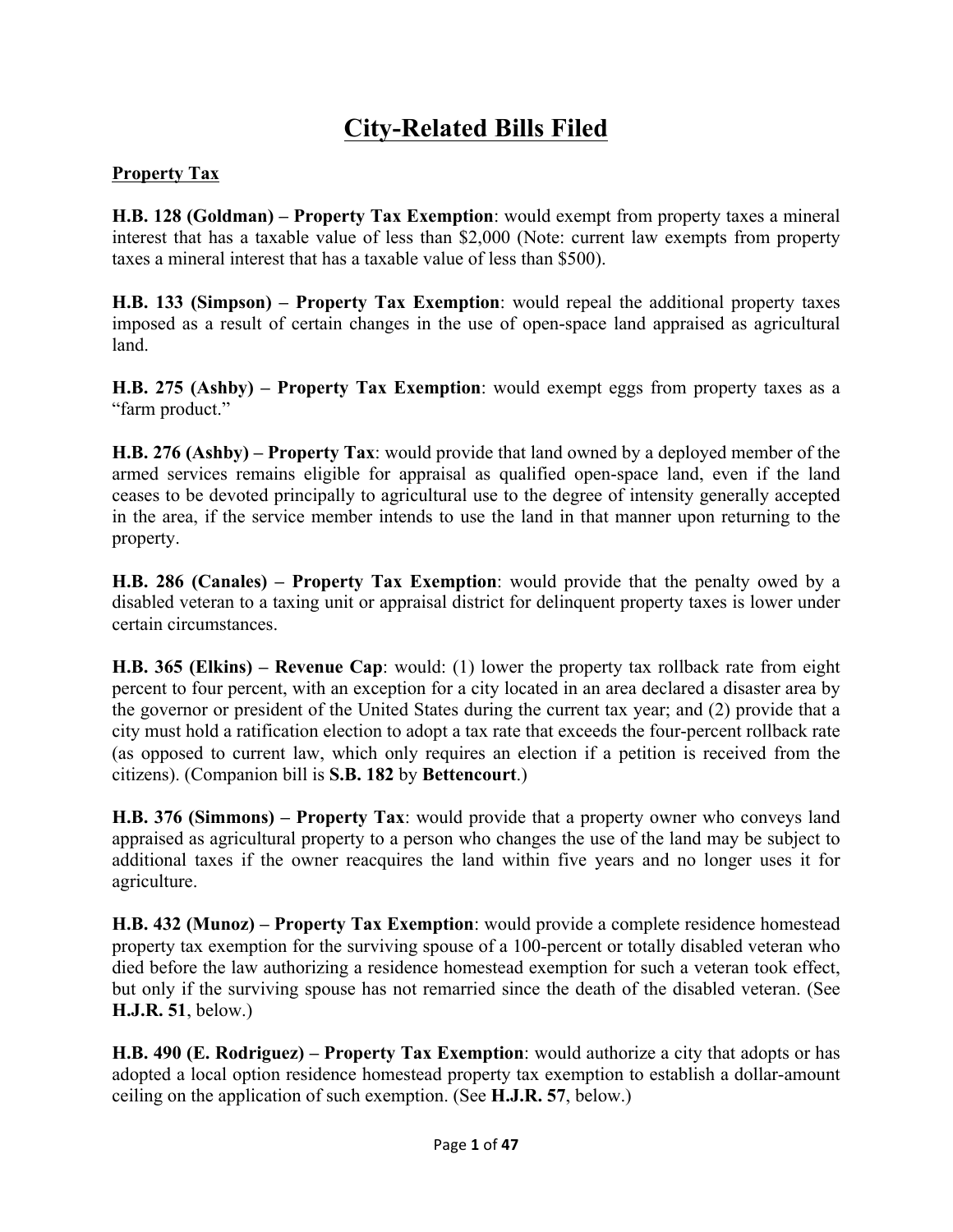**H.B. 590 (Elkins) – Tax Exemption**: would, among other things, authorize institutions of higher education to create research technology corporations that would be exempt from both property taxes and sales and use taxes. (See **H.J.R. 51**, below.)

**H.B. 591 (Ashby) – Property Tax**: would provide that land owned by a deployed member of the armed services remains eligible for appraisal as qualified open-space land, even if the land ceases to be devoted principally to agricultural use to the degree of intensity generally accepted in the area, if the service member intends to use the land in that manner upon returning to the property.

**H.B. 660 (Raymond) – Property Tax Exemption**: would provide a complete residence homestead property tax exemption for the surviving spouse of a 100 percent or totally disabled veteran who died before the law authorizing a residence homestead exemption for such a veteran took effect, but only if the surviving spouse has not remarried since the death of the disabled veteran. (See **H.J.R. 66**, below.)

**H.B. 683 (Sheets) – Property Tax Exemption**: would provide a property tax exemption for the residence homestead of a disabled veteran who receives at least 80 percent disability compensation from the United States Department of Veterans Affairs due to a service-connected disability and has a rating of at least 80 percent disabled or of individual unemployability. (See **H.J.R. 67**, below.)

**H.B. 706 (Farrar) – Property Tax Exemption**: would provide that once a person claims a property tax exemption for the amount of appraised value of the person's property that arises from the installation of solar or wind-powered energy device, the exemption need not be claimed in subsequent years.

**H.B. 806 (Lozano) – Property Tax Exemption**: would provide that a person does not have to include a copy of the person's driver's license or state-issued personal identification certificate in an application for a residence homestead exemption if the person is unable to obtain a driver's license or personal identification certificate due to a sincerely held religious belief.

**H.J.R. 51 (Munoz) – Property Tax Exemption**: would amend the Texas Constitution to permit the legislature to provide a complete residence homestead property tax exemption for the surviving spouse of a 100-percent or totally disabled veteran who died before the law authorizing a residence homestead exemption for such a veteran took effect, but only if the surviving spouse has not remarried since the death of the disabled veteran. (See **H.B. 432**, above.)

**H.J.R. 57 (E. Rodriguez) – Property Tax Exemption**: would amend the Texas Constitution to authorize a city that adopts or has adopted a local option residence homestead property tax exemption to take official action before July  $1<sup>st</sup>$  to establish a dollar-amount ceiling on the application of such exemption. (See **H.B. 490**, above.)

**H.J.R. 64 (Munoz) – Tax Exemption**: would amend the Texas Constitution to authorize institutions of higher education to create research technology corporations that would be exempt from both property taxes and sales and use taxes. (See **H.B. 590**, above.)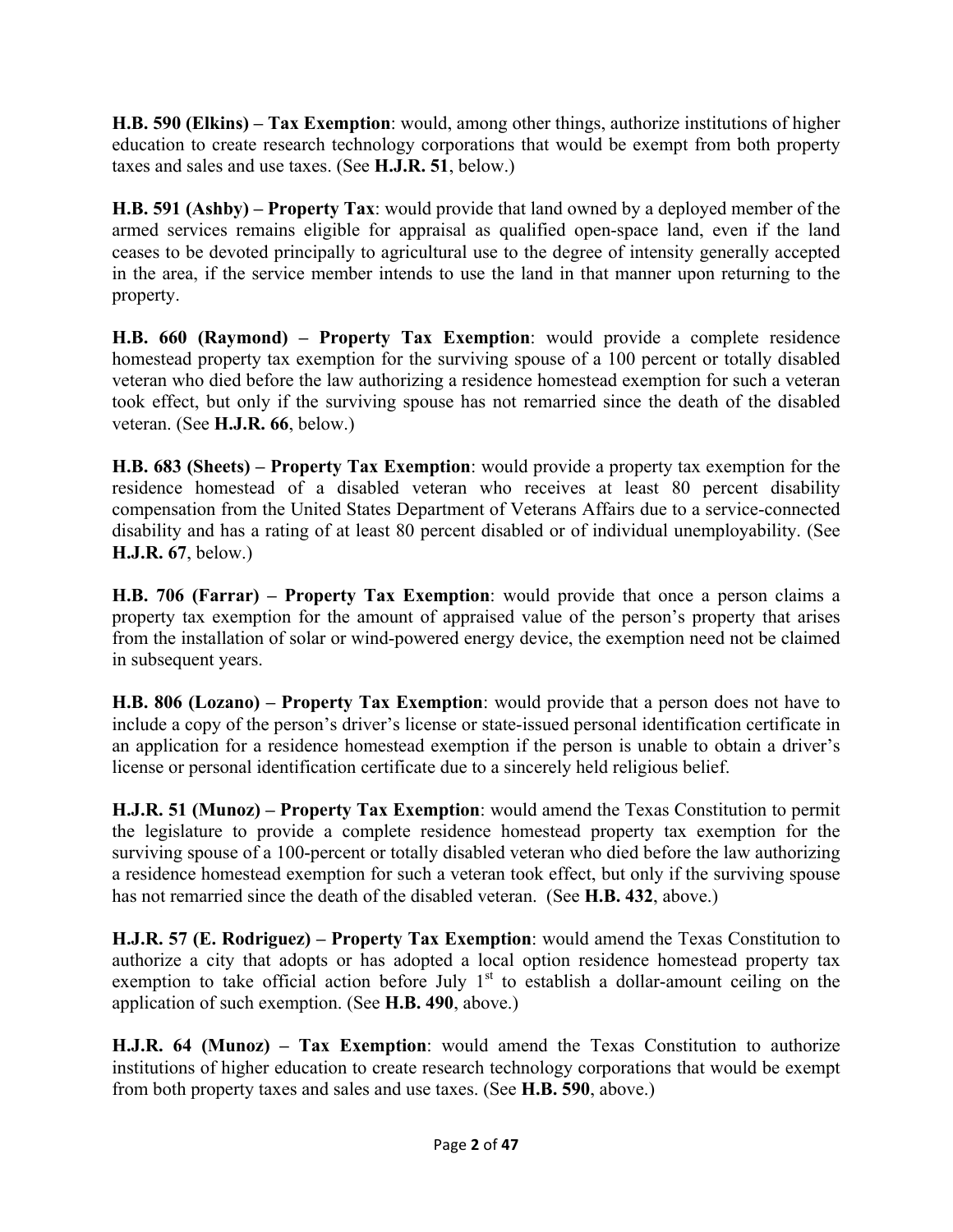**H.J.R. 66 (Raymond) – Property Tax Exemption**: would amend the Texas Constitution to permit the legislature to provide a complete residence homestead property tax exemption for the surviving spouse of a 100 percent or totally disabled veteran who died before the law authorizing a residence homestead exemption for such a veteran took effect, but only if the surviving spouse has not remarried since the death of the disabled veteran. (See **H.B. 660**, above.)

**H.J.R. 67 (Sheets) – Property Tax Exemption**: would amend the Texas Constitution to provide a property tax exemption for the residence homestead of a disabled veteran who receives at least 80 percent disability compensation from the United States Department of Veterans Affairs due to a service-connected disability and has a rating of at least 80 percent disabled or of individual unemployability. (See **H.B. 683**, above.)

**S.B. 50 (Zaffirini) – Property Tax**: would authorize the attachment of a property tax lien on personal property, regardless of whether the personal property is located within the boundaries of the taxing unit in whose favor the lien attaches.

**S.B. 71 (Ellis) – Property Tax**: provides that a person is entitled to an designated appraisal of recreational, park, or scenic land for property tax purposes only if the land is restricted and use of the land is available to the public without a fee or for a nominal fee.

**S.B. 156 (Nichols) – Appraisal Cap**: would: (1) reduce the property tax appraisal cap on homesteads from ten percent to five percent; (2) authorize a county commissioners court to call an election to increase the homestead appraisal cap for all taxing jurisdictions in the county back to some percentage between six and ten; and (3) prohibit a subsequent election from occurring for ten years after such an election is held. (See **S.J.R. 14**, below.)

**S.B. 182 (Bettencourt) – Revenue Cap**: would: (1) lower the property tax rollback rate from eight percent to four percent, with an exception for a city located in an area declared a disaster area by the governor or president of the United States during the current tax year; and (2) provide that a city must hold a ratification election to adopt a tax rate that exceeds the four-percent rollback rate (as opposed to current law, which only requires an election if a petition is received from the citizens).

**S.B. 279 (Watson) – Property Tax Exemption**: would: (1) authorize any city council to take action to adopt a flat-dollar amount residence homestead property tax exemption of at least \$5,000, unless a larger amount is specified by the council, before July  $1<sup>st</sup>$  of any given year; (2) provide that a \$5,000 residence homestead property tax exemption automatically goes into effect in any city that: (a) does not take official action to opt-out of the flat-dollar amount exemption prior to July  $1<sup>st</sup>$  of any given year; and (b) has not already adopted a percentage-based residence homestead property tax exemption under current law; (3) provide that in any city where the city council has ceased to offer a percentage-based residence homestead property tax exemption and instead adopted a flat-dollar amount property tax exemption, an individual may elect to rescind entitlement to the new flat-dollar amount exemption to continue to receive the percentage exemption that was previously available by filing written notice with the chief appraiser before July 15; (4) provide that the amount of the exemption available to an individual under (3), above,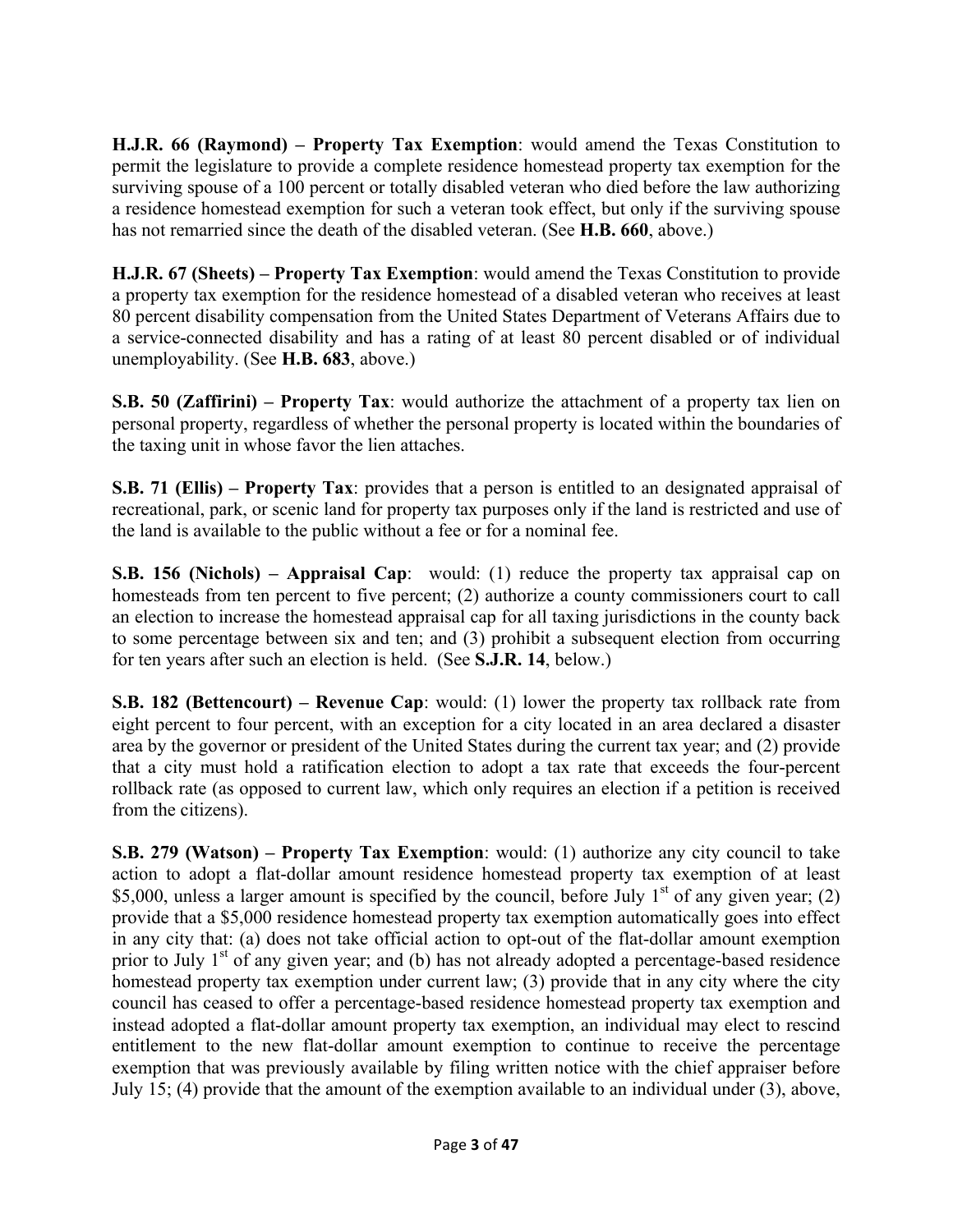is the dollar amount of the exemption that the individual received in the last tax year the percentage-based residence homestead property tax exemption was in place; and (5) provide that an individual who makes an election to receive the amount of a previous residence homestead property tax exemption under (3), above, may rescind that election by filing written notice with the chief appraiser, but once rescinded, may not elect to reinstate entitlement to the amount of the percentage-based exemption. (See **S.J.R. 20**, below.)

**S.B. 280 (Watson) – Property Tax Appraisal**: would: (1) provide that, in a property tax protest based on unequal appraisal, the appraised value of the property in question in comparison to other properties is to be determined: (a) using comparable properties located in the same appraisal district; (b) based on the similarity of the properties with regard to specified statutory characteristics, like square footage, property age, and property condition, among other things; (c) by calculating adjustments in accordance with generally accepted appraisal standards; and (d) based on the calculation of the appraised value of each comparable property as shown in the appraisal records submitted to the appraisal review board by the chief appraiser; and (2) require a district court to grant relief on the ground that a property is appraised unequally if the appraised value of the property exceeds by ten percent the median appraised value of a reasonable number of comparable properties in the appraisal district based on the standards in (1), above.

**S.B. 281 (Watson) – Property Tax Appraisal**: would require a property owner who submits evidence by affidavit in a property tax protest based on the determination of appraised value of a property or unequal appraisal of a property, to state in the affidavit the property owner's opinion of the appraised or market value of the property at issue and attach evidence that supports the statement.

**S.B. 282 (Watson) – Property Tax Exemption**: would exempt from property taxation property acquired by a charitable organization to provide low-income housing for up to 10 years after the organization acquires the property (current law exempts for five years after acquisition).

**S.J.R. 14 (Nichols) – Appraisal Cap**: would amend the Texas Constitution to permit the legislature to: (1) reduce the property tax appraisal cap on homesteads from ten percent to five percent; and (2) authorize a county commissioners court to call an election to increase the homestead appraisal cap for all taxing jurisdictions in the county back to some percentage between six and ten. (See **S.B. 156**, above.)

**S.J.R. 20 (Watson) – Property Tax Exemption**: would amend the Texas Constitution to (1) authorize any city council to take action to adopt a flat-dollar amount residence homestead property tax exemption of at least \$5,000, unless a larger amount is specified by the council, before July  $1<sup>st</sup>$  of any given year; (2) provide that a \$5,000 residence homestead property tax exemption automatically goes into effect in any city that: (a) does not take official action to optout of the flat-dollar amount exemption prior to July  $1<sup>st</sup>$  of any given year; and (b) has not already adopted a percentage-based residence homestead property tax exemption under current law; (3) provide that in any city where the city council has ceased to offer a percentage-based residence homestead property tax exemption and instead adopted a flat-dollar amount property tax exemption, an individual may elect to rescind entitlement to the new flat-dollar amount exemption to continue to receive the percentage exemption that was previously available by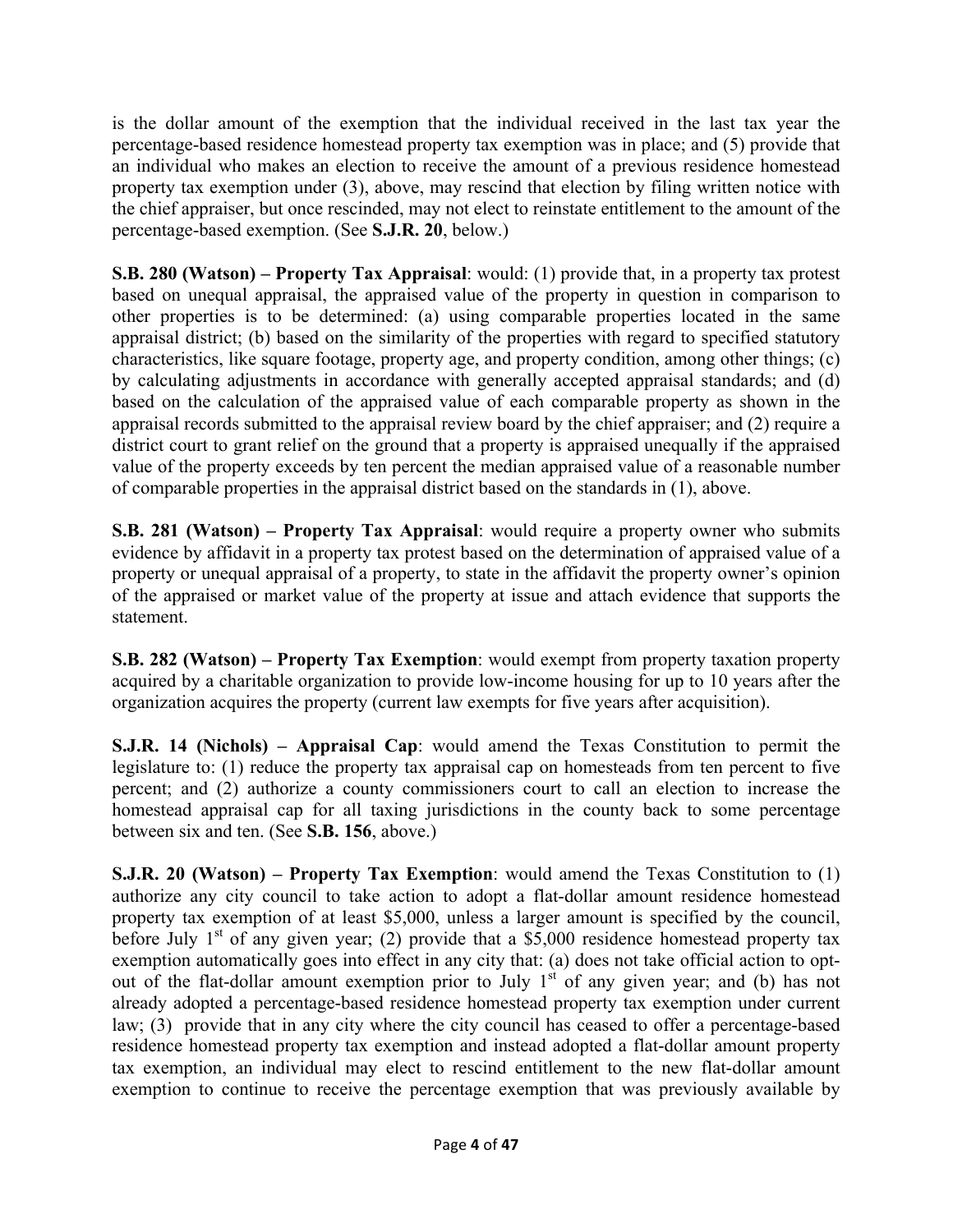filing written notice with the chief appraiser before July 15; (4) provide that the amount of the exemption available to an individual under (3), above, is the dollar amount of the exemption that the individual received in the last tax year the percentage-based residence homestead property tax exemption was in place; and (5) provide that an individual who makes an election to receive the amount of a previous residence homestead property tax exemption under (3), above, may rescind that election by filing written notice with the chief appraiser, but once rescinded, may not elect to reinstate entitlement to the amount of the percentage-based exemption. (See **S.B. 279**, above.)

## **Sales Tax**

**H.B. 79 (Guillen) – Sales Tax Exemption**: would, among other things, exempt from sales and use taxes the sale to, or storage, use, or other consumption by, a new business of a taxable item that will be directly used or consumed by the business during the first ten years of the business's operation.

**H.B. 82 (Guillen) – Sales Tax**: would repeal the state law prohibiting the state comptroller from crediting to the Parks and Wildlife Department or the Texas Historical Commission any amount of taxes imposed on the sale of sporting goods in excess of the amounts appropriated to the department or commission, respectively. (See **H.J.R. 33**, below.)

**H.B. 85 (Craddick) – Sales Tax Exemption**: would exempt from sales and use taxes telecommunications services exclusively provided or used for the navigation of farm and ranch machinery and equipment. (Companion bill is **S.B. 140** by **Perry**.)

**H.B. 157 (Larson) – Sales Tax**: would: (1) allow a city to hold an election to impose a dedicated sales and use tax for sports and venue districts, crime control and prevention districts, economic development corporations, property tax relief, or street maintenance at any rate that is an increment of at least one-eighth of one percent and that would not result in a combined rate that exceeds the maximum local sales and use tax rate of two percent; and (2) allow a city to hold an election to impose its general sales and use tax at any rate that is an increment of at least oneeighth of one percent and that would not result in a combined rate that exceeded the maximum local sales and use tax rate of two percent.

**H.B. 158 (Larson) – Sales Tax**: would repeal the state law prohibiting the state comptroller from crediting to the Parks and Wildlife Department or the Texas Historical Commission any amount of taxes imposed on the sale of sporting goods in excess of the amounts appropriated to the department or commission, respectively. (See **H.J.R. 39**, below.)

**H.B. 206 (Leach) – Sales Tax Exemption**: would exempt from sales and use taxes firearms and hunting supplies if the sale takes place during a period beginning at 12:01 a.m. on the Friday before the last full weekend in August and ending at 12 midnight on the following Sunday.

**H.B. 337 (Gonzalez) – Sales Tax Exemption**: would exempt from sales and use taxes the sale, use, or consumption of a book or magazine that is written for educational, instructional, or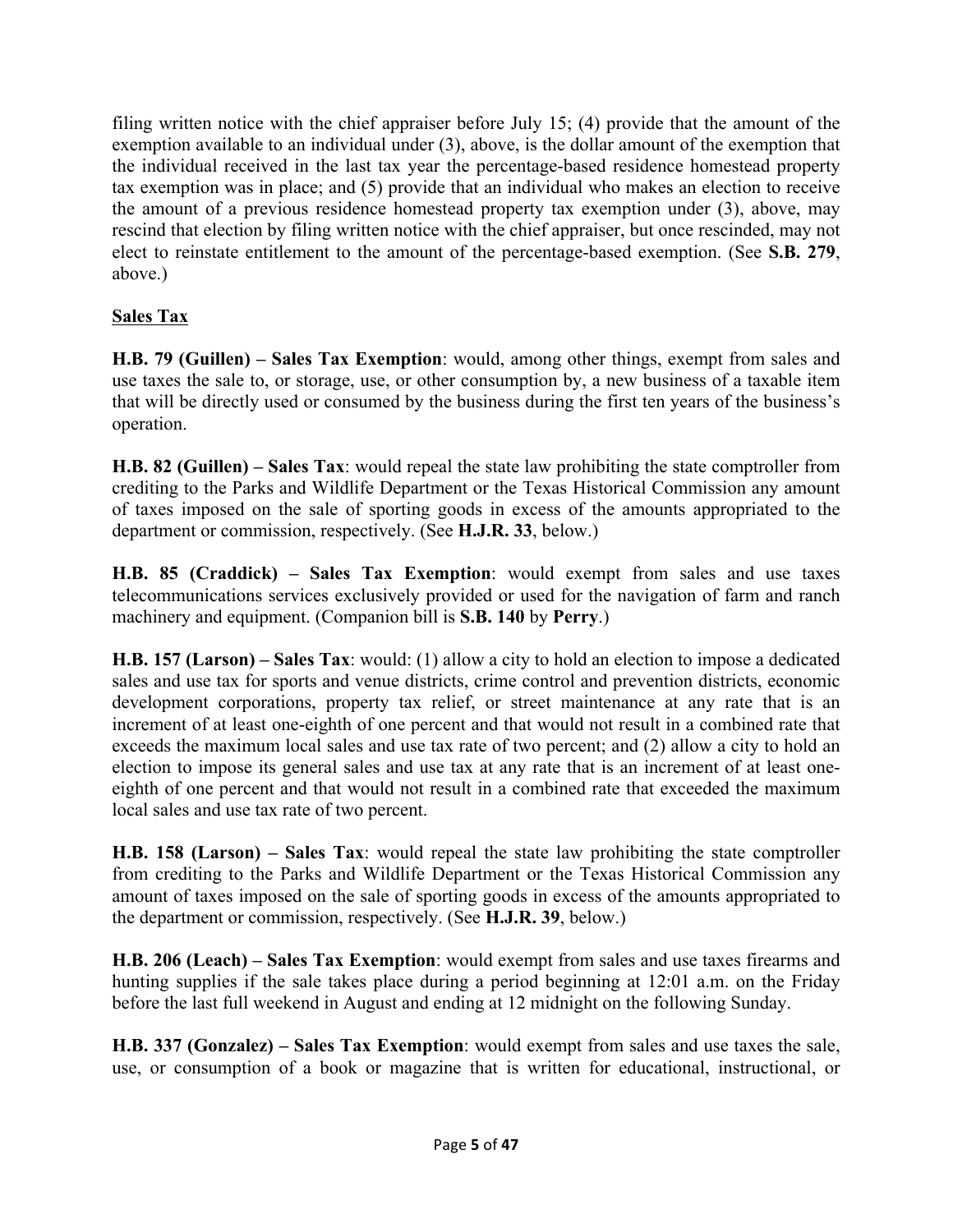pedagogical purposes and is purchased by a full-time or part-time college student who receives financial assistance.

**H.B. 351 (Giddings) – Sales Tax Exemption**: would exempt certain school art supplies from sales and use tax during limited periods of time.

**H.B. 491 (Hernandez Luna) – Sales Tax Exemption**: would exempt the sale, use, or consumption of college textbooks from sales taxes during two seven-day periods, one beginning in August and one beginning in January. (Companion bill is **S.B. 232** by **Schwertner**.)

**H.B. 633 (G. Bonnen) – Sales Tax Exemption**: would exempt various veterinary items from sales and use taxes.

**H.B. 641 (Canales) – Sales Tax**: would exempt the sale, use, or consumption of college textbooks from sales taxes during two, seven-day periods, one beginning in August and one beginning in January. (Companion bill is **S.B. 232** by **Schwertner**.)

**H.B. 712 (Springer) – Sales Tax Exemption**: would exempt from sales and use taxes the sale of a firearm or firearm supplies if the sale takes place during the last full weekend before dove hunting season begins.

**H.B. 728 (Lucio) – Sales Tax Exemption**: would exempt from sales and use taxes books purchased by full-time or part-time college students if the purchase takes place during specified time frames prior to each semester.

**H.J.R. 33 (Guillen) – Sales Tax**: would amend the Texas Constitution to provide that, for each state fiscal year, the net revenue received from the collection of any state taxes imposed on the sale, storage, or use of sporting goods is automatically appropriated when received to the Parks and Wildlife Department and the Texas Historical Commission, or their successors in function, and is allocated between those agencies as provided by general law. (See **H.B. 82**, above.)

**H.J.R. 39 (Larson) – Sales Tax**: would amend the Texas Constitution to provide that, for each state fiscal year, the net revenue received from the collection of any state taxes imposed on the sale, storage, or use of sporting goods is automatically appropriated when received to the Parks and Wildlife Department and the Texas Historical Commission, or their successors in function, and is allocated between those agencies as provided by general law. (See **H.B. 158**, above.)

**S.B. 140 (Perry) – Sales Tax Exemption**: this bill is the same as **H.B. 85,** above.

**S.B. 157 (Zaffirini) – Sales Tax Exemption**: would exempt from sales and use taxes books purchased by college students receiving funding under certain financial assistance programs if the purchase takes place during specified time frames prior to each semester.

**S.B. 228 (Creighton) – Sales Tax Exemption**: would exempt firearms and hunting supplies from sales and use taxes during the last full weekend in August. (Companion bill is **H.B. 206** by **Leach**.)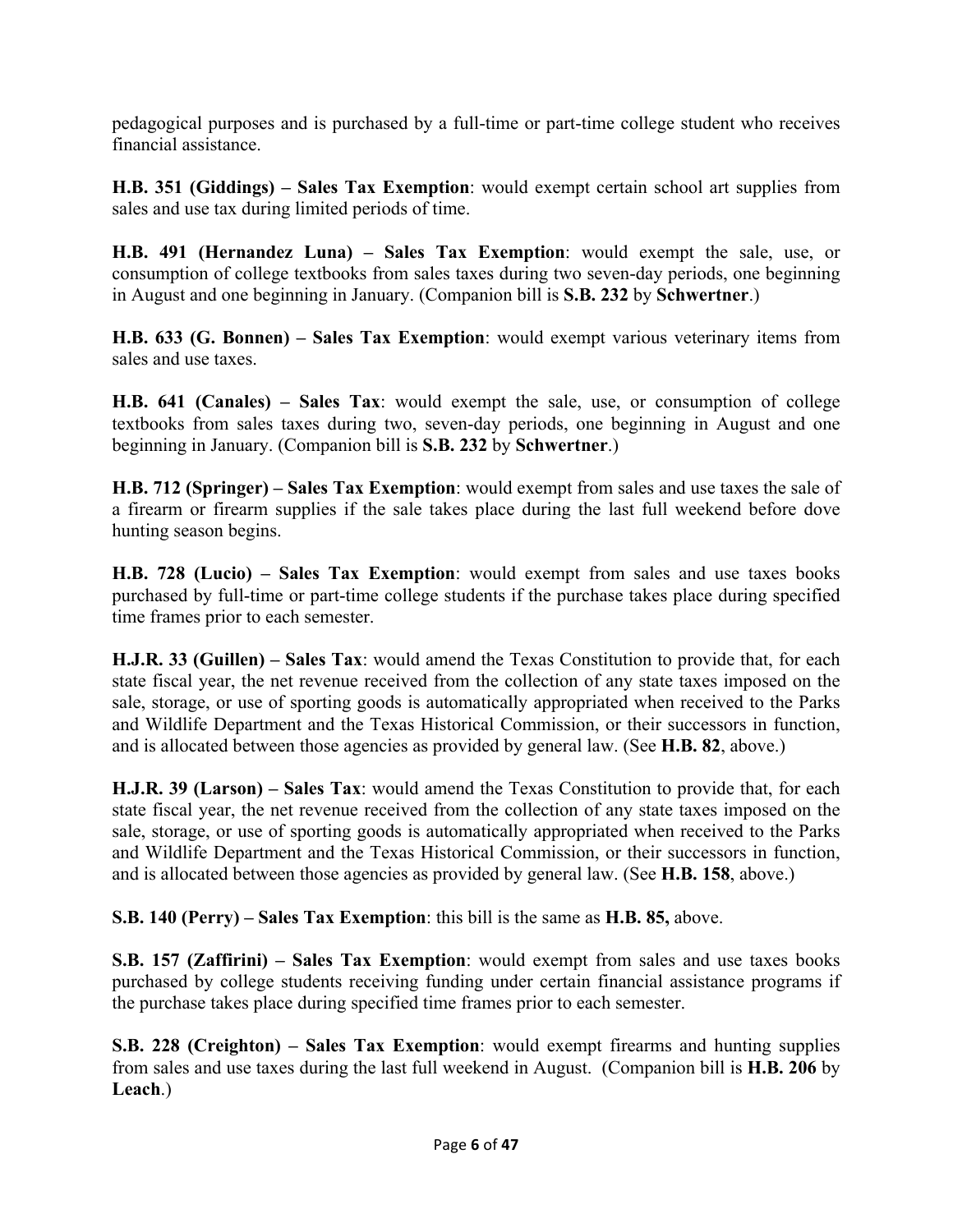**S.B. 232 (Schwertner) – Sales Tax**: would exempt the sale, use, or consumption of college textbooks from sales taxes during two, seven-day periods, one beginning in August and one beginning in January.

**S.B. 248 (Estes) – Sales Tax**: would repeal the state law prohibiting the state comptroller from crediting to the Parks and Wildlife Department or the Texas Historical Commission any amount of taxes imposed on the sale of sporting goods in excess of the amounts appropriated to the department or commission, respectively. (See **S.J.R. 18**, below.)

**S.J.R. 18 (Estes) – Sales Tax**: would amend the Texas Constitution to provide that, for each state fiscal year, the net revenue received from the collection of any state taxes imposed on the sale, storage, or use of sporting goods is automatically appropriated when received to the Parks and Wildlife Department and the Texas Historical Commission, or their successors in function, and is allocated between those agencies as provided by general law. (See **S.B. 248**, above.)

## **Purchasing**

**H.B. 208 (Leach) – Construction Procurement**: would provide that the same state laws related to the design and construction of projects, including the procurement of design and construction services, that apply to a governmental entity apply to an agency or instrumentality of the governmental entity, an economic development corporation created by the governmental entity, or an alliance, agreement, partnership, or agency created between the governmental entity and one or more other governmental entities.

**H.B. 582 (C. Turner) – State Agency Contractors:** would provide that a state agency shall require its contractors – which could include cities – to adopt and apply an employment policy under which the contractor and any subcontractor may not, because of sexual orientation or gender identity or expression, take adverse employment action against an employee.

**H.B. 689 (Walle) – Workers' Compensation Coverage**: would: (1) require construction contractors and subcontractors to provide workers' compensation insurance coverage for each of their employees; (2) require a contractor to provide certification of coverage of its and any subcontractor's employees to the governmental entity; and (3) provide that, if the contractor enters into a contract with a governmental entity for a public project, the coverage must be satisfactory to the governing body of the governmental entity.

**S.B. 39 (Zaffirini) – Purchase of Agricultural Products**: would: (1) allow cities that purchase agricultural products to give preference to products produced or grown in the state when the cost does not exceed 107 percent of the cost of those produced or grown outside of the state and the quality is equal; and (2) require cities to give preference to agricultural products produced or grown in Texas if the cost and quality is equal.

**S.B. 303 (Hancock) – Public Work Contracts**: would prohibit a city when awarding a public work contract funded with state money, from: (1) prohibiting, requiring, discouraging, or encouraging a bidder from entering into or adhering to a collective bargaining agreement related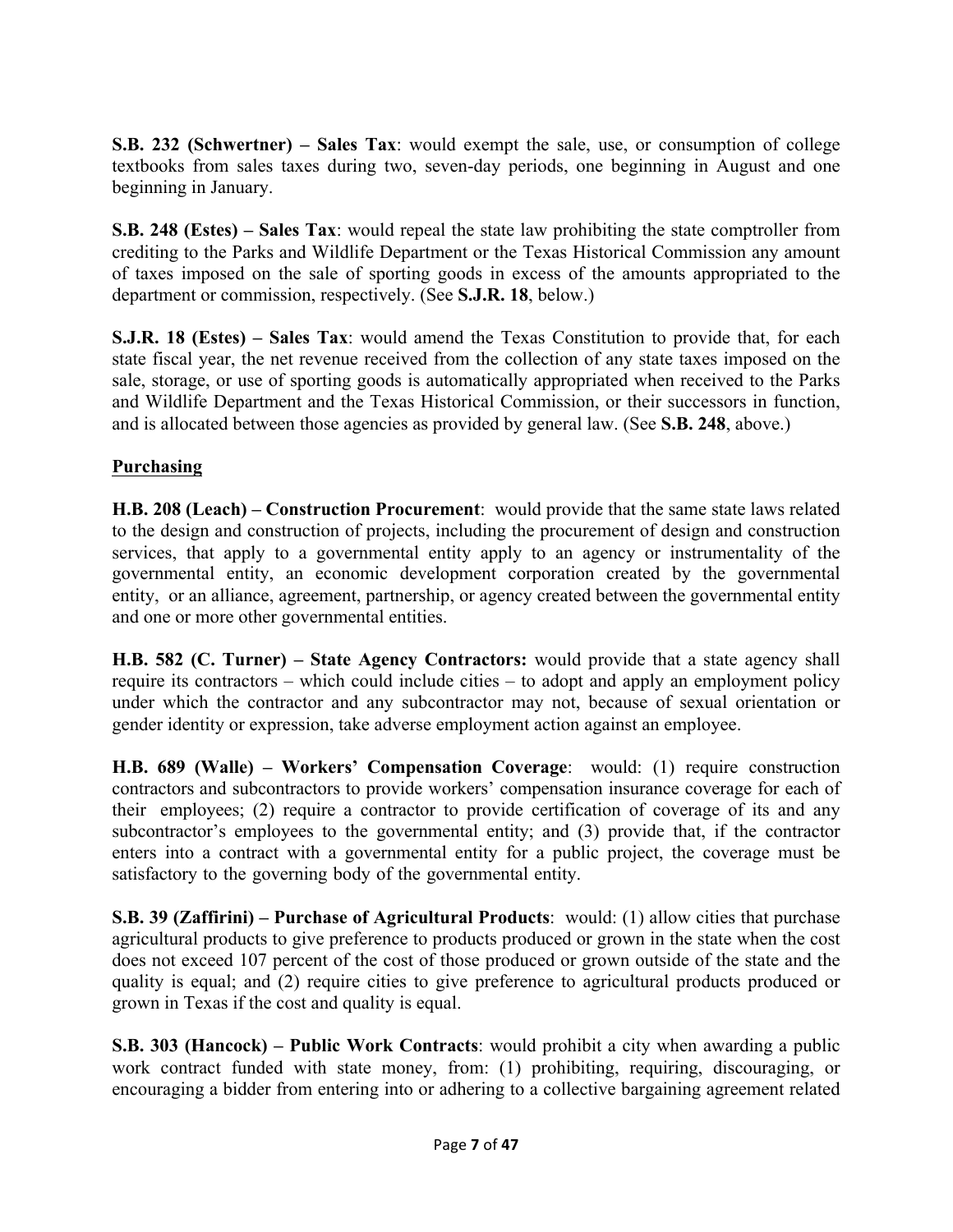to the project; or (2) discriminating against a person based on a person's involvement in a collective bargaining organization or agreement.

# **Elections**

**H.B. 111 (Martinez-Fischer) – Elections**: would provide that: (1) a person who would be eligible to vote in an election, but who is not registered, shall be accepted for voting during early voting by personal appearance for the precinct of the person's residence if the person submits a voter registration application and presents proof of identification that establishes the person's residence; (2) an election officer serving a polling place for early voting by personal appearance is a deputy voter registrar; (3) for a local election held on the uniform election date in November, the timeframe for the local canvass is to be conducted between the  $11<sup>th</sup>$  and  $14<sup>th</sup>$  day after election day; and (4) for a local election held on the uniform election date in May, the local canvass shall be conducted not later than the  $14<sup>th</sup>$  day after election day (current law requires the canvass occur not later than the  $11<sup>th</sup>$  day after election day).

**H.B. 295 (Canales) – Elections**: would provide that a student identification card issued by a public or private institution of higher education, and that contains the student's photograph, is an acceptable form of photo identification for voting.

**H.B. 303 (Canales) – Elections**: would require the secretary of state to establish methods to obtain a photograph of each registered voter for use on the voter's registration certificate.

**H.B. 312 (Harless) – Voter Registration**: would require the secretary of state to implement a program to allow a person who has a valid driver's license or personal identification card to complete a voter registration application on the Internet at the state's official website.

**H.B. 361 (Springer) – Uniform Election Dates**: would provide that, with certain exceptions, every general or special election in the state, including city elections, shall be held on the first Tuesday after the first Monday in November.

**H.B. 430 (Howard) – Online Voting**: would provide that the Secretary of State shall conduct a study on the feasibility of online voting.

**H.B. 444 (Johnson) – Voter Registration**: would require the secretary of state to implement a program to allow a person to complete a voter registration application over the Internet from the state's official website.

**H.B. 447 (Johnson) – Elections**: would provide that a student identification card issued by a public, private, or independent institution of higher education, and that contains the person's photograph, is an acceptable form of photo identification for voting.

**H.B. 448 (Alonzo) – Elections**: would provide that a person who would be eligible to vote in an election, but who is not registered, shall be accepted for voting in the precinct of the person's residence if, on the day the person offers to vote, the person submits a voter registration application and presents proof of identification that establishes the person's residence.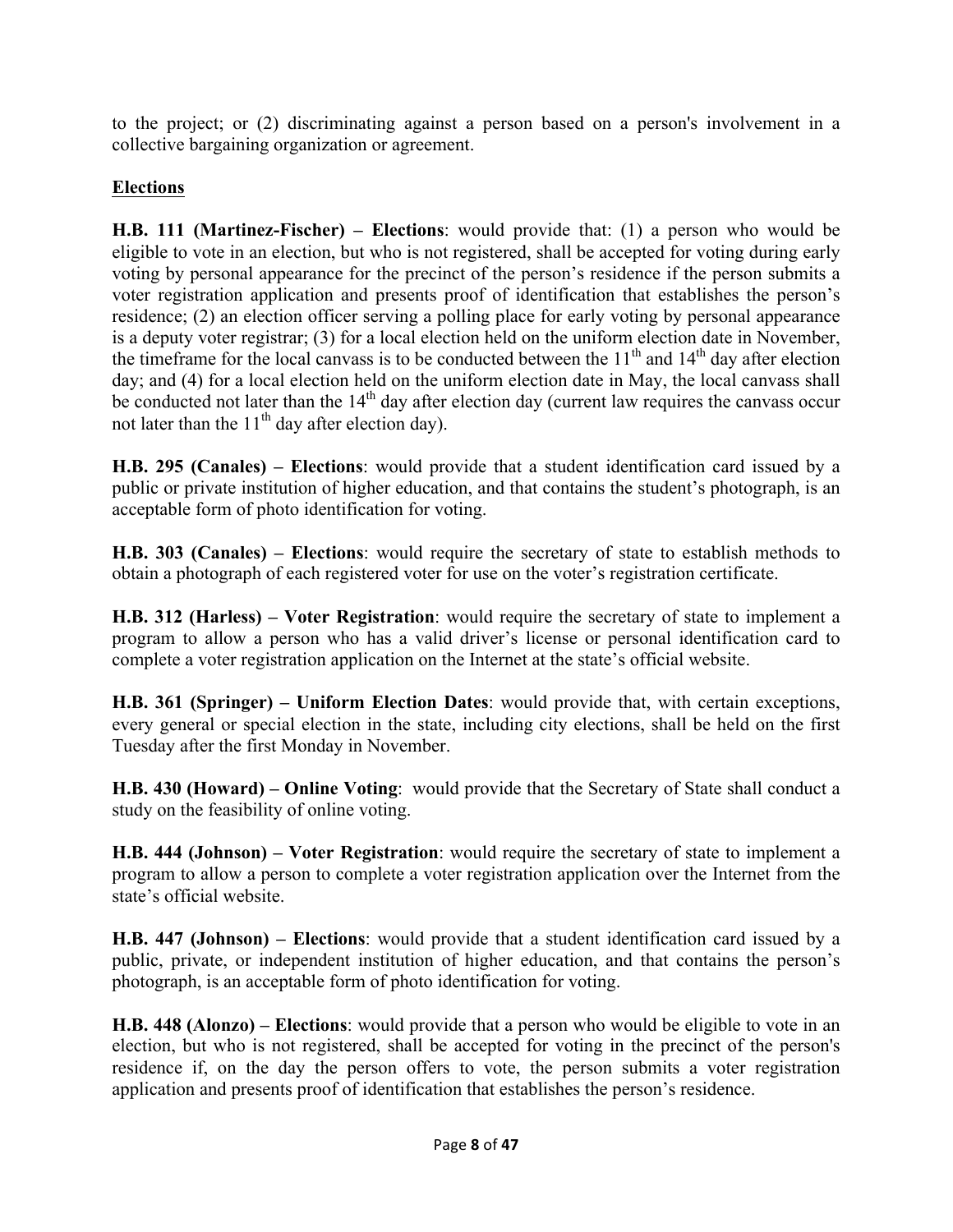**H.B. 484 (Capriglione) – Elections**: would provide, among other things, that in order for an individual to be an eligible candidate for city office and qualify for the office, the individual must be a registered voter in the territory from which the office is elected for six months preceding the regular filing deadline for a candidate's application for a place on the ballot.

**H.B. 534 (Nevarez) – Elections**: would provide that an identification card issued by an agency or institution of the federal or state government and that contains a person's photograph is an acceptable form of photo identification for voting.

**H.B. 535 (Nevarez) – Elections**: would provide that a valid identification card that contains the person's photograph issued by a tribal organization is an acceptable form of photo identification for voting.

**H.B. 536 (Nevarez) – Elections**: would provide that, for a person who is 65 years of age or older, any legal form of identification for voting is acceptable, even if it has expired.

**H.B. 622 (Lozano) – Elections**: would: (1) require a voter with the necessary documentation but whose name is not on the precinct list of registered voters to be accepted for voting if the voter registrar verifies the voter as a registered voter and the voter presents a voter registration certificate indicating that the voter is currently registered; and (2) require a voter who is not accepted to vote under (1), above, to be accepted for provisional voting if the voter executes an affidavit stating that the person is a registered voter and eligible to vote in the election.

**H.B. 675 (G. Bonnen) – Elections**: would allow a person who is occupying a voting station to use a mobile phone to access information that was downloaded, recorded, or created on the phone before the person entered the polling place.

**H.B. 732 (Israel) – Elections**: would: (1) require the certificate on an official carrier envelope to contain a space provided for the voter's signature that is located in a box that is at least one inch by two inches, and has the term "Signature of voter" printed in bold type; (2) require textual material to be printed on a separate sheet accompanying the envelope, instead of on the reverse side of the envelope; and (3) require the notice of the voting rights hotline phone number to be included on an insert enclosed with the balloting materials, instead of on the official carrier envelope.

**H.B. 733 (Israel) – Elections**: would provide that the following are acceptable forms of photo identification for voting: (1) a Veteran Health Identification Card issued by the United States Department of Veterans Affairs that contains the person's photograph; and (2) a student identification card issued by a public, private, or independent institution of higher education that contains the student's photograph.

**S.B. 63 (Huffines) – Term Limits**: would, among other things: (1) provide that a person is not eligible to be elected to a full or partial term in any elective office, including a city office, if on the date the term begins the person has served in that office during any part of each of eight or more calendar years; (2) provide that service in more than one elective position on a governing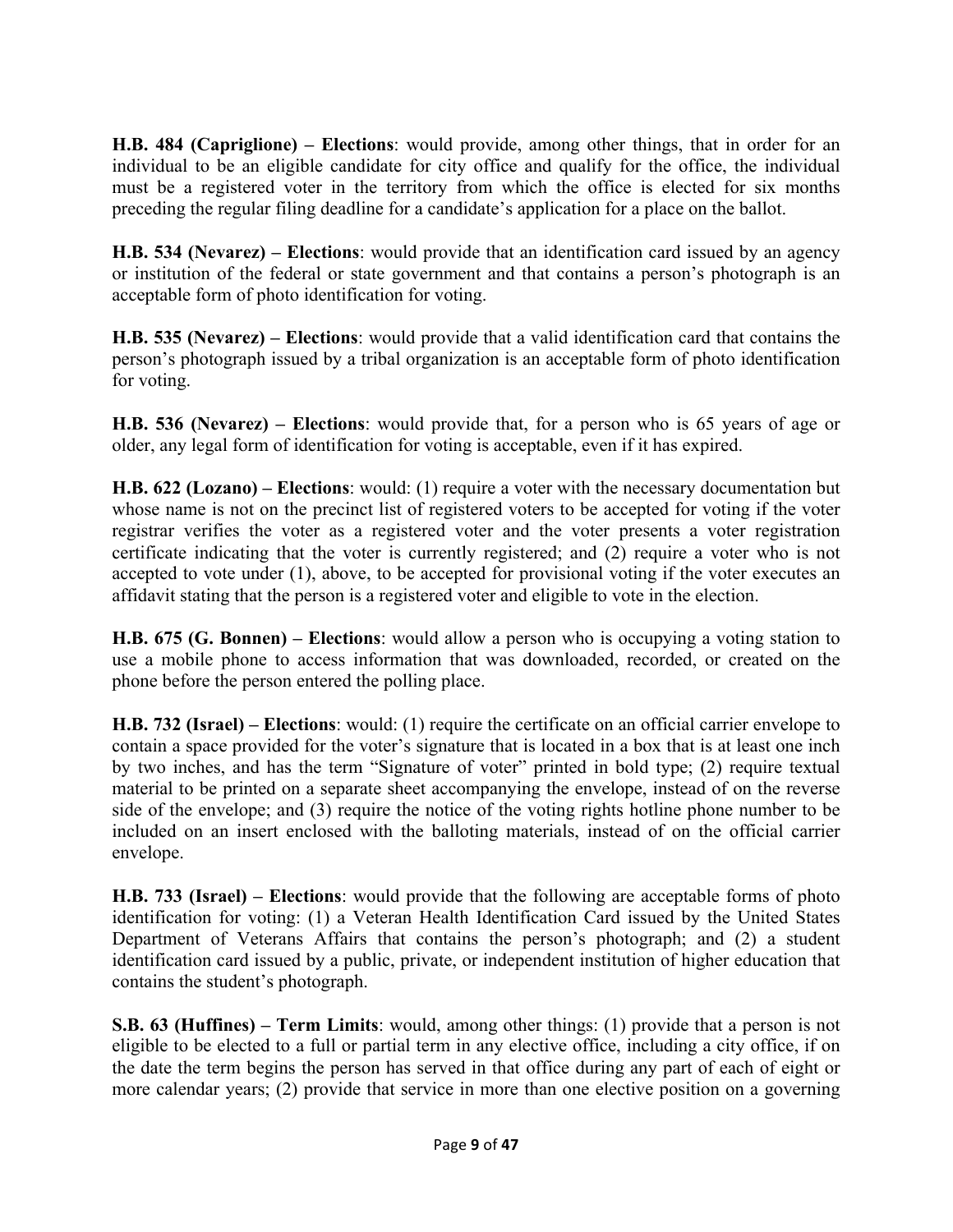body is considered service in the same office; (3) authorize a person to continue to serve in an office after the end of a term as a holdover under the Texas Constitution; (4) provide that service in office before January 1, 2016, does not count for purposes of determining whether a person is disqualified from election to office under the bill; and (5) authorize a political subdivision to impose a more restrictive limit on the time or number of terms a person may serve in elective office by charter, ordinance, order, or other appropriate means. (See **S.J.R. 6**, below.)

**S.B. 83 (Ellis) – Elections**: would, among other things, provide that: (1) an election officer commits a state jail felony if the officer knowingly: (a) removes the name of an eligible voter from the list of registered voters or the poll list for the precinct; (b) refuses to accept for voting a person whose acceptance is required by law; or (c) prevents the deposit in the ballot box of a marked and properly folded ballot that was provided at the polling place to the voter who is depositing it or for whom the deposit is attempted; and (2) a person is subject to criminal and civil liability if he or she knowingly deceives another person regarding the time, place, or manner of conducting an election or the qualifications for or restrictions governing voter eligibility for an election in this state.

**S.B. 84 (Ellis) – Elections**: would: (1) require that two voter registrars be present at each polling place while the polls are open; and (2) provide for same day voter registration.

**S.B. 85 (Ellis) – Elections**: would provide that a person who is at least 16 years of age is eligible to apply to preregister to vote.

**S.B. 86 (Ellis) – Elections**: would, among many other things, authorize early voting by mail for any qualified voter and provide for implementing procedures.

**S.B. 120 (Campbell) – Elections**: would increase the penalty for theft of an official ballot or official carrier envelope for an election from a state jail felony to a felony of the third degree.

**S.B. 170 (Uresti) – Elections**: would provide that a student identification card issued by a public or private high school or institution of higher education that contains the person's photograph is an acceptable form of photo identification for voting.

**S.B. 230 (Watson) – Elections**: would provide that the following are acceptable forms of photo identification for voting: (1) a student identification card issued by a public institution of higher education located in this state that contains the person's photograph; and (2) an identification card issued by a state agency of this state that contains the person's photograph.

**S.B. 251 (Ellis) – Elections**: would: (1) authorize an entity that orders an election to appoint a person to serve as an interpreter during the election if the person is a registered voter of the county in which the voter needing the interpreter resides or a registered voter of an adjacent county; and (2) provide that a voter may select any person other than the voter's employer, an agent of the voter's employer, or an officer or agent of a labor union to which the voter belongs, to serve as the voter's own personal interpreter.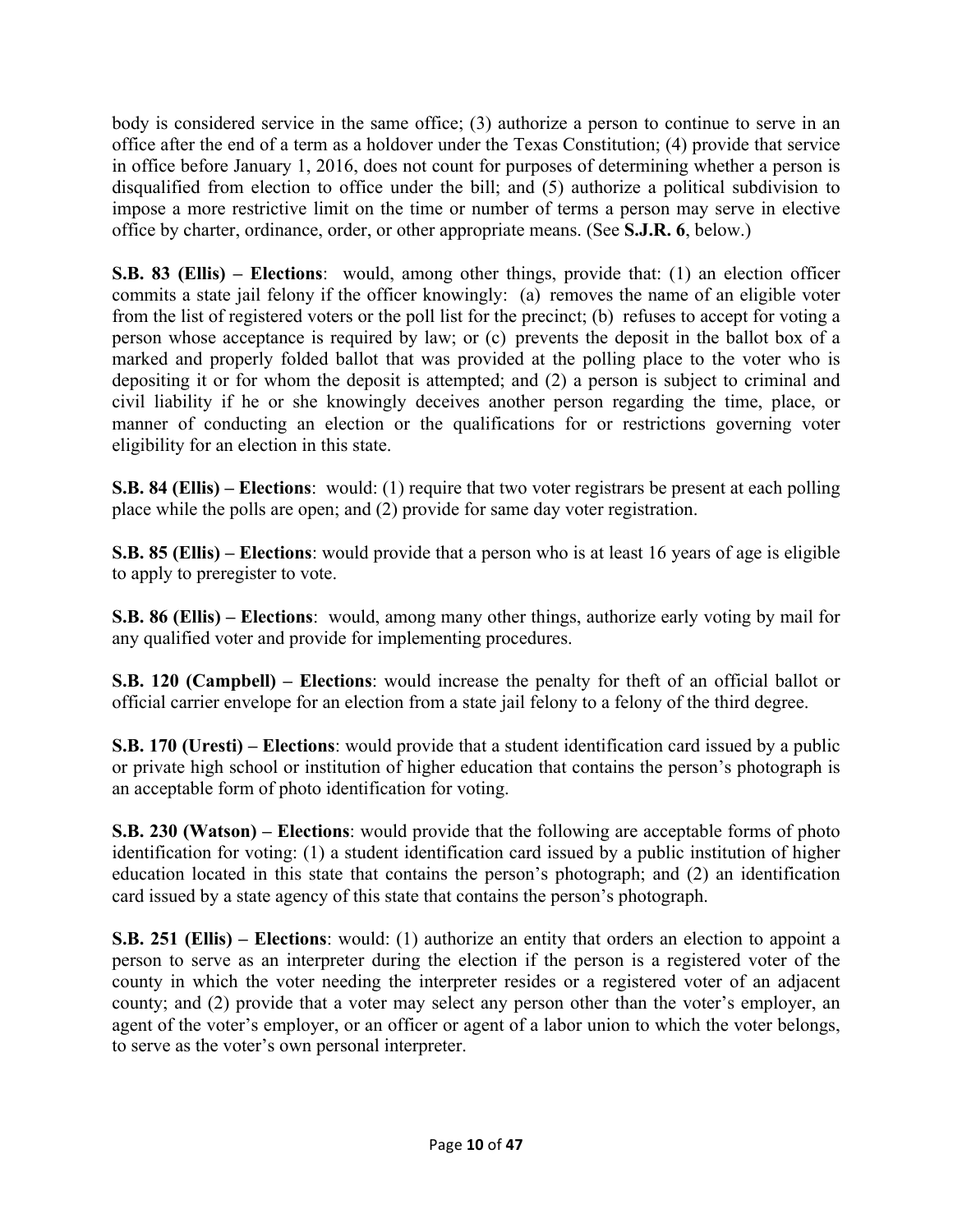**S.J.R. 6 (Huffines) – Term Limits**: would amend the Texas Constitution to, among other things: (1) provide that a person is not eligible to be elected to a full or partial term in any elective office, including a city office, if on the date the term begins the person has served in that office during any part of each of eight or more calendar years; (2) provide that service in more than one elective position on a governing body is considered service in the same office; (3) authorize a person to continue to serve in an office after the end of a term as a holdover under the Texas Constitution; (4) provide that service in office before January 1, 2016 does not count for purposes of determining whether a person is disqualified from election to office under this bill; and (5) authorize a political subdivision to impose a more restrictive limit on the time or number of terms a person may serve in elective office by charter, ordinance, order, or other appropriate means. (See **S.B. 63**, above.)

#### **Open Government**

**H.B. 283 (Fallon) – Open Meetings**: would: (1) require a home-rule city with a population of 50,000 or more: (a) to make a video and audio recording of reasonable quality of each regularly scheduled open meeting that is not a work session or a special called meeting, and make available an archived copy of such recording on the Internet; (b) to make the archived recording described in (a), above, available on an existing Internet site, which could be a publicly accessible video-sharing or social networking site; (c) to make available, in a conspicuous manner, on an Internet site that the city maintains the archived recording described in (a), above, or a link to the archived recording; (d) to make the archived recording described in (a), above, available on the Internet not later than seven days after the recording was made and maintain the archived recording on the Internet for not less than two years after the date the recording was first made available; and (e) to comply with the requirements in (b)-(d), above, unless the required recording cannot be made as the result of a catastrophe or technical breakdown, after which the city must make all reasonable efforts to make the required recording available in a timely manner; and (2) authorize a home-rule city with a population of 50,000 or more to broadcast a regularly scheduled open meeting on television.

**H.B. 685 (Sheets) – Public Information**: would provide that a public information officer complies with the requirement to promptly produce public information by referring a requestor to a publically accessible website maintained by the city if the requested information is identifiable and readily available on that website.

**H.B. 814 (Larson) – Meeting Notice**: would provide that: (1) a governmental body that is required by law to post notice of a meeting in a newspaper may instead post notice of the meeting on the Internet; and (2) a government body that is required by law to post notice of a meeting on the Internet is not required to post notice in a newspaper.

**S.B. 46 (Zaffirini) – Public Information Act**: would make confidential a photograph that is taken by an appraisal district for property tax appraisal purposes and shows the interior of an improvement to property.

#### **Other Finance and Administration**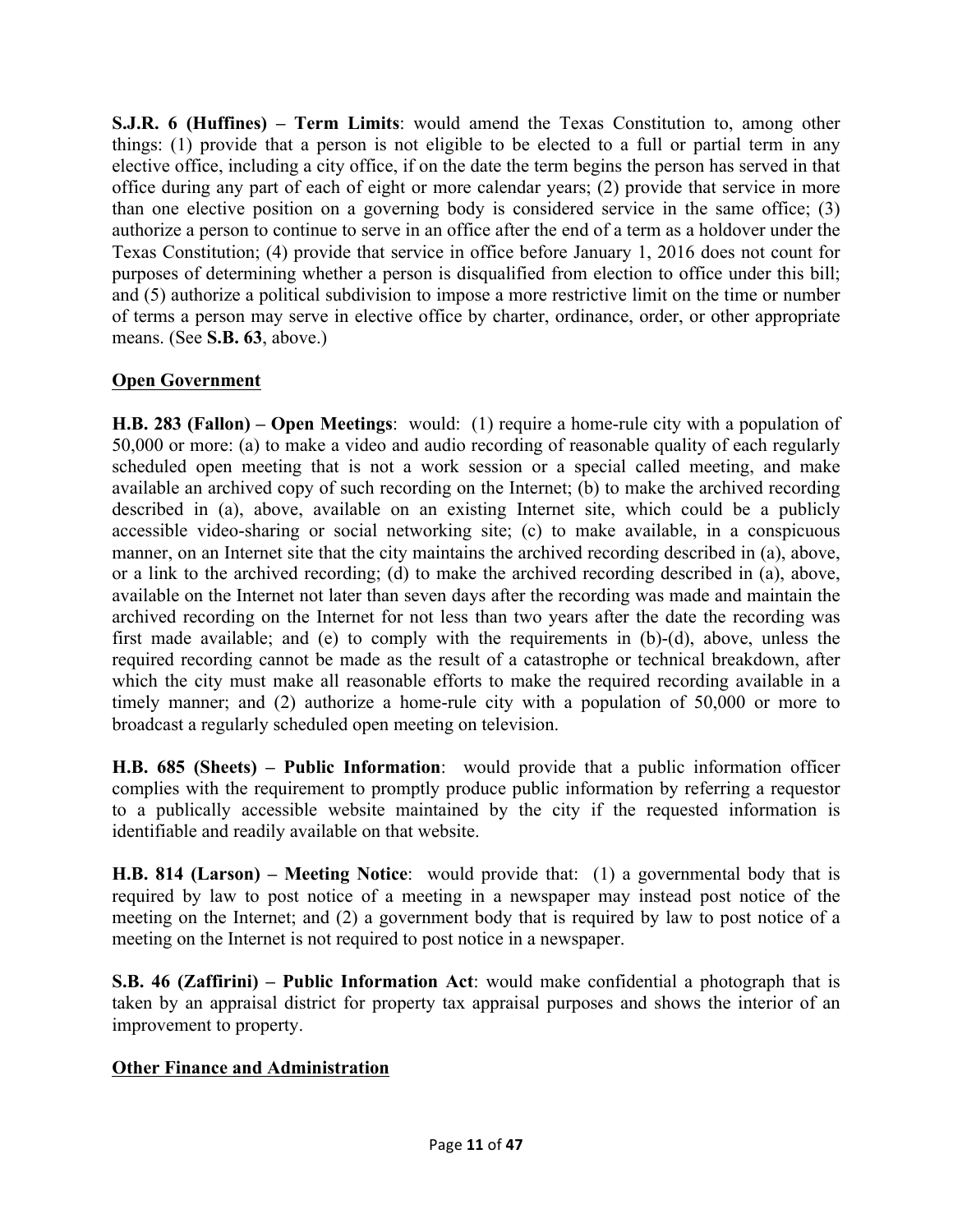**H.B. 98 (Flynn) – Federal Actions**: would: (1) establish a joint legislative committee to review any federal action to determine whether such action is unconstitutional; (2) provide that any federal action found by the joint legislative committee to be unconstitutional be sent to the legislature for potential nullification; (3) declare any nullified unconstitutional federal action to have no legal effect in Texas; and (4) prohibit the state or a political subdivision of the state from recognizing, implementing, or enforcing a nullified unconstitutional federal action.

**H.B. 103 (Guillen) – Volunteer Fire Department Sales**: would extend law which expired on September 1, 2014 to continue to allow a volunteer fire department or emergency service organization to have up to ten tax free sales or auctions each calendar year under limited circumstances. (Companion bill is **S.B. 31** by **Zaffirini**).

**H.B. 105 (Guillen) – Volunteer Fire Department Sales**: this bill is identical to **H.B. 103**, above.

**H.B. 114 (Flynn) – Capital Appreciation Bonds**: would provide that a political subdivision may not issue capital appreciation bonds that are secured by property taxes unless: (1) the bonds have a scheduled maturity date that is not later than 20 years after the date of issuance; (2) the governing body of the political subdivision has received a written estimate of the cost of the issuance; (3) the governing body of the political subdivision has determined in writing whether any personal or financial relationship exists between the members of the governing body and any financial advisor, bond counsel, bond underwriter, or other professional associated with the bond issuance; (4) the governing body of the political subdivision posts on its website and enters into the minutes various information regarding the issuance, including: (a) the total amount of the bonds to be voted on; (b) the length of maturity of the bonds; (c) the projects to be financed with the bond proceeds; (d) the total amount of the political subdivision's outstanding bonded indebtedness at the time of the election and updated quarterly; and (e) the information provided under (2) and (3), above; (5) the total amount of capital appreciation bonds does not exceed 25 percent of the political subdivision's total outstanding bonded indebtedness; and (6) the political subdivision does not extend the maturity date of an issued capital appreciation bond.

**H.B. 134 (Simpson) – Local Debt**: would, among other things, require a political subdivision that issues a general obligation bond to: (1) include the following amounts, with each stated as a total amount and per capita amount for the then-current population of the political subdivision, on the ballot proposition for the general obligation bond: (a) the then-current general obligation debt of the local government; (b) the maximum amount of additional general obligation debt that would be authorized if the proposition passed; and (c) the maximum estimated cost to repay the general obligation debt that would be authorized by the proposed amendment, including principal and interest, at a stated likely interest rate; and (2) certify the then-current general obligation debt, likely interest rate for the proposed bonds, and estimated maximum repayment cost in accordance with the likely interest rate for purposes of the information required to be on the ballot proposition.

**H.B. 139 (Stickland) – Notice by Internet Posting**: would, except in regard to a notice of election, do the following: (1) require a city to provide the comptroller with an electronic copy of a notice required by law to be published in a newspaper not later than the third day before the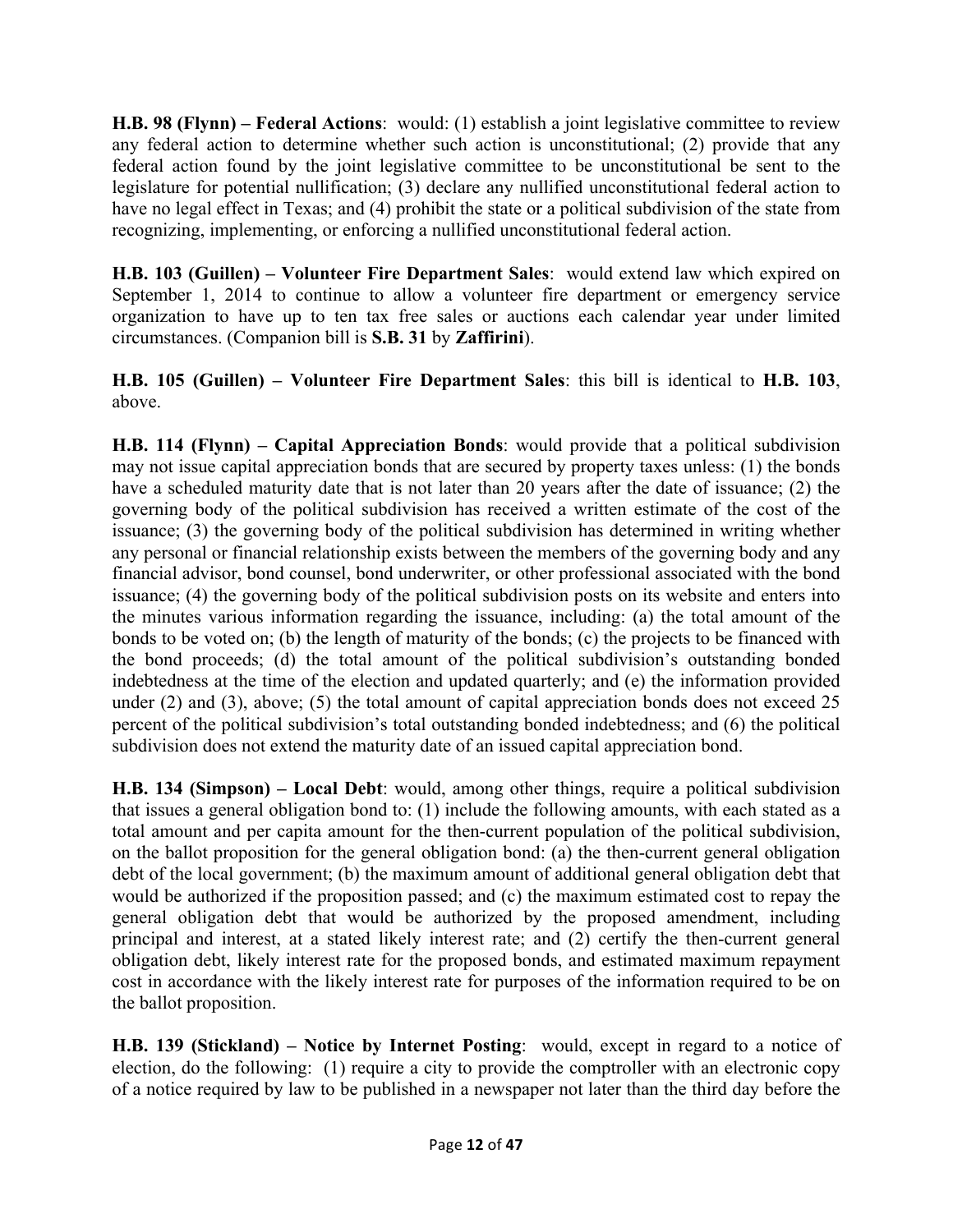date the city is required to first publish the notice in the newspaper; (2) require a city to determine by official action whether it will exclusively provide notice in the manner described in (1), above, or provide notice by both newspaper publication and in the manner described in (1), above; (3) provide that if a city decides to exclusively provide notice in the manner described in (1), above, the city: (a) is exempt from providing notice in a newspaper; but (b) must publish in a newspaper of general circulation in the city once a week for four consecutive weeks the Internet website at which the city's notice may be located; (4) require the comptroller to establish and maintain a web page on the comptroller's website to post the notices described in (1), above, not later than the third day after the date the city provides the notice to the comptroller; (5) require the comptroller to establish a system to allow a person, on request, to receive an e-mail alert for an update to a category of notices on the web page established under (4), above, and to maintain an archive on the website of notices posted on the web page; and (6) authorize the comptroller to adopt rules to implement and administer the notice by internet posting program.

**H.B. 146 (Menendez) – Credit Card Purchases:** would require a merchant, including a city, to verify the identity of an individual using photo identification if the purchase of goods or services is in an amount of more than \$200.

**H.B. 156 (Larson) – Local Debt**: would: (1) provide that a home rule city may use the unspent proceeds of bonds that have been sold and delivered for a specific purpose only for that specific purpose, including retiring the outstanding bonds; and (2) eliminate the option of a home rule city to hold an election to approve the use of the unspent proceeds for a different purpose.

**H.B. 165 (Larson) – Federal Detention and Captured Records Laws**: would: (1) provide that a person who is a public officer or employee of this state commits an offense if that person enforces or attempts to enforce a statute, rule, regulation, or order related to: (a) the detention or military custody of persons under certain federal law; and (b) the research and analysis of captured records by the federal Conflict Records Research Center; and (2) provide that a violation of (1), above, constitutes a Class B misdemeanor punishable by confinement for a term not to exceed 180 days, a fine of not more than \$5,000, or both confinement and a fine.

**H.B. 230 (Farrar) – Attorney's Fees**: would provide that a person's ability to recover attorney's fees in civil cases involving a claim for rendered services, performed labor, furnished material, freight or express overcharges, lost or damaged freight or express, killed or injured stock, a sworn account, or an oral or written contract is not applicable to the state, an agency or institution of the state, or a political subdivision of the state.

**H.B. 306 (White) – Medical Assistance**: would prohibit a governmental entity, including a city, from providing indigent medical assistance to individuals who are not lawfully present in the United States, unless mandated by federal law to do so.

**H.B. 371 (McClendon) – Payday and Auto Title Lending**: would provide that the term of a payday or auto title loan made by a credit access business to certain military personnel or their dependents may not exceed 90 days or 180 days, respectively.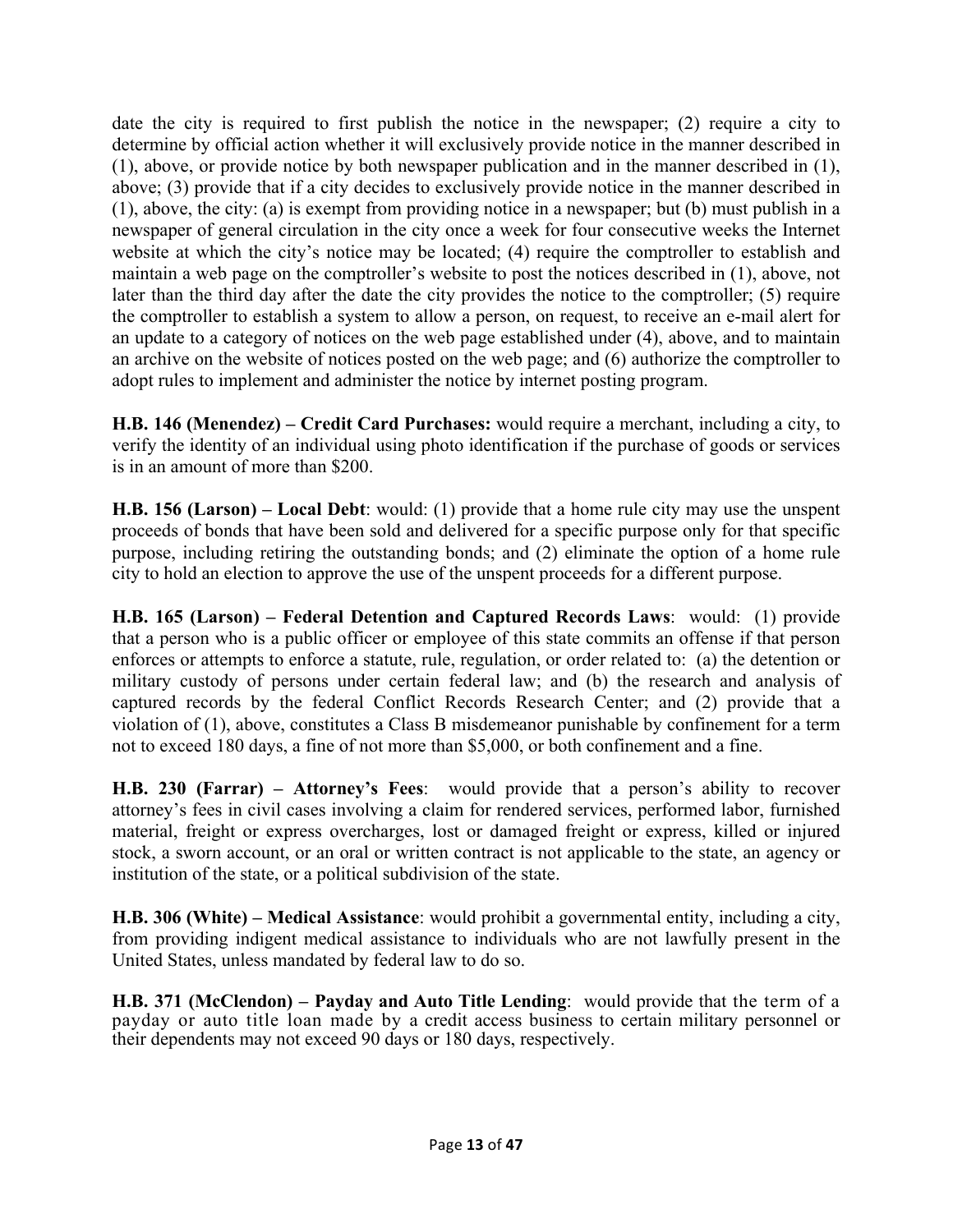**H.B. 486 (Howard) – Financial Statements**: would require the city secretary in a city with a population of 100,000 or more to remove the home address of an individual from a financial statement before posting the statement on the city's website.

**H.B. 540 (P. King) – Initiative and Referendum**: this bill would apply only to a home rule city that has initiative and referendum provisions in the city charter. The bill would provide that: (1) before ordering an election as required by charter, the city shall submit a measure proposed by petition to enact a new ordinance or repeal an existing ordinance to the attorney general; (2) the attorney general shall, not later than the 90th day after submission: (a) determine whether any portion of the proposed measure would violate the Texas or federal constitution, a state statute, or a rule adopted as authorized by state statute; (b) determine whether passage of the measure would cause a governmental taking of private property for which the Texas or federal constitution would require compensation to be paid to the property owner; and (c) advise the city of its determinations; (3) the city may not hold an election on the proposed measure if the attorney general has determined that any portion of the proposed measure would violate the Texas or federal constitution or a state statute or rule or would cause a governmental taking of private property; and (4) to the extent that the requirements of the bill conflict with a charter provision requiring the city to order an election within a period following receipt of a petition, the bill controls and the period during which the city must order the election is extended to the extent necessary to comply with the bill.

**H.B. 649 (McClendon) – State Agency Contracts**: would: (1) compel each state agency to include a provision in its contracts for goods or services requiring a party (and any subcontractor) to the contract – which could include cities – to disclose to the state agency information concerning any formula, material, method, work product, trade secret, process, or research used or considered in the performance of the contract, regardless of whether the information is confidential by law; and (2) provide that information disclosed to a state agency under (1), above: (a) is confidential and not subject to public disclosure; (b) does not waive or affect the confidentiality of the information for purposes of state or federal law; and (c) does not waive the right to except to the required disclosure of the information in the future.

**H.B. 670 (Flynn) – Application of Foreign Law**: would: (1) prohibit a ruling or decision of a court, arbitrator, or administrative adjudicator from being based on a foreign law if the application of that law would violate a right guaranteed by the United States or Texas Constitutions; (2) void a provision of a contract providing that: (a) a foreign law is to govern a dispute arising under the contract to the extent the application of that law would violate a right guaranteed by the United States or Texas Constitutions; and (b) the forum to resolve a dispute arising under the contract is located outside the states and territories of the United States if the foreign law that would apply in that forum would violate a right guaranteed by the United States or Texas Constitutions; and (3) prohibit a court from granting a motion for forum non conveniens to a Texas resident that commences an action in Texas if the foreign law that would be applied to the dispute in the new forum would violate a right guaranteed by the United States or Texas Constitutions.

**H.B. 696 (Hunter) – Texas Windstorm Insurance Association**: would make numerous changes relating to the operation of the Texas Windstorm Insurance Association.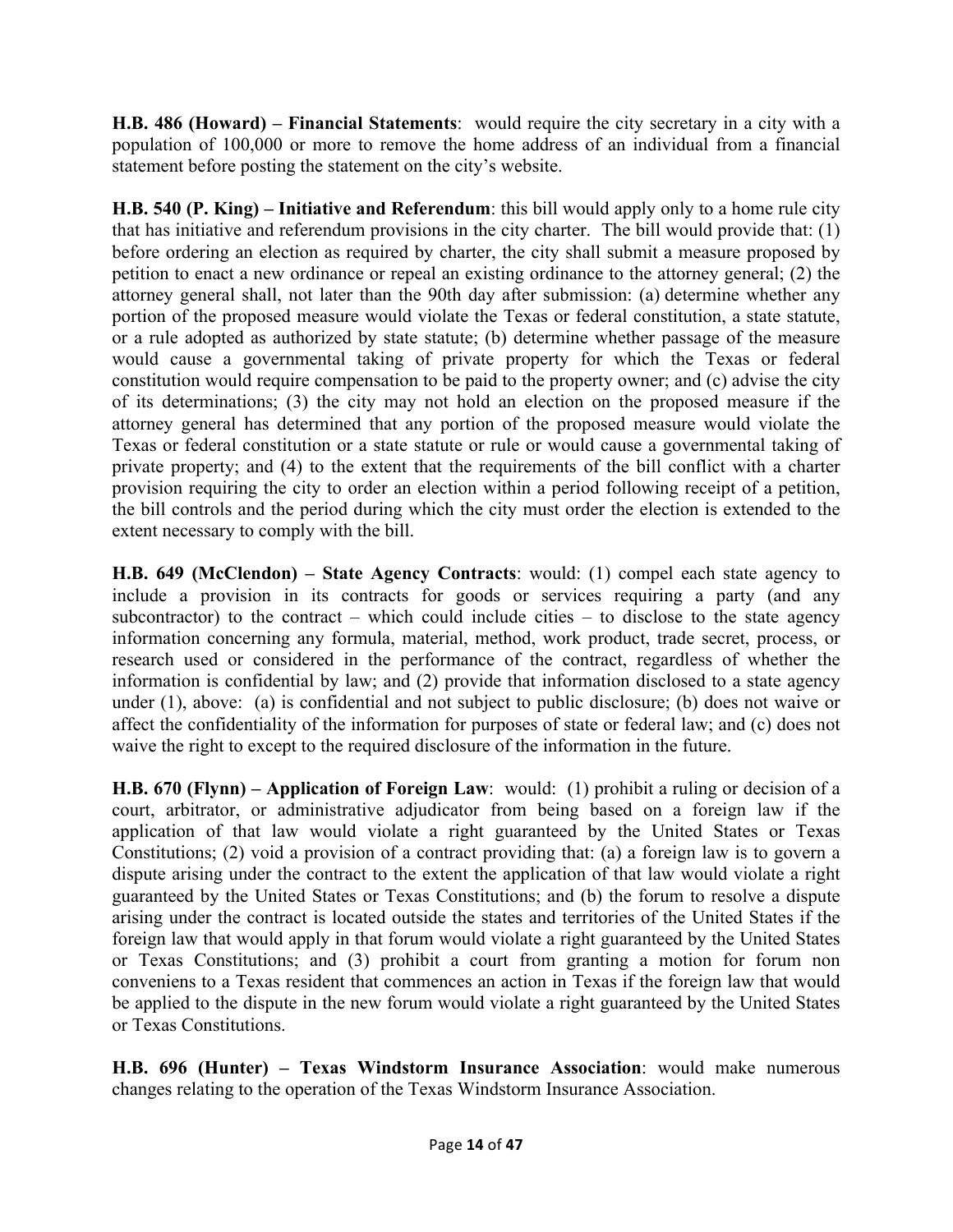**H.B. 763 (King) – State Agency Rulemaking**: would: (1) require at least 51 percent of the total number of signatures on a petition for a state agency to adopt rules to be of residents of the state of Texas; and (2) clarify the definition of interested person as a resident, business entity, governmental subdivision, or public or private organization located in the state of Texas.

**H.J.R. 40 (Alvarado) – Gambling**: would amend the Texas Constitution to provide that the legislature shall establish a state gaming commission and may authorize and provide for regulation of the conduct of one or more types of gaming, including casino gaming, at – among other locations – cities with a population of at least 675,000.

**H.J.R. 55 (Villalba) – Freedom of Religion**: would amend the Texas constitution to provide that government may not "burden in any way" a person's free exercise of religion, unless the burden is: (1) necessary to further a compelling governmental interest; and (2) the least restrictive means of furthering that interest.

**H.J.R. 65 (Riddle) – Protection of Religious Speech:** would propose a constitutional amendment that would prohibit a governmental entity, including a city, from: (1) controlling or interfering with any political speech expressed by a religious leader in a house of worship; or (2) controlling or interfering a student's voluntary expression of a religious viewpoint at a school event or graduation ceremony.

**S.B. 31 (Zaffirini) – Volunteer Fire Department Sales**: this bill is identical to **H.B. 103**, above.

**S.B. 48 (Zaffirini) – Major Events Trust Fund**: would add the following entities as "site selection organizations" for purposes of the Major Events Trust Fund: (1) ESPN; and (2) any other entity that selects a site to conduct an authorized event.

**S.B. 102 (Hinojosa) – Local Debt**: would require: (1) a ballot proposition submitted for an election to authorize a political subdivision to issue bonds to state: (a) the then-current combined principal and interest required to pay all outstanding debt obligations of the political subdivision on time and in full; (b) the estimated combined principal and interest required to pay the bonds to be authorized on time and in full; and (c) if the bonds are supported by property taxes, the annual increase in property taxes attributable to the bonds to be issued that each homeowner of an average-priced home within the political subdivision may be required to pay; (2) a political subdivision to post the ballot proposition language to its website as soon as practicable after the official ballots have been prepared and maintain the proposition on the website until the day following the election.

**S.B. 103 (Hinojosa) – Capital Appreciation Bonds**: would prohibit a county, city, special district, school district, junior college district, or other political subdivision from issuing capital appreciation bonds that are secured by property taxes, unless the capital appreciation bonds are being issued for the purpose of financing transportation projects.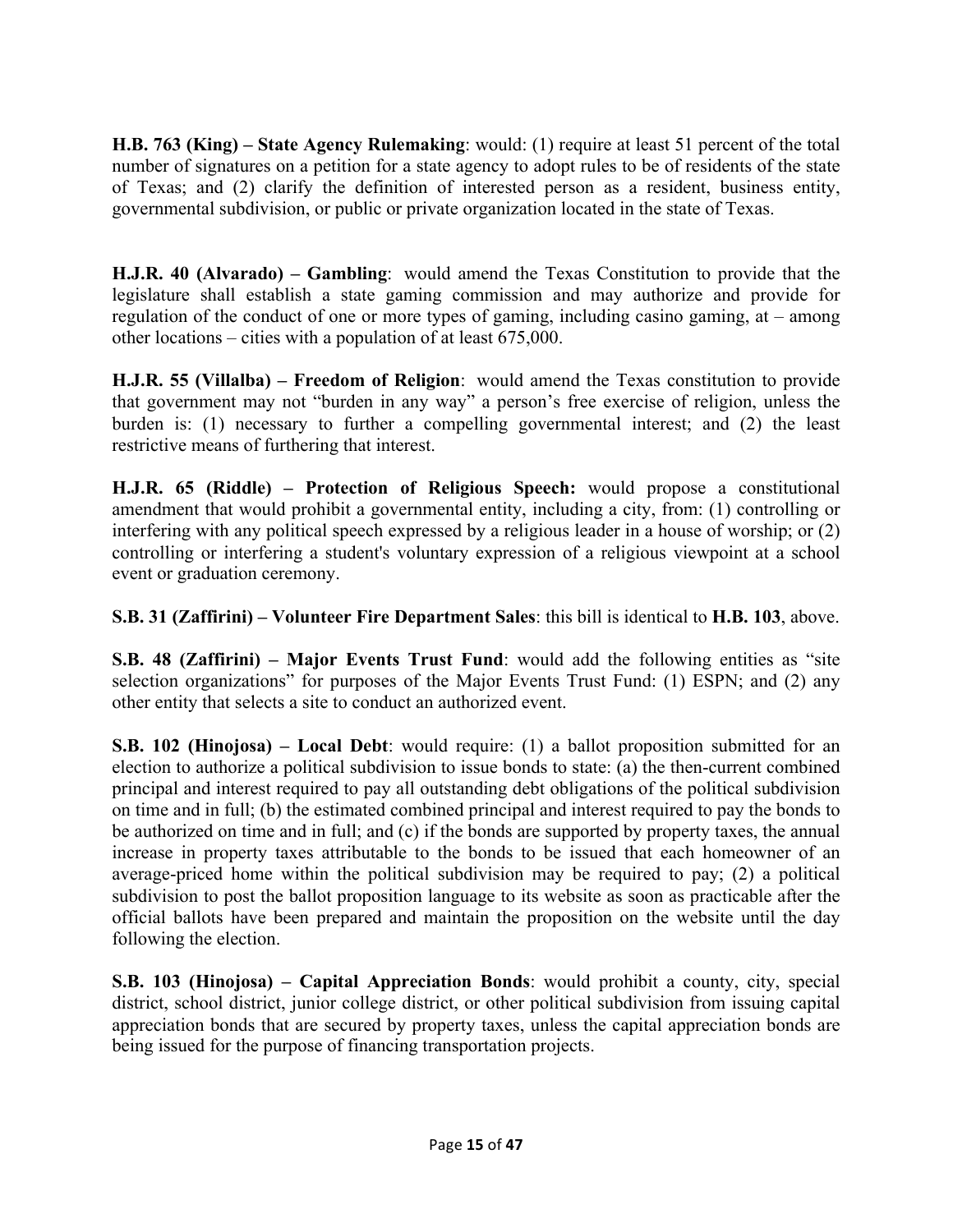**S.B. 185 (Perry) – Immigration**: would: (1) apply to a city, its officers, its employees, and other bodies that are part of a city, including the city police department and city attorney; (2) prohibit those in (1), above, from adopting a rule, order, ordinance, or policy that prohibits the enforcement of laws of this state or federal law relating to immigrants or immigration, including the federal Immigration and Nationality Act; (3) forbid those in (1), above, from prohibiting a person employed by or otherwise under the direction or control of the entity from doing the following: (a) inquiring into the immigration status of a person lawfully detained for the investigation of a criminal offense or arrested; (b) with respect to information relating to the immigration status, lawful or unlawful, of any person lawfully detained for the investigation of a criminal offense or arrested: (i) sending the information to or requesting or receiving the information from United States Citizenship and Immigration Services or United States Immigration and Customs Enforcement, including information regarding a person's place of birth; (ii) maintaining the information; or (iii) exchanging the information with another federal, state, or local governmental entity; (c) assisting or cooperating with a federal immigration officer as reasonable and necessary, including providing enforcement assistance; and (d) permitting a federal immigration officer to enter and conduct enforcement activities at a city or county jail to enforce federal immigration laws; (4) prohibit those in (1), above, from considering race, color, language, or national origin while enforcing the laws described in (2), above, except to the extent permitted by the United States Constitution or the Texas Constitution; (5) make an entity in (1), above, ineligible for the receipt of state grant funds for the following year in which a final judicial determination is made that the entity intentionally prohibited the enforcement of the laws described in (2), above; (6) authorize a citizen residing in the jurisdiction of those in (1), above, to file a complaint with the attorney general if the citizen offers evidence to support an allegation that the entity has adopted a rule, order, ordinance, or policy under which the entity prohibits the enforcement of the laws described in (2), above, or that the entity, by consistent action, prohibits the enforcement of those laws; (7) provide that, if the attorney general determines that a citizen complaint filed under (6), above, is valid, the attorney general may file a petition for a writ of mandamus or other equitable relief in a district court in Travis County or the county in which the principal office of the entity is located to compel the entity to comply with (2), above, and allow the attorney general to recover reasonable expenses incurred in obtaining such relief including court costs, attorney's fees, investigative costs, witness fees, and deposition costs; and (8) provide that an appeal of a suit described in (7), above, is governed by the procedures for accelerated appeals in civil cases under the Texas Rules of Appellate Procedure.

**S.B. 219 (Schwertner) – Health and Human Services Commission:** This 2,200 page bill reorganizes the Health and Human Services Commission and other agencies related to the commission. Of interest to cities, the bill would: (1) repeal the local advisory committee related to strategic planning for the Health and Human Services Commission; and (2) change funding, occupational titles, and administrative hearings for emergency medical personnel.

**S.B. 302 (Hinojosa) – Texas Windstorm Insurance Association**: would make numerous changes relating to the operation of the Texas Windstorm Insurance Association.

**S.B. 309 (Campbell) – Local Debt**: among other things, would: (1) require the comptroller to create an Internet database, known as the Political Subdivision Public Information Warehouse, that contains information regarding all active political subdivisions in the state that are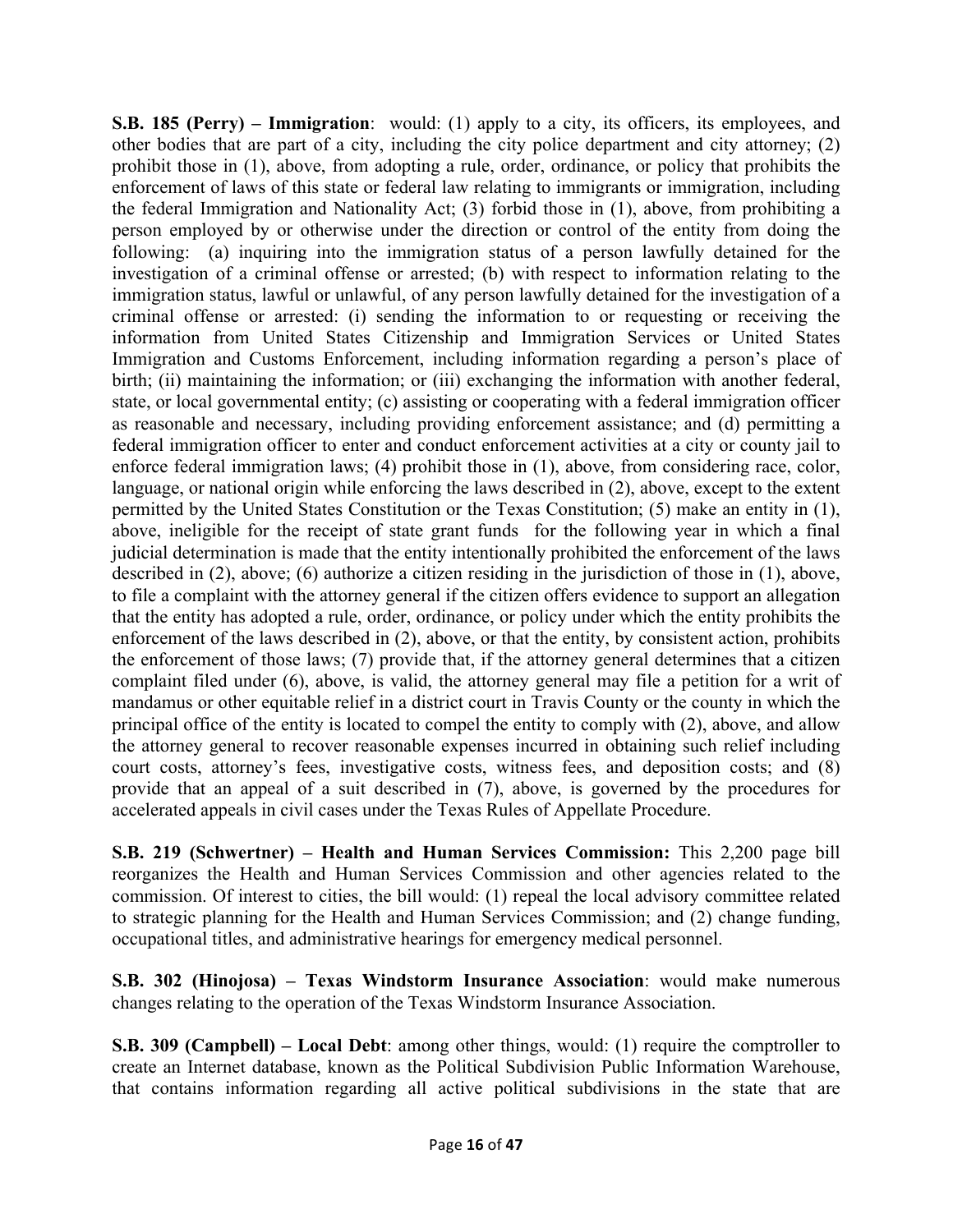authorized to impose an ad valorem or sales and use tax to issue bonds, notes, or other obligations; (2) require the warehouse database to include the following information: (a) the name of the political subdivision; (b) the rate of any sales and use tax the political subdivision imposes; (c) various property tax rates for the most recent tax year; (d) the total amount of the political subdivision's debt, including the principal, interest, and year in which the debt would be paid; (e) the political subdivision's Internet website address, or if the political subdivision does not operate a website, contact information to enable a member of the public to obtain information from the political subdivision; and (f) the Internet website address for the appraisal district in each county in which a political subdivision has territory; (3) authorize, but not require, the warehouse database to include the following information: (a) information describing the political subdivision's boundaries; (b) the political subdivision's current budget; (c) each current check registry published by the political subdivision's governing body; and (d) any other current financial audit or annual report published by the political subdivision's governing body; (4) authorize the comptroller to consult with the appropriate person from each political subdivision to obtain the information necessary to operate and update the warehouse database; (5) require the governing body of a political subdivision that publishes the check registry on its website to provide a link to the webpage containing the information to the comptroller; (6) require the comptroller to update tax rate information at least annually; (7) require a political subdivision to transmit records and other information to the comptroller annually in a form and in the manner prescribed by the comptroller, for purposes of operating the Political Subdivision Public Information Warehouse; (8) require a political subdivision to transmit to the comptroller: (a) its most recently adopted annual budget; (b) its most recently adopted annual financial report; and (c) the address of the Internet website maintained by the political subdivision, if any.

**S.B. 310 (Campbell) – Local Debt**: (1) provide that, except in a case of grave public necessity to meet an unusual and unforeseen condition, a city may not issue a certificate of obligation (CO) if the voters voted down a bond proposition for the same purpose within the preceding three years; (2) extend the timeframe to publish newspaper notice of intention to issue a CO from 30 to 45 days before the passage of the ordinance; (3) require a city issuing a CO to maintain an Internet website, and to continuously post notice of intention to issue a CO on its website for 45 days before the passage of the CO issuance ordinance; (4) require that the notice of intention to issue a CO include the following information: (a) the then-current principal of all outstanding debt obligations of the issuer, stated as a total amount and as a per capita amount; (b) the thencurrent combined principal and interest required to pay all outstanding debt obligations of the issuer on time and in full, stated as a total amount and as a per capita amount; (c) the principal of the COs to be authorized, stated as a total amount and as a per capita amount; (d) the estimated combined principal and interest required to pay the COs to be authorized on time and in full, stated as a total amount and as a per capita amount; (e) the estimated rate of interest for the COs to be authorized; (f) the maturity date of the COs to be authorized; and (g) a specific statement of the process by which a petition may be submitted requesting an election on the issuance of the COs; (5) change the threshold number of voters needed to petition to force an election on the issuance of a CO from five percent of the qualified voters of the issuer to five percent of the total number of voters that voted in the most recent gubernatorial general election in the city; and (6) make COs issued for personal or professional services subject to the notice requirements.

**S.J.R. 5 (Campbell) – Health Insurance**: would amend the Texas Constitution to: (1) give each person in this state the right to choose to purchase or decline health coverage without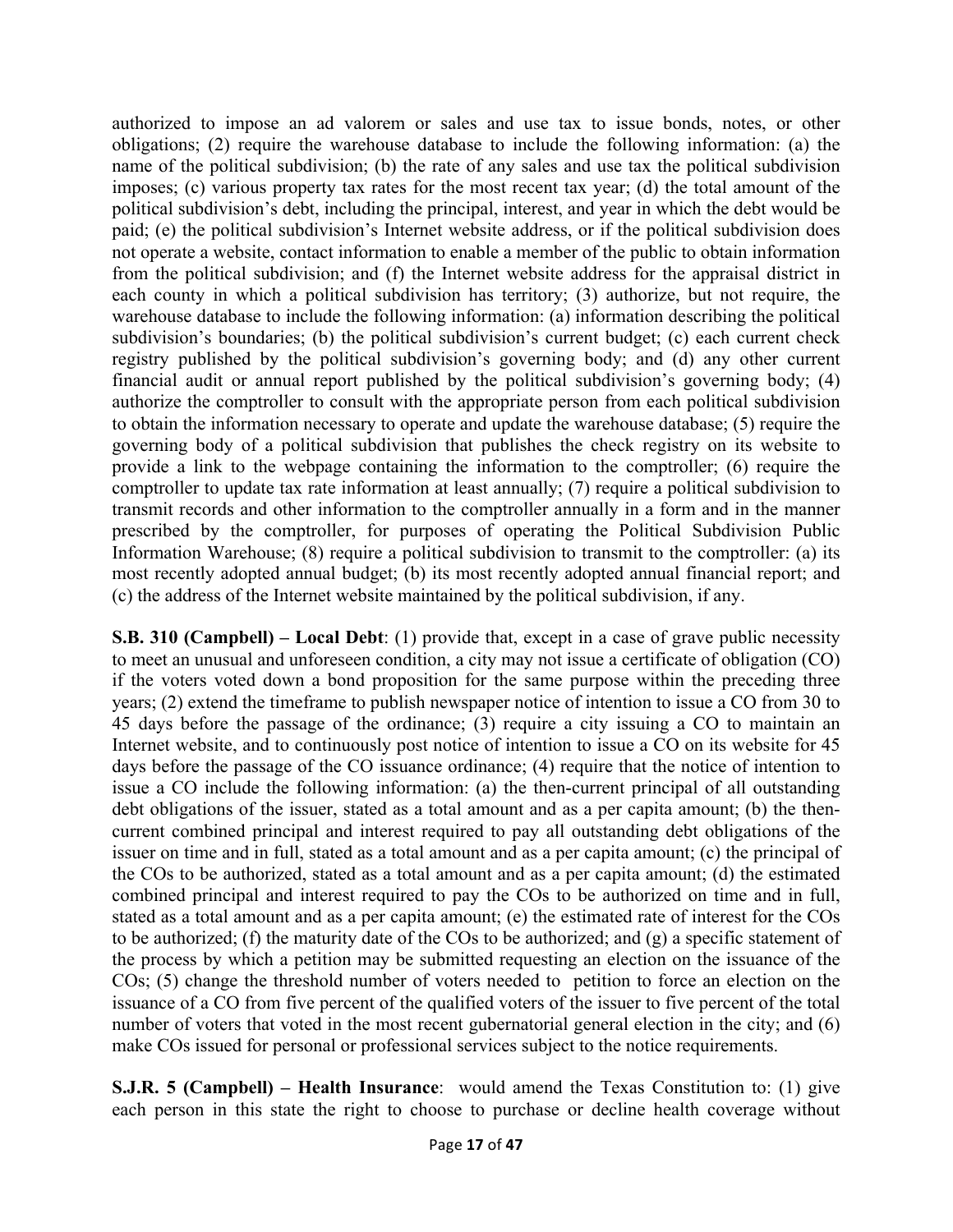penalty or sanction; (2) prohibit a city, state agency, or other government entity from requiring health coverage through imposition of a penalty; and (3) preserve the right of contract between a health carrier and an individual or group.

**S.J.R. 10 (Campbell) – Freedom of Religion**: would amend the Texas constitution to provide that: (1) government may not "burden" an individual's or religious organization's freedom of religion; (2) the right to act or refuse to act in a manner motivated by a sincerely held religious belief may not be burdened unless the government proves it has a compelling governmental interest and has used the least restrictive means to further that interest; and (3) a burden for purposes of (1) and (2), above, includes indirect burdens such as withholding benefits, assessing penalties, or denying access to facilities or programs.

## **Municipal Courts**

**H.B. 53 (McClendon) – Age of Criminal Responsibility:** would provide that, for purposes of criminal prosecution, a defendant is treated as a juvenile if he or she is 10 years of age or older, and under 18 years of age. (Note: current law provides that a defendant retains juvenile status only if he or she is under 17 years old.)

**H.B. 69 (McClendon) – Juveniles:** would create the juvenile court jurisdiction task force and charge it with: (1) evaluating a proposal that would define an offender who is 17 years of age or younger as a child who is under the jurisdiction of a juvenile court; and (2) developing an implementation plan that includes legislative, administrative, and funding changes necessary to implement the proposal.

**H.B. 93 (White) – Failure to Attend School:** would remove municipal court jurisdiction over the offense of failure to attend school.

**H.B. 95 (Fletcher) – Criminal Procedure:** would: (1) allow a prosecutor to designate one person who is an officer or employee of a party that is not a natural person to serve as the state's courtroom representative during a criminal proceeding; and (2) if a law enforcement officer is designated, provide that he or she may not wear a law enforcement uniform or badge while serving as the representative.

**H.B. 107 (White) – Failure to Attend School:** would lower the fine amount for failure to attend school to a maximum of \$20.

**H.B. 110 (White) – Failure to Attend School:** would prohibit a court from punishing an individual by confinement in jail or detention in a juvenile detention facility if the individual is found to be in contempt of court during a failure to attend school proceeding.

**H.B. 121 (Fletcher) – Payment of Fine and Court Costs:** would allow a peace officer making an arrest to inform the arrestee of the possibility of making an immediate payment to the officer of the fine and court costs owed on a Class C misdemeanor in lieu of arrest.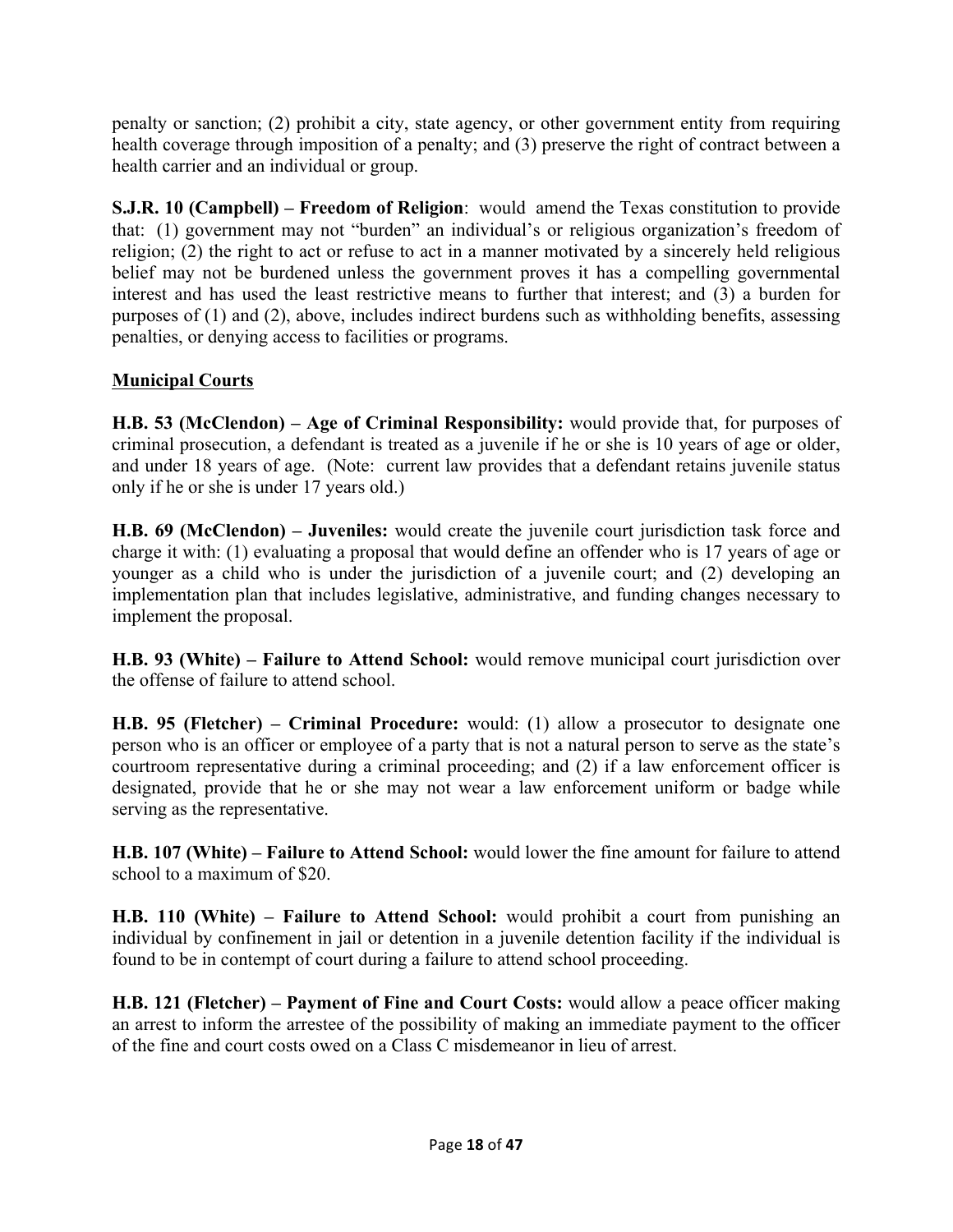**H.B. 207 (Leach) – Voyeurism:** would create a class C misdemeanor for the offense of voyeurism.

**H.B. 234 (Farrar) – Cruelty to Animals:** would allow a municipal court that finds an animal's owner has cruelly treated the animal to order the owner to pay the city's reasonable attorney's fees and court costs.

**H.B. 263 (Miles) – Juvenile Records**: would require a juvenile court to immediately order the sealing of a juvenile's records if certain requirements are met.

**H.B. 273 (Miles) – Illegal Dumping**: would provide minimum terms of confinement for the offense of illegal dumping committed inside a city's boundaries.

**H.B. 274 (Miles) – Illegal Dumping**: would increase the maximum fine for violation of an illegal dumping ordinance from \$2,000 to \$4,000.

**H.B. 319 (Keough) – Victim-Offender Mediation Program**: would: (1) provide a city council with the authority to establish a pretrial victim-offender mediation program for persons arrested or charged with a misdemeanor or state jail felony property offense; and (2) impose a \$15 court cost on conviction of a misdemeanor or state jail felony property offense to fund the victimoffender mediation program, of which an establishing city retains 75 percent to cover program costs.

**H.B. 326 (Wu) – Probable Cause Affidavit**: would allow a magistrate to accept a sworn affidavit provided to support the issuance of a search warrant by telephone or by electronic communication.

**H.B. 329 (Wu) – Order of Nondisclosure**: would provide a procedure for an individual to receive an order of nondisclosure for a class C misdemeanor other than a traffic offense.

**H.B. 330 (Wu) – Age of Criminal Responsibility**: would: (1) define a child to be a person between 10 and 17; (2) raise the age for criminal responsibility for sexual abuse from 17 to 18, when the victim is younger than 14; (3) raise the age for criminal responsibility for sending sexually explicit communications from 17 to 18; (4) raise the age of criminal responsibility for certain traffic offenses from 17 to 18; (5) prohibit a court from issuing a capias pro fine until an individual reaches 18; (6) raises the age a municipal court can hold a defendant in contempt from 17 to 18; (7) prohibit a law enforcement officer for taking an individual into custody for an offense alleged to occur before the individual's  $18<sup>th</sup>$  birthday; and (8) prohibit a municipal court for issuing a warrant to an individual that committed an offense when the individual was under the age of 18.

**H.B. 348 (Dutton) – Official Oppression**: would: (1) provide that the intentional or knowing suppression of evidence favorable to a defendant and material to the defendant's guilt or punishment in a criminal trial is a third degree felony; and (2) provide that there is no statute of limitation on the prosecution of an offense described in (1), above.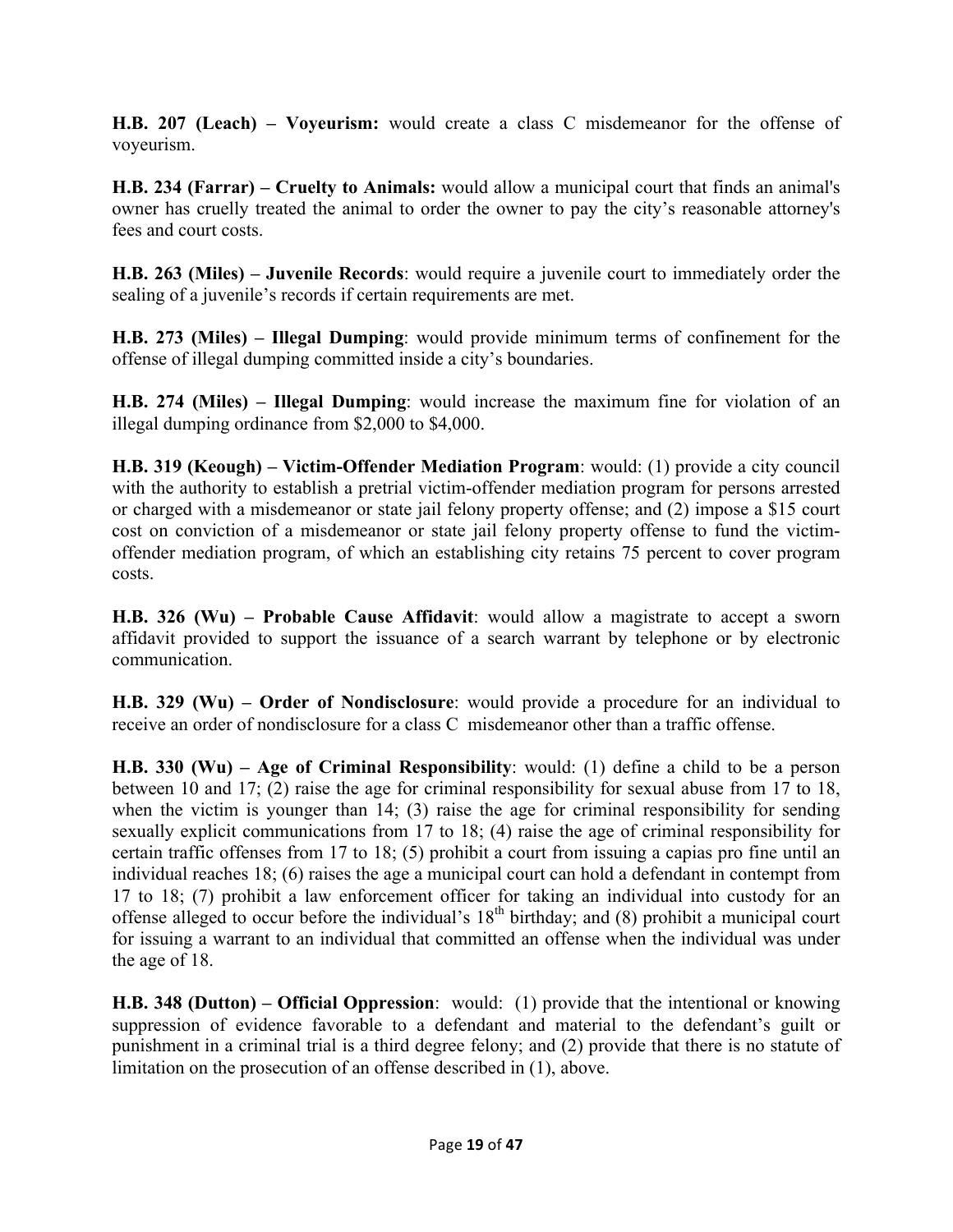**H.B. 378 (White) – Failure to Attend School**: would repeal the offenses of failure to attend school and parent contributing to nonattendance.

**H.B. 538 (Spitzer) – Jurisdiction**: would: (1) provide that a municipal court has jurisdiction over a fine-only offense committed on the entire width of a segment of highway or street abutting property located in a city; and (2) expand a peace officer's jurisdiction in accordance with the court's jurisdiction described in (1), above.

**H.B. 559 (Anchia) – Magistrates**: would require a magistrate to inform an arrestee that, if the person is not a citizen of the United States, a plea of guilty or no contest for the offense charged may affect the person's immigration or residency status and may result in deportation. (Companion bill is **S.B. 268** by **Watson**.)

**H.B. 629 (G. Bonnen) – Jurors**: would permit a challenge for cause to a potential juror who cannot read or write in English.

**H.B. 642 (Canales) – Drug Education Program**: would allow a municipal court judge to require a defendant on deferred adjudication of a class C misdemeanor to participate in a drug education program approved by the Department of State Health Services.

**H.B. 697 (White) – Failure to Attend School**: would require a municipal court judge to waive or reduce a fine, fee, or court cost imposed for Failure to Attend School if the court finds that payment would cause financial hardship.

**H.B. 749 (Dutton) – Dismissal of Cases**: would require a municipal court judge to dismiss a case with prejudice if the police officer fails to appear when the case is called for trial; would also prohibit a municipal court judge from continuing a case for the sole reason that the officer fails to appear.

**H.B. 803 (Wu) – Misdemeanor Complaints**: would provide that only a peace officer or prosecutor may file a complaint in municipal court if a defendant pleads not guilty or fails to appear for a fine only misdemeanor or parking offense.

**S.B. 104 (Hinojosa) – Age of Criminal Responsibility:** this bill is identical to **H.B. 53**, above.

**S.B. 106 (Whitmire) – Failure to Attend School:** would: (1) require a municipal court to dismiss a complaint against an individual for failure to attend school if the individual takes a high school equivalency examination administered by the State Board of Education and presents the certificate to the court; (2) provide school districts with additional truancy prevention measures; and (3) lower the maximum fine amount for a failure to attend school violation.

**S.B. 285 (West) – Failure to Attend School**: would: (1) repeal the offense of failure to attend school; (2) require a school district to refer a student who misses school 10 or more days within a six-month period or on three or more days within a four-week period to juvenile court; (3) allow a school district to file a complaint against a student's parent for the offense of parent contributing to non attendance; and (4) create a class C misdemeanor for a parent failing to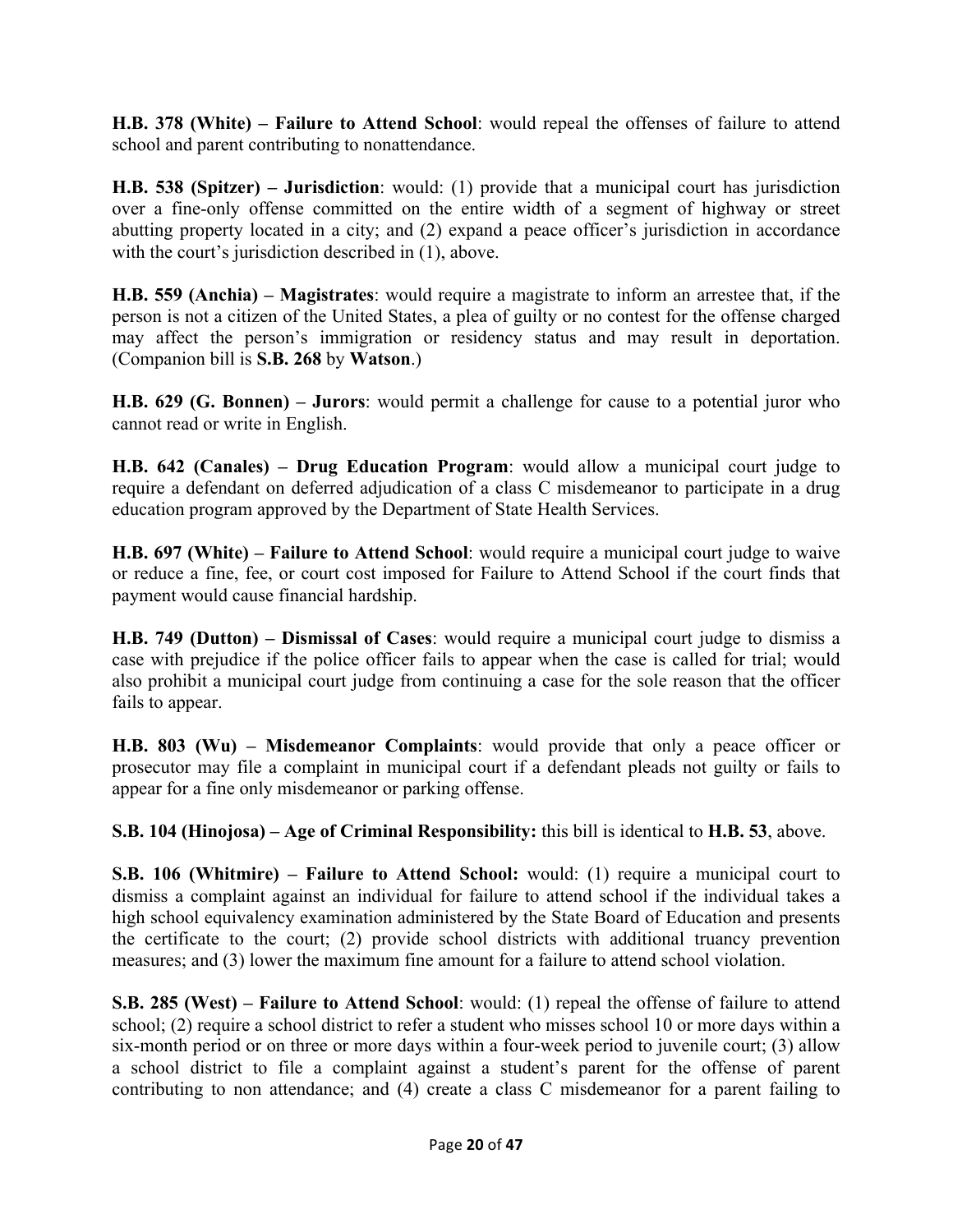attend a hearing sentencing their child in a truancy case.

#### **Community and Economic Development**

**H.B. 81 (Guillen) – E-Cigarettes**: would include nicotine products, such as electronic cigarettes, in the existing state regulations that govern the sale, distribution, possession, use, and advertising of cigarettes and other tobacco products.

**H.B. 91 (Flynn) – Raw Milk**: would: (1) authorize the sale of raw milk by a raw milk permit holder at their business, a consumer's residence, or a farmers' market under certain circumstances; and (2) prohibit a local health authority from mandating a specific method for complying with temperature requirements for milk.

**H.B. 132 (Flynn) – Agriculture**: would provide that: (1) a city may not adopt regulations that interfere with a person's right to engage in agriculture; and (2) the attorney general may bring an action in a district court in the name of the state to obtain a temporary or permanent injunction against a city adopting a regulation in violation of the bill.

**H.B. 143 (Menendez) – Alcoholic Beverages**: would provide that a city council may enact regulations prohibiting the possession of an open container or the consumption of an alcoholic beverage on a public street, public alley, or public sidewalk within 300 feet of the property line of a station, platform, bus stop, bus shelter, or other place designated as a place of entry to or exit from a public transportation passenger vehicle.

**H.B. 148 (Menendez) – Alcoholic Beverages/Sexually Oriented Businesses**: would create a new "public consumption" alcoholic beverage permit to be administered by the Texas Alcoholic Beverage Commission and authorize various regulations for an establishment holding such a permit.

**H.B. 170 (Alvarado) – E-Cigarettes**: would: (1) include vapor products, such as electronic cigarettes, in the existing state regulations that govern the sale, distribution, possession, use, and advertising of cigarettes and other tobacco products; (2) impose on vapor products the same fire safety standards that are applicable to cigarettes; (3) require schools to prohibit vapor products; and (4) make it a criminal offense to operate a vapor product in certain public places including a library, museum, hospital, transit system bus, intrastate bus, plane, or train.

**H.B. 292 (Stephenson) – Economic Development Corporations**: would authorize a Type A or Type B economic development corporation (EDC) to use corporate revenues on primary job training facilities at a public technical college or high school located in the city limits of an EDC's authorizing city, or at a public junior college with a service area that includes any portion of the city limits of an EDC's authorizing city if: (1) the city council of the EDC's authorizing city adopts a resolution authorizing the EDC to finance the project; or (2) the city council of the EDC's authorizing city orders an election on the issue after receiving a petition signed by at least 10 percent of the number of voters that participated in the last general election held in the city.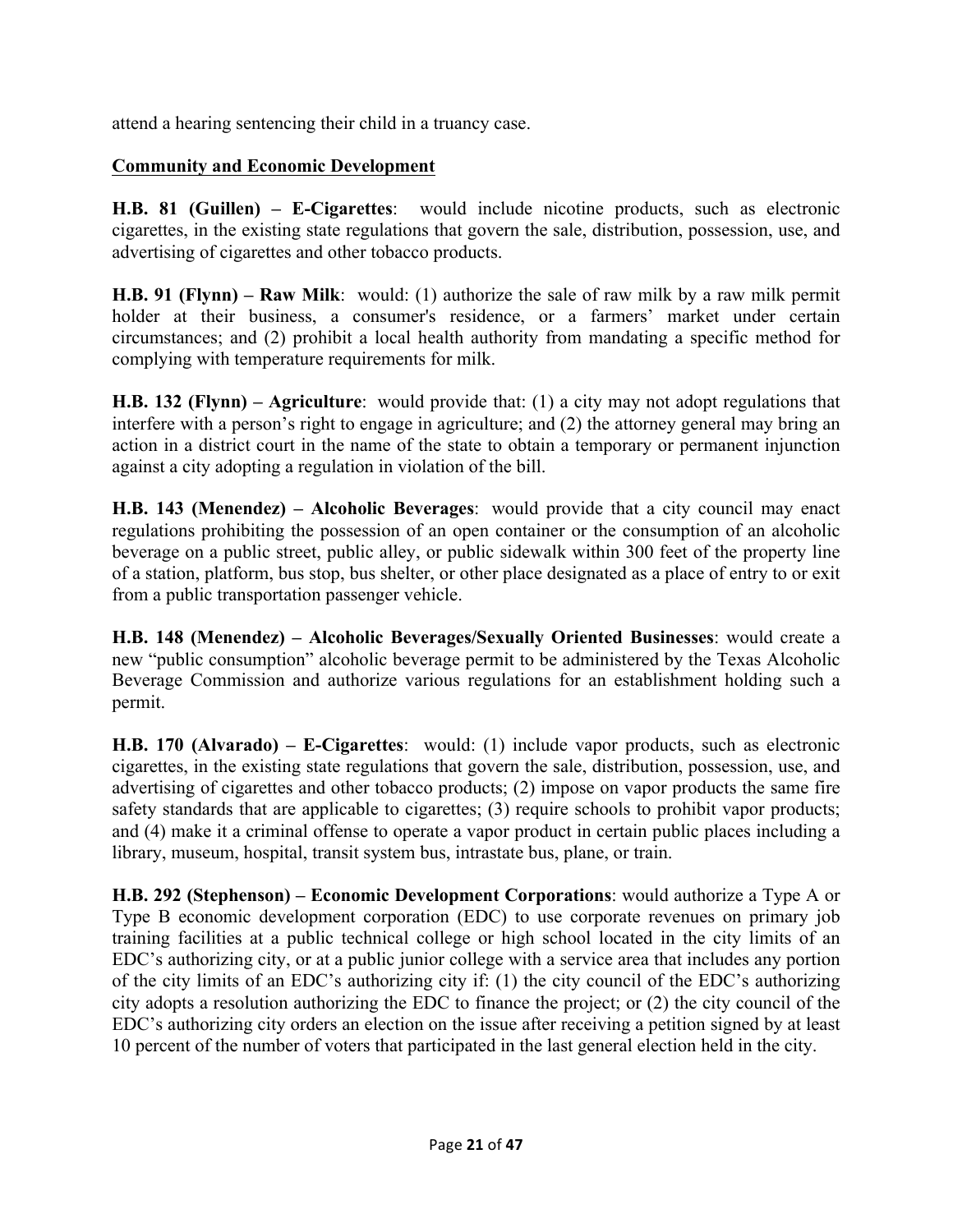**H.B. 342 (Dutton) – Building Permit Fees**: would abolish a building permit fee on the tenth anniversary after the date the fee is adopted (or reauthorized) unless the city council holds a public hearing on the reauthorization of the fee and reauthorizes the fee by a majority vote of the city council.

**H.B. 359 (Springer) – Disannexation**: would provide that if a city fails or refuses to disannex an area pursuant to a petition alleging failure to provide services, a district court shall enter an order disannexing the area if the court finds that a valid petition was filed with the city and that the city failed to perform its obligations in accordance with the service plan or the state law governing provision of services. (Note: This bill would overturn a Supreme Court of Texas decision in favor of the City of Bryan.)

**H.B. 411 (C. Turner) – Payday and Auto Title Lending**: would prohibit a credit access business from making a telemarketing call to a consumer, regardless of whether the consumer's name and telephone number are on the Texas no-call list.

**H.B. 539 (P. King) – Regulation of Oil or Natural Gas**: would provide that a city with authority to adopt an oil or gas measure may not adopt one unless the city complies with the numerous and complex requirements of the bill, including submitting various information to the state related to the alleged costs of the measure to the state and remitting payment to the state for its alleged losses as determined by a state agency. 

**H.B. 555 (Springer) – Annexation**: would provide that a city may not annex an area if the width of the area at the widest point exceeds the length of the area at the longest point, unless the boundaries of the city are contiguous to the area on at least two sides or the area abuts or is contiguous to another jurisdictional boundary.

**H.B. 665 (K. King) – Annexation**: would provide that a general law city may not annex an area in which 50 percent or more of the property in the area to be annexed is primarily used for a commercial or industrial purpose unless the city: (1) is otherwise authorized to annex the area; and (2) obtains the written consent of the owners of a majority of the property in the area to be annexed.

**H.B. 738 (Larson) – Rental Housing**: would prohibit a city or county from adopting or enforcing an ordinance or regulation that prohibits an owner, lessee, sublessee, assignee, managing agent, or other person who has the right to lease, sublease, or rent a housing accommodation from refusing to lease or rent the housing accommodation to a person because of the person's lawful source of income to pay rent, including a federal housing choice voucher. (Companion bill is **S.B. 267** by **Perry**.)

**H.B. 745 (Bohac) – Property Owners' Association**: would: (1) authorize a property owners' association (POA) to install a solar-powered light-emitting diode stop sign on a road, highway, or street in the POA's jurisdiction if the POA receives the consent of the governing body of the political subdivision that maintains the road, highway, or street and the POA pays for the installation of the sign; and (2) require a property owners' association that installs a sign described in (1), above, to maintain the sign.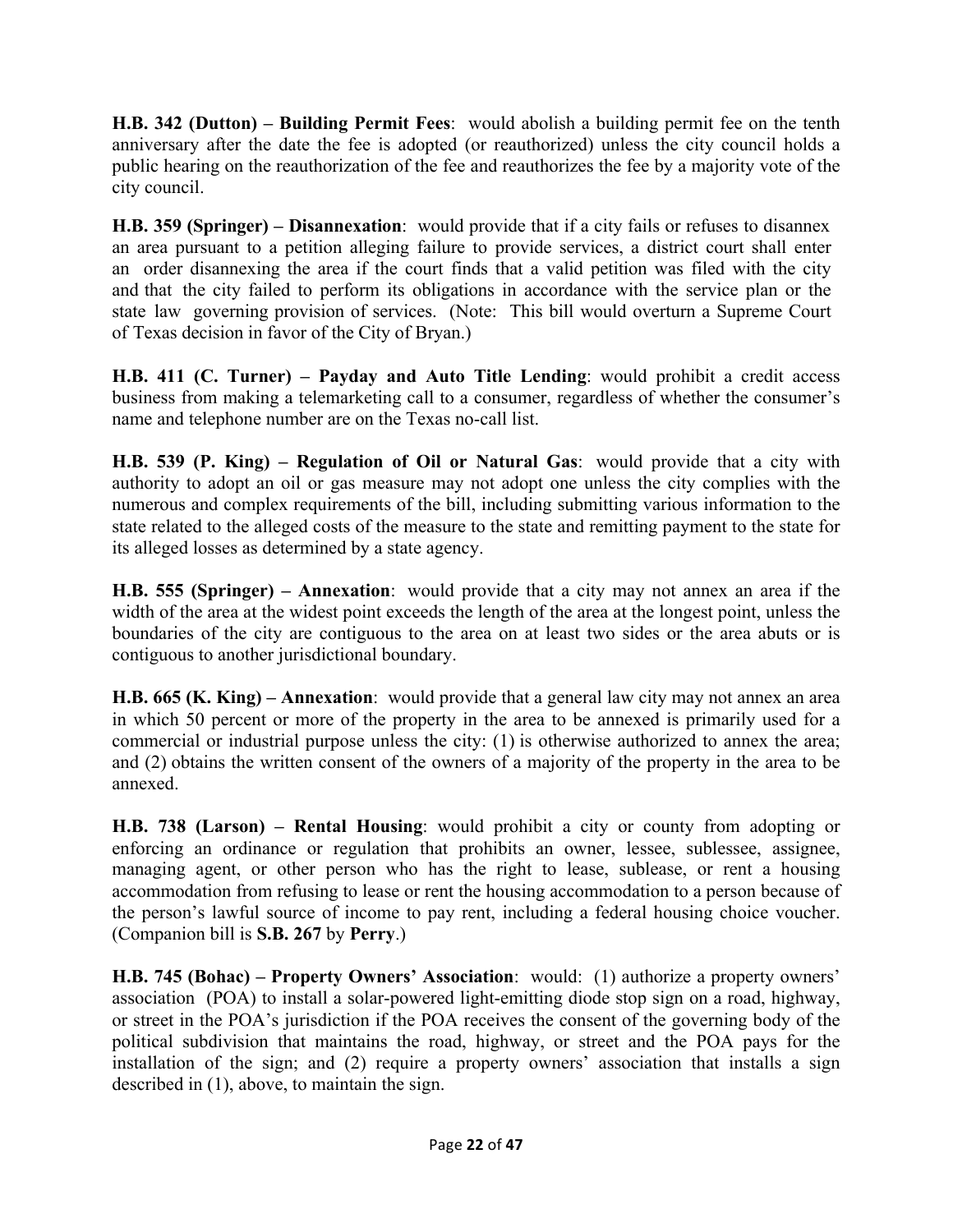**S.B. 80 (Ellis) – Economic Development**: would: (1) require the comptroller to identify all state and local tax preferences and present a schedule to the Legislative Budget Board every oddnumbered year under which each tax preference is reviewed once during each twelve-year period; and (2) require the Legislative Budget Board to evaluate all state and local tax preferences and develop a report on the reviews of the tax preferences.

**S.B. 91 (Ellis) – Payday and Auto Title Lending**: would limit the annual percentage rate of a payday or auto title loan to 36 percent.

**S.B. 92 (Ellis) – Payday and Auto Title Lending**: would: (1) provide that a municipal ordinance regulating credit access businesses is not preempted by the following state law provisions; (2) provide that, if a municipal ordinance conflicts with a provision of state law, the more stringent regulation controls; (3) require the contract and other documents provided by a credit access business to be written wholly in the language in which the contract is negotiated and read in their entirety in the language in which the contract is negotiated to any consumer who cannot read; (4) require the mandatory disclosure under state law that is issued by a credit access business to a borrower to reference nonprofit agencies that provide financial education and training or cash assistance to borrowers; (5) require the mandatory disclosure and notice to be available in English and Spanish and read in their entirety in the language in which the contract is negotiated if the consumer cannot read; (6) prohibit a payday loan if the amount of cash advanced exceeds 20 percent of the borrower's gross monthly income; (7) prohibit an auto title loan if the amount of cash advanced exceeds the lesser of: (a) three percent of the borrower's gross annual income; or (b) 70 percent of the retail value of the motor vehicle; (8) require a payday or auto title loan to be payable in four or fewer installments and proceeds from each installment must be used to repay at least 25 percent of the principal amount of the debt; (9) provide that a payday or auto title loan to be paid by a single lump-sum payment may not be refinanced or renewed more than three times and proceeds from each refinancing or renewal must be used to repay at least 25 percent of the principal amount of the original debt; (10) provide that a payday or auto title loan made to a consumer on or before the seventh day after the date the consumer has paid a previous extension of consumer credit is considered a refinance or renewal of the previous debt; and (11) require a credit access business to maintain a complete set of records of all extensions of consumer credit for three years after the loan was made.

**S.B. 97 (Hinojosa) – E-Cigarettes**: would include vapor products, such as electronic cigarettes, in the existing state regulations that govern the sale, distribution, possession, use, and advertising of cigarettes and other tobacco products.

**S.B. 100 (Hinojosa) – State Enterprise Zones**: would, among other things, provide that a county may create an enterprise zone within a city provided the county first enters into an interlocal agreement with the city specifying which entity has jurisdiction over the zone.

**S.B. 121 (West) – Payday and Auto Title Lending**: this bill makes extensive modifications to the payday and auto title lender laws. It would, among other things:

1. require the consumer credit commissioner to establish and implement a database for the compilation of information relating to payday loans;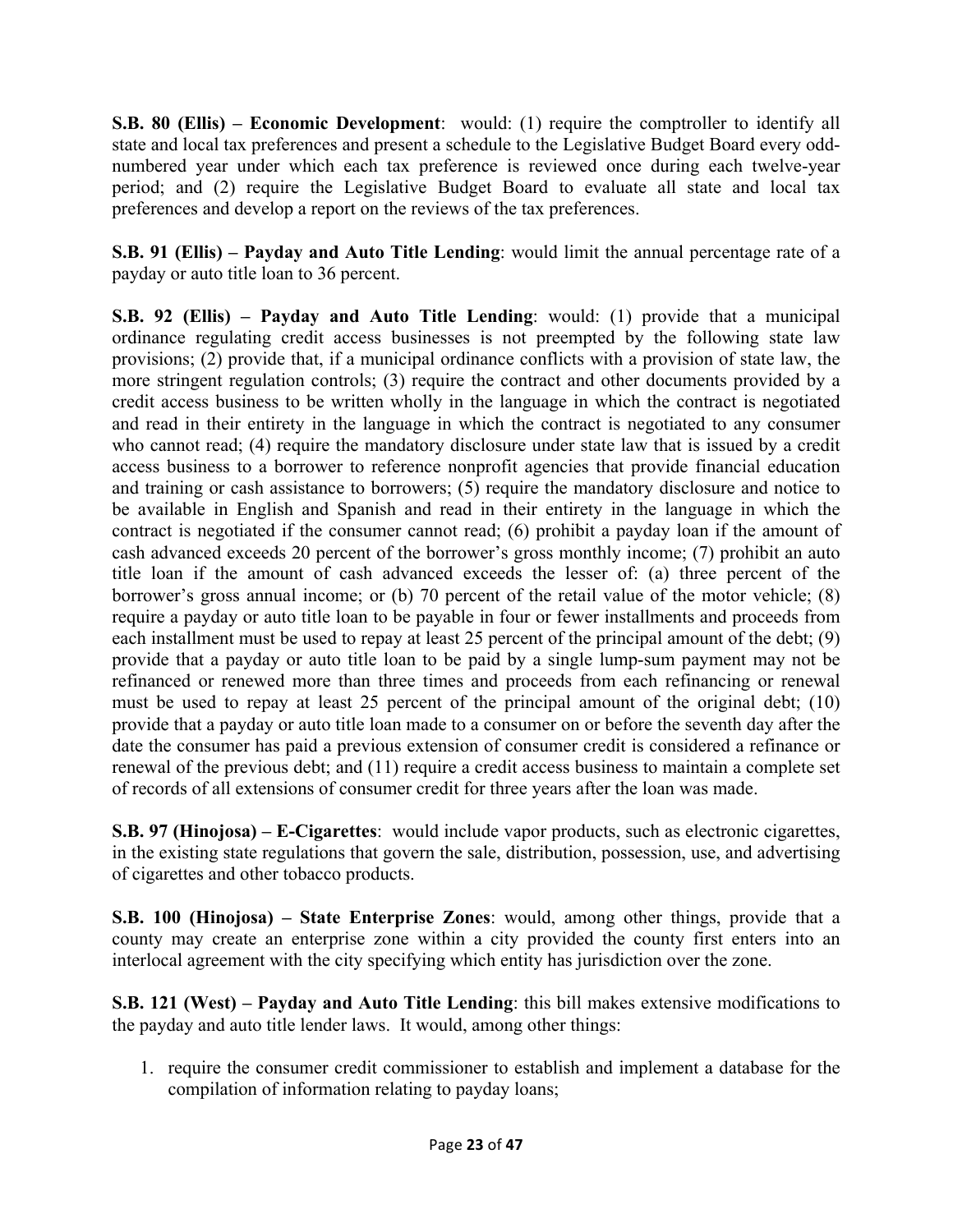- 2. provide that payday and auto title lenders are subject to the same level of state regulation and oversight as other credit services organizations (i.e., currently-regulated consumer lenders that don't provide payday or auto title loans);
- 3. prohibit a credit services organization from assisting a consumer in obtaining an extension of consumer credit in any form other than in the form of a single-payment payday loan, multiple-payment payday loan, single payment auto title loan, or multiplepayment auto title loan;
- 4. provide that a credit services organization may obtain or assist a consumer in obtaining a payday or auto title loan only if the loan is made by a third-party lender that is unaffiliated with the credit services organization and does not have any ownership, directors, officers, members, or employees in common with the credit services organization;
- 5. prohibit total charges imposed under a payday or auto title loan from exceeding the permissible interest, fee, and other charges for a certain consumer loans under current law;
- 6. prohibit a credit access business that is subject to a city ordinance regulating payday and auto title loans from evading the city ordinance by: (a) requiring that any part of the transaction occur in a location outside the city limits; or (b) transferring the business's obligations and rights under a payday or auto title loan contract to a branch of the business or another business located outside the city limits;
- 7. provide that if a credit access business evades a municipal ordinance as provided by (7), above, that the contract between the business and the consumer is void and unenforceable, including any requirement that the consumer pay fees or other consideration;
- 8. provide that the term of an extension of consumer credit, including all renewals and refinances, obtained for a military borrower may not exceed 90 days for a payday or single-payment auto title loan or 180 days for a multiple-payment auto title loan;
- 9. provide that the term of an extension of consumer credit by a credit access business may not exceed 180 days;
- 10. provide that, at any given time, a consumer may have only one outstanding debt from a payday loan and one outstanding debt from an auto title loan;
- 11. provide that the proceeds of a repossessed motor vehicle that secured an auto title loan shall satisfy all outstanding and unpaid indebtedness under that extension of consumer credit;
- 12. provide that a local ordinance regulating a credit access business is not preempted if the ordinance is compatible with and equal to or more stringent than a requirement in the bill;
- 13. provide that a single-payment payday loan: (a) may not exceed 20 or 25 percent of the consumer's gross annual income depending on the income level; (b) may not have a term of less than 10 days or longer than 35 days; and (c) may not be refinanced more than three times;
- 14. provide that a multiple-payment payday loan: (a) may not exceed 10 or 15 percent of the consumer's gross monthly income, depending on the income level; (b) may not have an original term of more than 180 days if it is payable in more than 12 installments; and (c) with regard to the first installment, may not be due before the  $10<sup>th</sup>$  day after the loan is agreed upon, and any other installment may not be due before the  $14<sup>th</sup>$  day or after the  $31<sup>st</sup>$  day after the date a previous installment is due;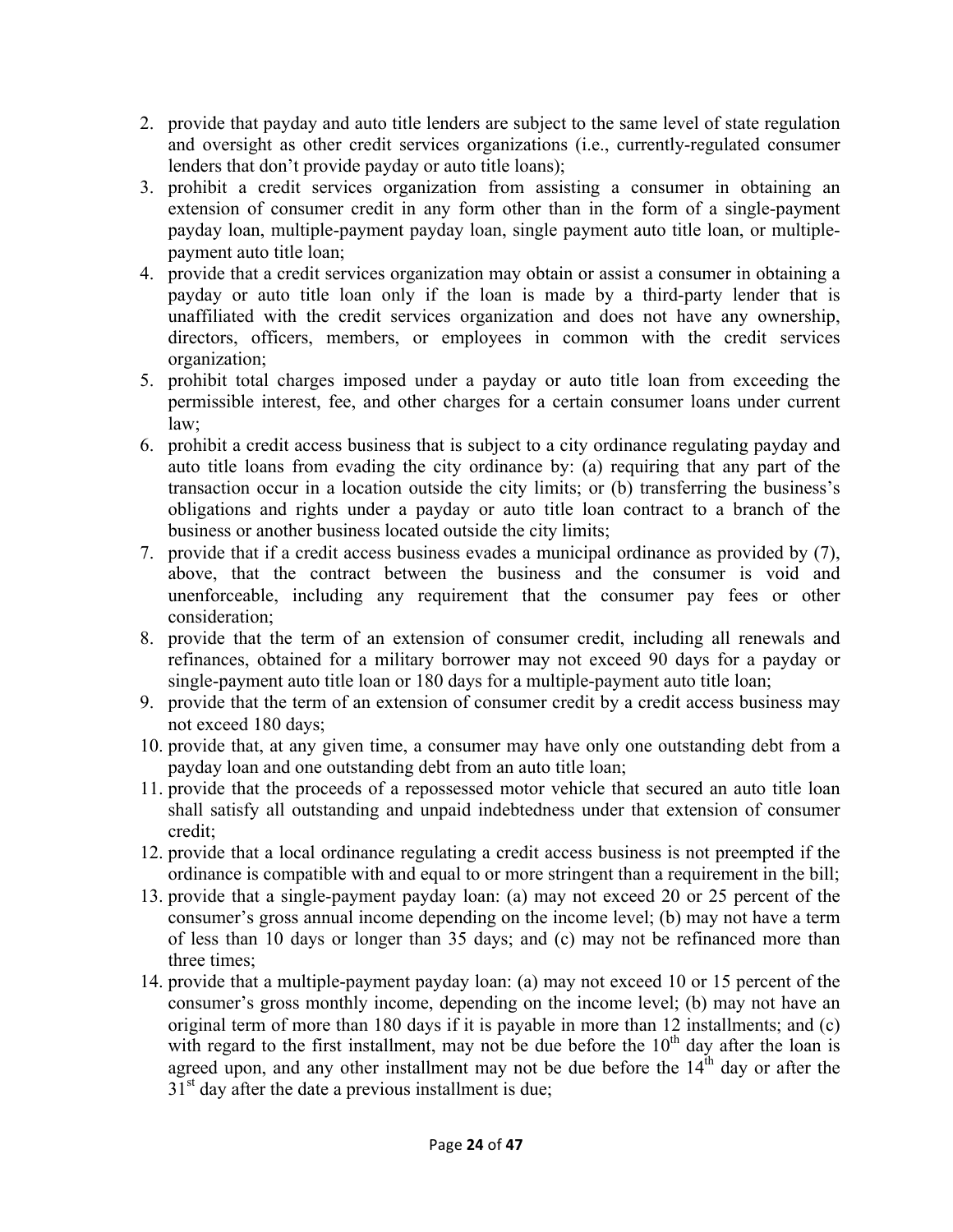- 15. provide that a single-payment auto title loan: (a) may not exceed the lesser of 70 percent of the retail value of the motor vehicle securing the debt, or the lesser of six or eight percent of the consumer's gross annual income, depending on the income level; (b) may not have a term of less than 30 days or longer than 35 days; and (c) may not be refinanced more than three times;
- 16. provide that a multiple-payment auto title loan: (a) may not exceed 70 percent of the retail value of the motor vehicle securing the debt; (b) may not impose a sum of all fees, principal, interest, and other amounts that exceeds 20 or 30 percent of the consumer's gross monthly income, depending on the income level; (c) may not be payable in more than six installments; (d) may not require the first installment to be paid before the  $10<sup>th</sup>$ day after the date the consumer enters into the loan agreement; (e) may not require subsequent instalments to be due before the  $28<sup>th</sup>$  day after the date the previous installment of the loan was due; and (f) may not have a total term of more than 180 days;
- 17. require an extended payment plan that: (a) provides for payment in four substantially equal installments with respect to a single-payment payday or auto title loan; (b) provides for payment in two substantially equal installments with respect to multiple-payment payday and auto title loans; (c) has a period between installment payments that are not shorter than 10 days for a single-payment payday loan or 30 days for a multi-payment payday loan or any auto title loan; and (d) provides for the first payment to be due not before the  $10<sup>th</sup>$  day after the date the consumer requests an extended payment plan; and
- 18. require any refinance of a payday or auto title loan to meet all requirements applicable to the original loan.

**S.B. 129 (West) – Economic Development**: would, among other things, require that: (1) the Legislative Budget Board include in any fiscal note for a bill that authorizes a state or local tax preference (defined to include many economic development incentives) a statement of the purpose of the bill and a set of reasonable benchmarks to measure whether and to what degree the bill's purposes have been achieved; (2) the Legislative Budget Board evaluate whether the benchmarks have been met before the first day of the third regular legislative session after a tax preference bill becomes law and provide a report on the board's findings; and (3) the report to contain a review of whether the tax preference statute should be amended or repealed.

**S.B. 178 (Nichols) – Eminent Domain**: would: (1) prohibit a state agency, political subdivision, or a corporation created by a governmental entity from taking private property through the use of eminent domain if the taking is for a recreational purpose, including a parks and recreation system or a specific park, greenbelt, or trail; and (2) provide that the determination by the entity proposing to take the property that the taking does not involve an act or circumstance prohibited by the bill does not create a presumption with respect to whether the taking involves that act or circumstance.

**S.B. 267 (Perry) – Rental Housing**: would provide that neither a city nor a county may not adopt or enforce an ordinance or regulation that prohibits an owner, lessee, sublessee, assignee, managing agent, or other person having the right to lease, sublease, or rent a housing accommodation from refusing to lease or rent the housing accommodation to a person because of the person's lawful source of income to pay rent, including a federal housing choice voucher.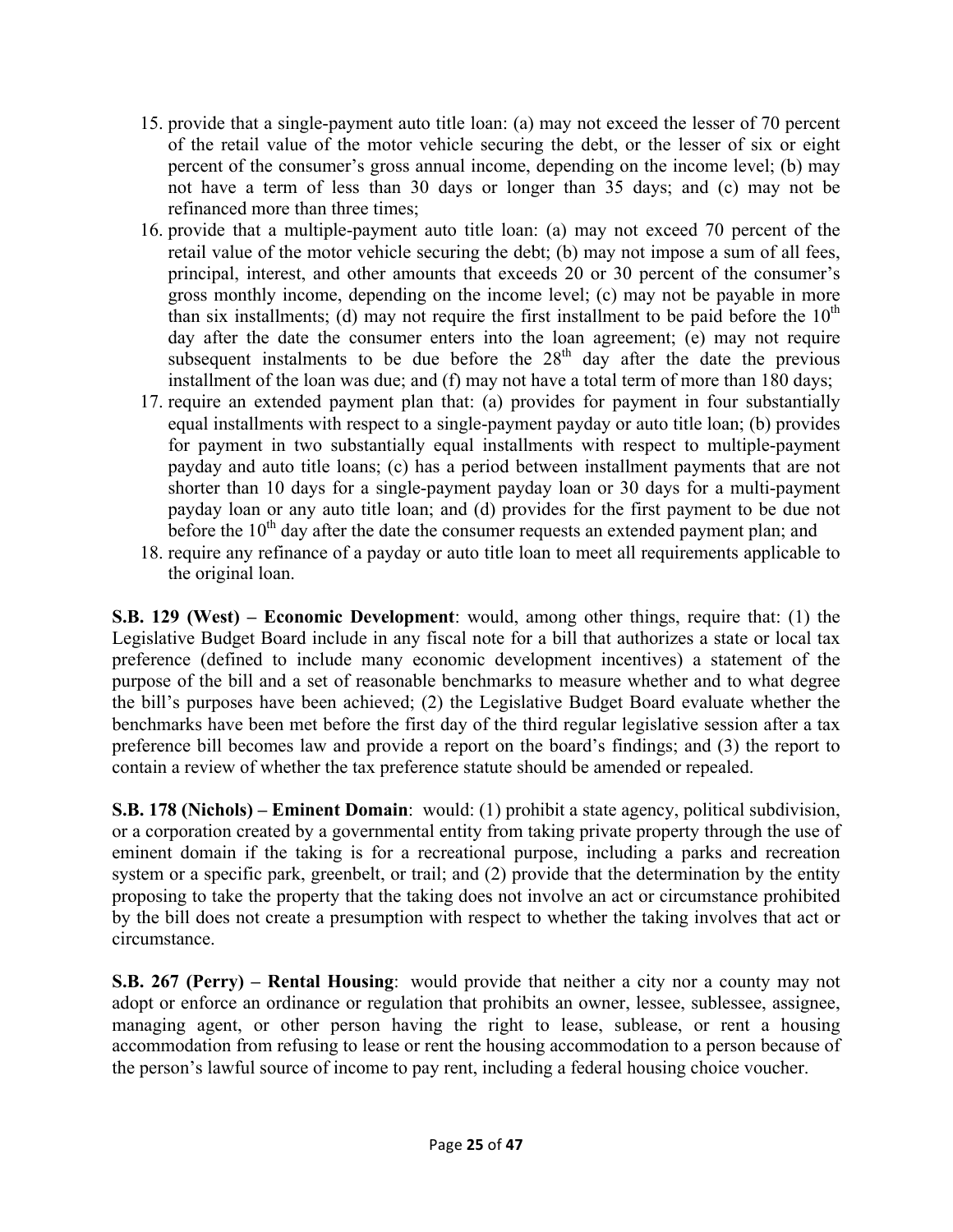**S.B. 318 (Hinojosa) – Military Preparedness Commission Grants**: would provide that certain Texas Military Preparedness Commission grants to some local governmental entities, including cities that are defense communities, must be no less than \$50,000 and no more than the lesser of: (1) 50 percent of the amount of the local government match; (2) 50 percent of the local government investment; or (3) \$5 million.

# **Personnel**

**H.B. 50 (Martinez) — Disease Presumption**: would provide that: (1) a firefighter or emergency medical technician (EMT) who has a heart attack or stroke while on duty is presumed to have suffered the illness or death during the course and scope of employment, which means he or she would be covered by workers' compensation for that condition; (2) a firefighter or EMT who contracts acquired immune deficiency syndrome (AIDS), human immunodeficiency virus (HIV), hepatitis B, or hepatitis C is presumed to have contracted the disease during the course and scope of employment, which means he or she would be covered by workers' compensation for that condition if, while on duty: (a) the firefighter or EMT was exposed to a person with these diseases who received treatment from the firefighter or EMT; or (b) the firefighter or EMT regularly responded to scenes or calls involving exposure to blood or other bodily fluids; and (3) a firefighter or EMT who contracts *methicillin-resistant staphylococcus aureus* (MRSA) resulting in illness or death is presumed to have suffered the illness or death during the course and scope of employment, which means he or she would be covered by workers' compensation for that condition if, while on duty, the firefighter or EMT was exposed to a person with MRSA who received treatment from the firefighter or EMT.

**H.B. 58 (Martinez) — Employee Leave**: would make it an unlawful employment practice to administer a policy relating to leave to care for sick children that does not include foster children.

**H.B. 60 (Martinez) – Disease Presumption**: would give former fire fighters, police officers, and EMS personnel additional time to make claims for medical benefits and compensation for diseases such as asbestosis and cancer. (Current law requires the condition to manifest itself while the person is still employed.)

**H.B. 174 (Martinez Fischer) – Minimum Wage**: would require a city, a state agency, and vendors of state agencies to adopt a living wage policy that would require a city, state agency, or vendor to pay the greater of \$10.10 per hour or the federal minimum wage.

**H.B. 187 (S. Thompson) – Employment Discrimination**: would track the language of the federal Lilly Ledbetter Fair Pay Act and would: (1) extend the statute of limitations on pay discrimination claims to include every instance an individual is paid based on a past discriminatory decision made by an employer; and (2) allow back pay and benefit damages for up to two years preceding the date of filing a complaint for pay discrimination. (Companion bill is **S.B. 65** by **Ellis.**)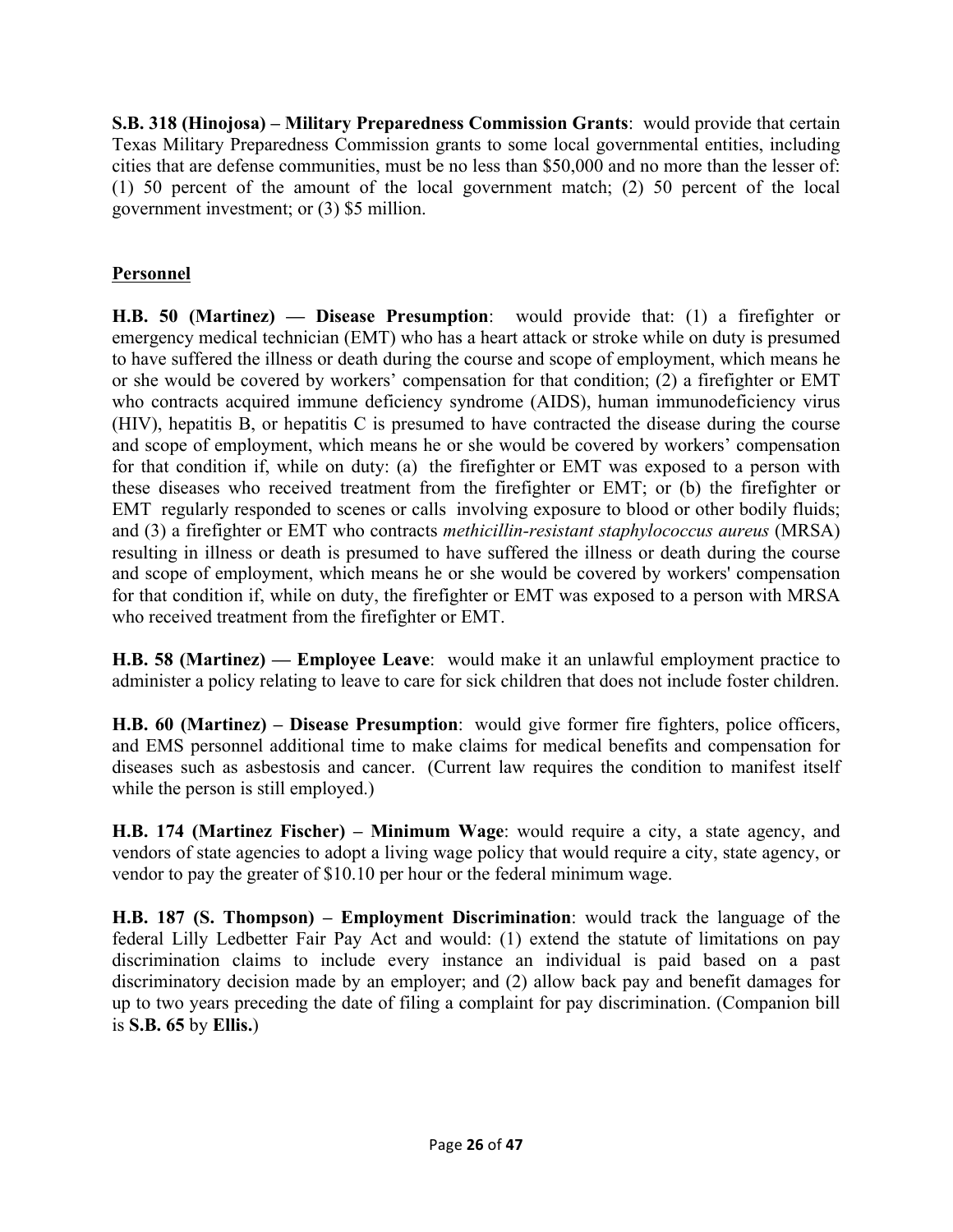**H.B. 232 (Farrar) – Breastfeeding**: would create a civil cause of action to allow a mother to sue an entity for a civil penalty, attorneys fees, and an injunction if the entity violates her right to breastfeed in a location where her and the child are otherwise authorized to be.

**H.B. 396 (McClendon) – Minimum Wage:** would: (1) raise the minimum wage for all employers with 26 employees or more; and (2) allow each city or county to adopt a minimum wage higher than the federal and state minimum wages.

**H.B. 434 (S. Thompson) – Construction Workers**: would: (1) define a "construction employer" to mean an employer who employs an individual to provide services directly related to the erection, alteration, repair, renovation, maintenance, or remodeling of a building, structure, appurtenance, road, highway, bridge, dam, levee, canal, jetty, or other improvement to or on real property, including moving, demolishing, dredging, shoring, scaffolding, drilling, blasting, or excavating real property; (2) provide that a construction employer shall properly report the employment status of each employee (i.e., employee or independent contractor) for the purposes of Texas Workforce Commission reporting; and (3) impose penalties for the failure to properly report.

**H.B. 445 (Raney) – Military Paid Leave:** would require a city, or other governmental entity, to give an employee an annual accounting of the state-mandated military paid leave time that the employee has used that year.

**H.B. 509 (Raney) – School Speed limits:** would: (1) require a city to consider the appropriate speed limit near a school, including an open-enrollment charter school, on request; (2) require a city to grant the request for a speed limit requested by a school or to provide written findings for rejecting the speed limit; (3) allow a school to appeal any rejection of a requested speed limit to a district court; and (4) empower a district court to set a speed limit based on an appeal brought by the school.

**H.B. 512 (Moody) – Workers' Compensation**: would: (1) waive governmental immunity for claims against a public employer, including a city, that discriminates or retaliates against a first responder who has filed a workers compensation claim; and (2) cap damages at \$100,000 for each person's claim.

**H.B. 532 (McClendon)** – **Employee Leave**: would: (1) require an employer, including a city, with 25 or more employees to allow an employee who is a parent or guardian to take a limited amount of unpaid time off to meet with his child's school or attend his child's school activities subject to reporting and other requirements; and (2) create a cause of action for disciplining an employee for using such leave.

**H.B. 548 (Johnson) – Employee Background Checks**: would prohibit a public employer, including a city, from asking about an employment applicant's criminal history record information unless: (1) the applicant has been offered a conditional offer of employment or an interview; (2) the applicant would be working with children; or (3) a criminal history information check is required by other law.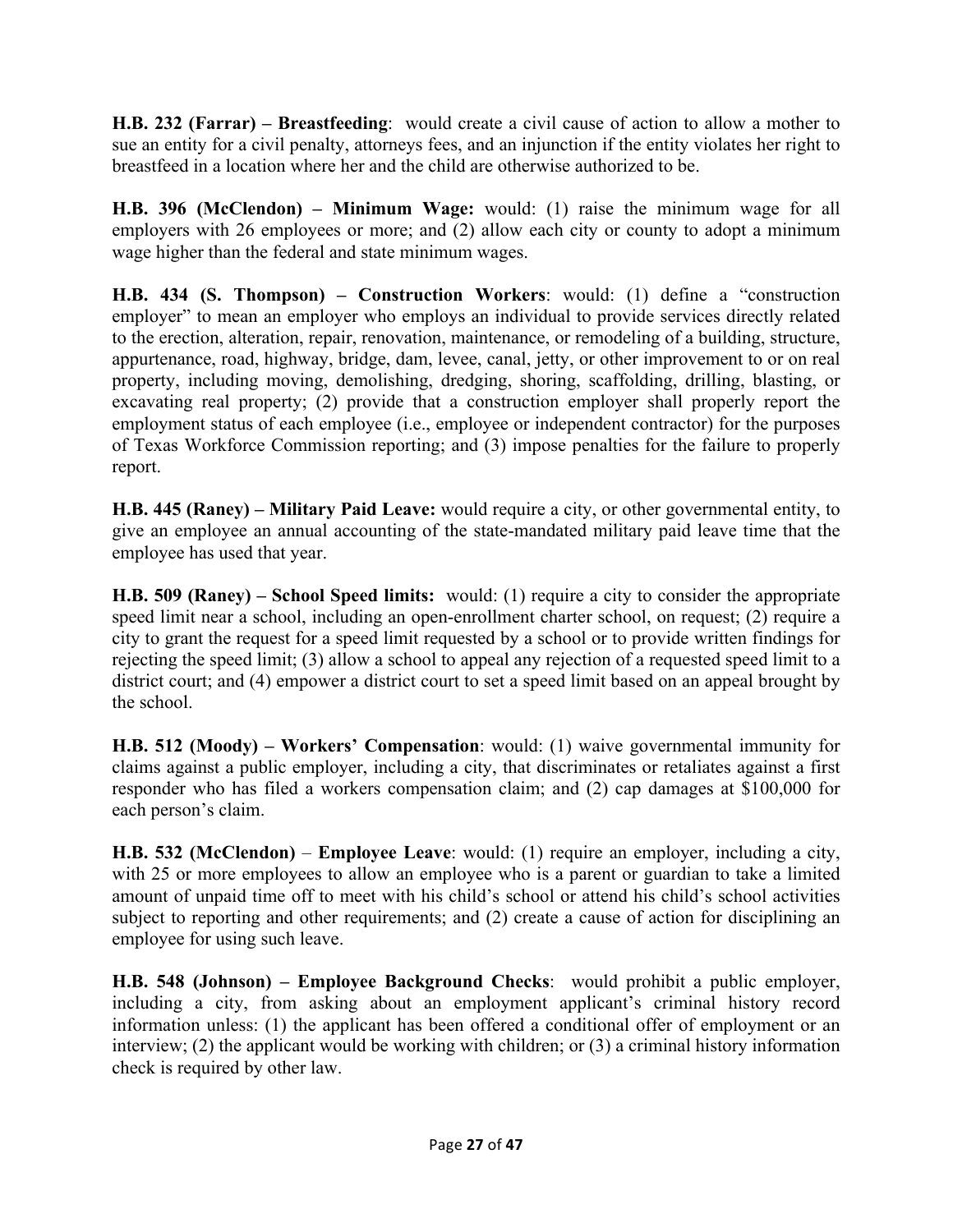**H.B. 589 (Burkett) – Unemployment Compensation:** would disqualify a former employee from receiving unemployment compensation if he or she applies for work but: (1) refuses a preemployment drug screen without good cause; or (2) fails a pre-employment drug screen based on a positive result for drugs not prescribed to the individual.

**H.B. 627 (Johnson) – Employment Discrimination**: would make it an unlawful employment discrimination practice to discriminate against an individual based on the employee's sexual orientation, gender identity, or expression.

**H.B. 630 (G. Bonnen) – E-Verify:** would: (1) require a governmental entity, including a city, to enroll in e-verify for its employees; (2) require the immediate termination of an employee responsible for verifying employment information through e-verify if they fail to comply with this requirement; and (3) create a license suspension process, including for city licenses, for businesses that knowingly employ a person not lawfully present in the United States.

**H.B. 739 (Button) – E-Verify:** would: (1) require a governmental entity, including a city, to enroll in e-verify for its employees; (2) require the immediate termination of an employee responsible for verifying employment information through e-verify if they fail to comply with this requirement; and (3) authorize the Texas Workforce Commission to adopt rules and forms for implementation of this requirement.

**H.B. 786 (Walle) – Personnel**: would: (1) require a public employer, including a city, to develop breastfeeding policies for its employees that encourage and accommodate breastfeeding; (2) require a public employer to provide breaks and a room for breastfeeding; and (3) make it an unlawful employment practice to discriminate against an individual based on the employee's exercise of her right to breastfeed in the workplace.

**S.B. 65 (Ellis) – Employment Discrimination**: this bill is identical to **H.B. 187**, above.

**S.B. 68 (Ellis) – Minimum Wage**: would require an employer to pay the higher of the federal minimum wage or a minimum wage set by a city or county for services rendered within the city or county.

**S.B. 110 (V. Taylor) – Retirement Benefits**: would: (1) make an elected individual ineligible for a public retirement annuity if: (a) they are convicted of a felony or class A or B misdemeanor related to the performance of their public service; and (b) a judge makes a finding that they are ineligible; (2) prohibit a conviction from affecting the annuity of an alternate payee; (3) require the governing body of a public retirement system to create rules to implement the bill's requirements; and (4) make the system resume full payments if an individual is later determined not guilty or innocent of the crime that lead to the ineligibility.

**S.B. 123 (West) – Minimum Wage**: would allow a city or county to adopt a minimum wage that is higher than federal minimum wage and is enforceable within the city limits or the unincorporated areas of the county.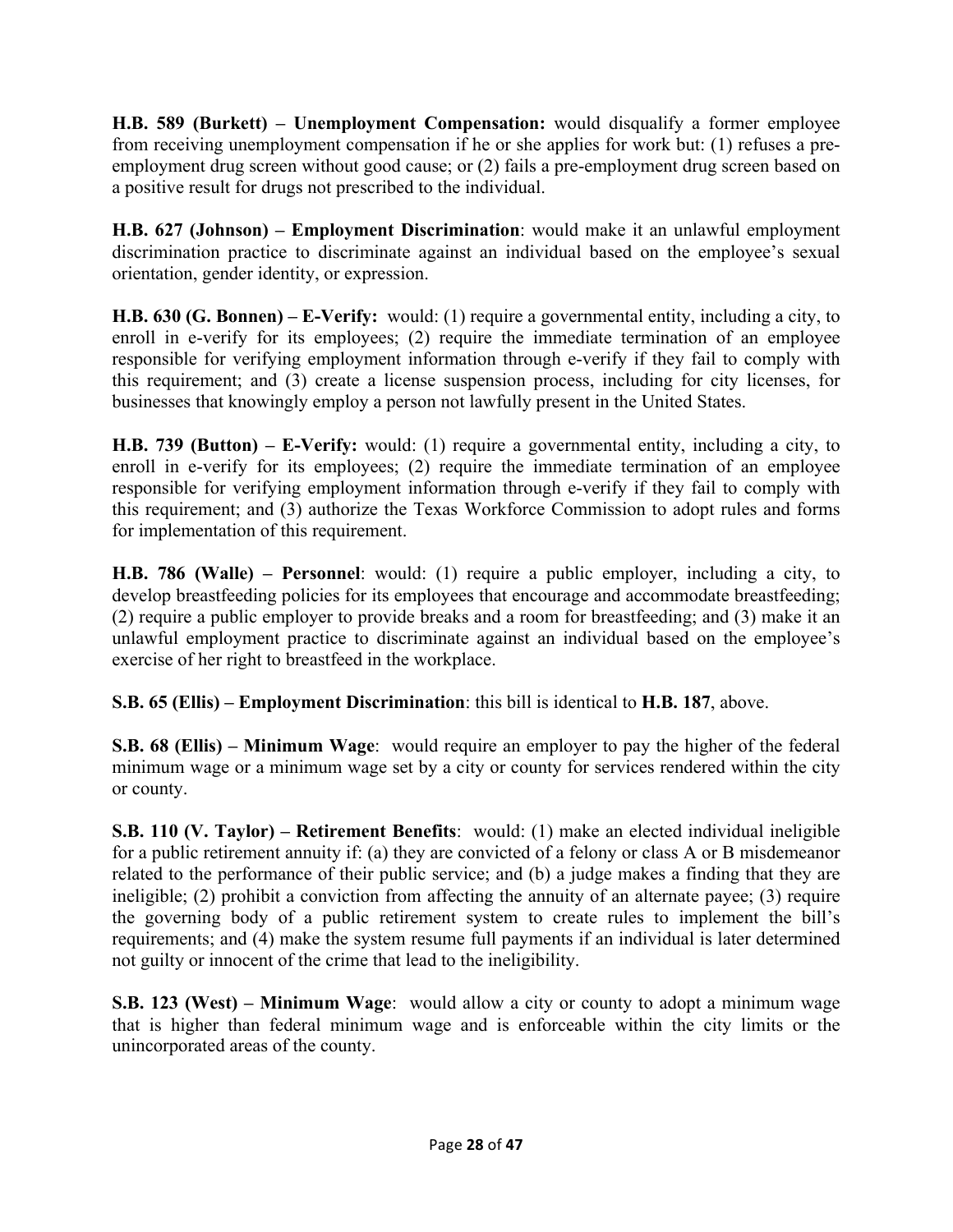**S.B. 154 (Rodriguez) – Construction Contractors**: would: (1) require a city's construction contracts to mandate that a contractor: (a) provide at least a 15-minute rest break for every four hours of work its employees perform; and (b) ensure that employees do not work more than three-and-a-half hours without receiving a break; (2) require a city to develop procedures for administering the bill's provisions; and (3) allow a city to impose an administrative penalty if a contractor violates the provisions.

**S.B. 155 (Rodriguez) – Workers' Compensation**: would: (1) require construction contractors and subcontractors to provide workers' compensation insurance coverage for each of their employees; (2) require a contractor to provide certification of coverage of its employees and any subcontractor's employees to the governmental entity; and (3) provide that, if the contractor enters into a contract with a governmental entity for a public project, the coverage must be satisfactory to the governing body of the governmental entity.

# **Public Safety**

**H.B. 64 (Lucio) – Cell Phone Ban**: would: (1) require driver education training to include information on the effect of using a wireless communication device or engaging in other actions that may distract a driver; (2) increase the penalty for a person younger than 18 years of age who uses a wireless communications device while driving in certain circumstances; (3) prohibit a driver from using a wireless communication device to read, write, or send a text message while operating a motor vehicle unless the vehicle is stopped and is outside a lane of travel, with certain exceptions; (4) prohibit the assignment of points under the Driver Responsibility Program when a person is convicted of texting while driving; and (5) provide that the bill does not preempt a local ordinance, rule, or regulation adopted by a political subdivision relating to the use of a portable wireless communication device by the operator of a motor vehicle that is consistent with or more stringent than the provisions of the bill. (Companion bill is **S.B. 25** by **Zaffirini**.)

**H.B. 65 (McClendon) – Disease Control Pilot Programs**: would create county-funded pilot programs for the prevention of communicable diseases, including the distribution of syringes.

**H.B. 68 (Alonzo) – Texas Resident Driver's Permit**: would create a Texas resident driver's permit, provisional Texas resident driver's permit, and Texas resident driver's instruction permit.

**H.B. 72 (Goldman) – Law Enforcement Vehicles**: would prohibit a city from selling or transferring a marked patrol car or other law enforcement motor vehicle to the public unless the city first removes equipment or insignia that could mislead a reasonable person to believe the vehicle is a law enforcement motor vehicle.

**H.B. 80 (Craddick) – Cell Phone Ban**: this bill is identical to **H.B. 64**, above.

**H.B. 92 (J. White) – Illegal Knife**: would delete a bowie knife from the definition of "illegal knife" for purposes of certain Texas Penal Code provisions, including provisions related to possessing, carrying, and transferring illegal knives.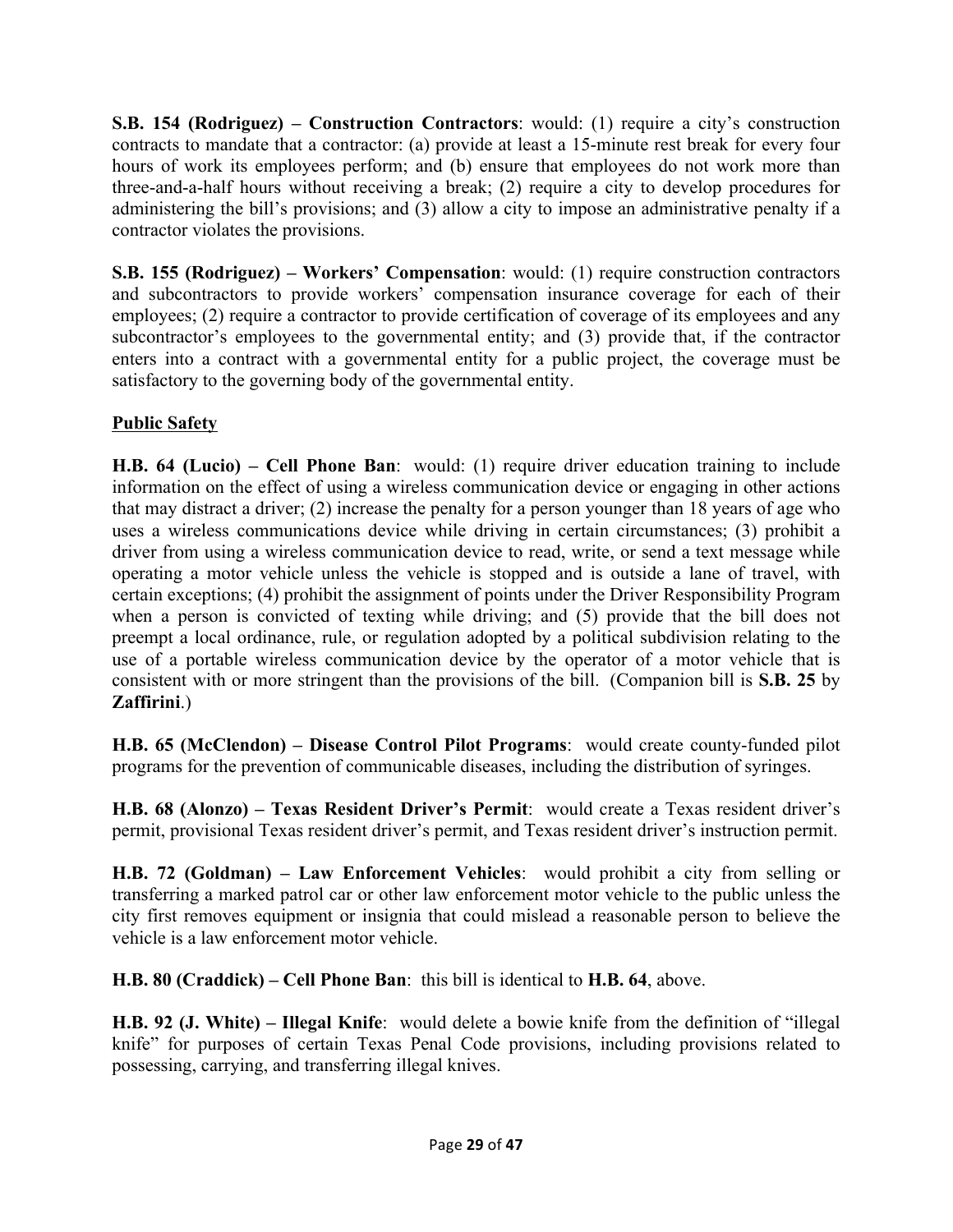**H.B. 106 (Flynn) – Open Carry**: would provide that a concealed handgun licensee may carry a concealed or unconcealed handgun.

**H.B. 137 (Stickland) – State Grants**: would prohibit a state agency from giving any funds to a police organization that is involved in lobbying the legislature or other listed political activity.

**H.B. 141 (Menendez) – Cell Phone Ban**: this bill is identical to **H.B. 64** and **H.B. 80**, above.

**H.B. 142 (Stickland) – Red Light Cameras**: would: (1) prohibit all automated traffic enforcement, including red light cameras; (2) eliminate the state trauma account funded by the state's portion of red light camera fines; and (3) allow a current contract between a city and its red light camera administration company to continue so long as the contract existed as of June 1, 2015.

**H.B. 154 (Johnson) – Peace Officers**: would: (1) prohibit a peace officer from asking the nationality or immigration status of a witness or victim of a criminal offense except: (a) as necessary to investigate the offense; or (b) to provide information about federal visas for individuals providing assistance to law enforcement; and (2) not prevent a peace officer from conducting a separate investigation of any other alleged criminal offense. (Companion bill is **S.B. 160** by **Rodriguez**.)

**H.B. 164 (White) – Open Carry**: would provide, among other things, that a concealed handgun licensee may also carry an unconcealed handgun.

**H.B. 172 (Stickland) – Weapons**: Would prohibit a city from regulating the transfer, private ownership, keeping, transportation, licensing, or registration of electric stun guns, knives, personal defense sprays, or related supplies (Note: Cities are prohibited by current law from regulating those aspects of firearms.)

**H.B. 176 (Kleinschmidt) – Gun Rights**: Would enact the "Second Amendment Preservation Act" and make certain findings related to the Second Amendment to the U.S. Constitution as they relate to federal gun control measures. The bill would also enact a new penalty provision in Texas law titled "Protection of Right to Keep and Bear Arms," which would provide that: (1) a federal law, including a statute, an executive, administrative, or court order, or a rule, that infringes on a law-abiding citizen's right to keep and bear arms under the Second Amendment to the United States or Texas Constitution is invalid and not enforceable in this state; (2) a federal law that infringes on a law-abiding citizen's right to keep and bear arms includes a law that: (a) imposes a tax, fee, or stamp on a firearm, firearm accessory, or firearm ammunition that is not common to all other goods and services and may be reasonably expected to create a chilling effect on the purchase or ownership of those items by a law-abiding citizen; (b) requires the registration or tracking of a firearm, firearm accessory, or firearm ammunition or the owners of those items that may be reasonably expected to create a chilling effect on the purchase or ownership of those items by a law-abiding citizen; (c) prohibits the possession, ownership, use, or transfer of a firearm, firearm accessory, or firearm ammunition by a law-abiding citizen; and (d) orders the confiscation of a firearm, firearm accessory, or firearm ammunition from a lawabiding citizen; (3) each state court and law enforcement agency of this state shall protect a lawabiding citizen's right to keep and bear arms; (4) a government agency or an employee or an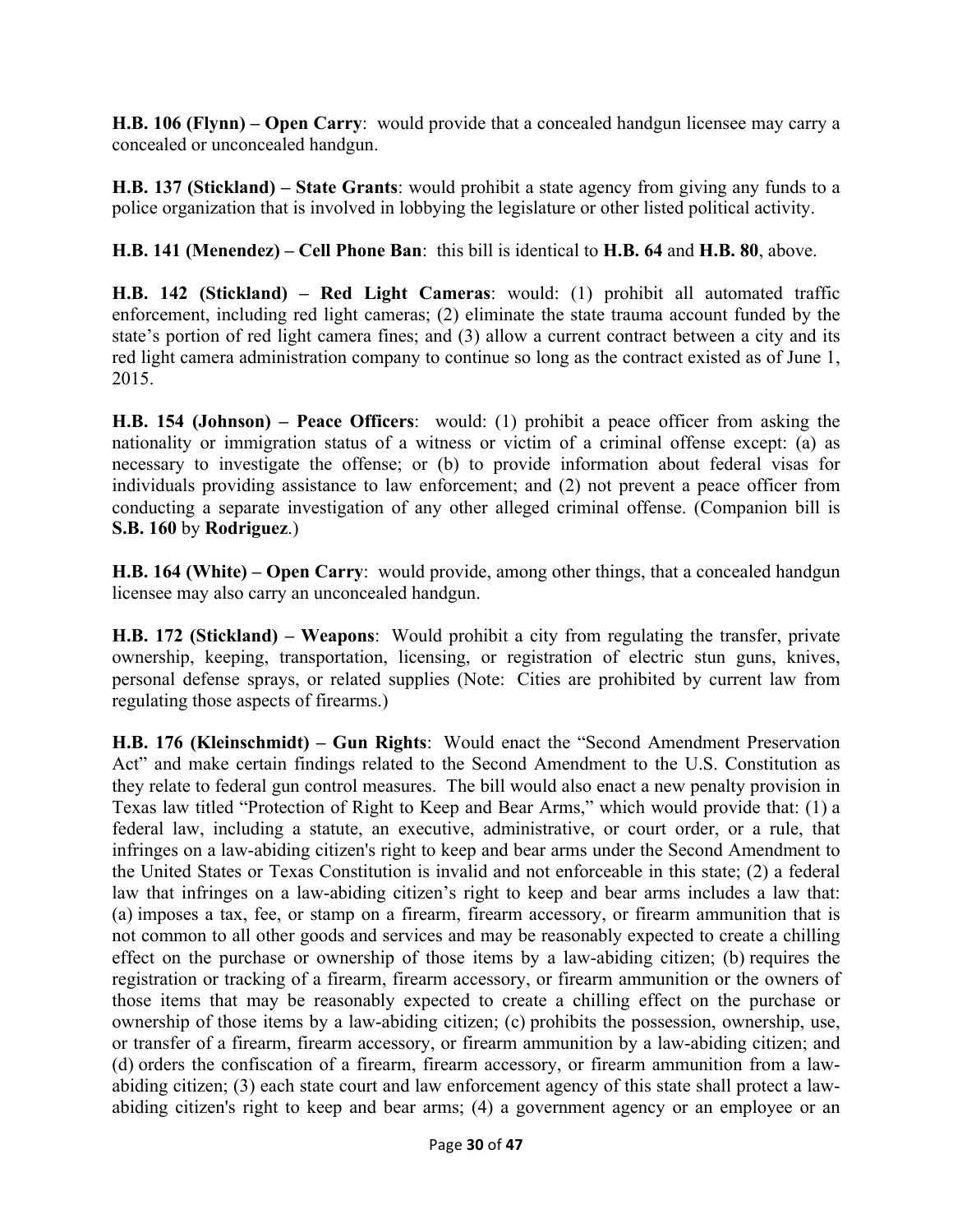official of a government agency may not enforce a federal law described by (2), above; (5) a person who knowingly violates (4), above, is liable to a law-abiding citizen whose right to keep and bear arms was infringed by the person, including by means of declaratory relief, injunctive relief, compensation for pecuniary and nonpecuniary losses, and reasonable attorney's fees, court costs, and other reasonable expenses required in bringing the action; (6) a person may not bring an action to assert a claim unless, 60 days before bringing the action, the claimant gives notice to the person who violated the bill; (7) a claimant may, within the 60-day notice period, bring an action for declaratory or injunctive relief and associated attorney's fees, court costs, and other reasonable expenses, if: (a) infringement on the claimant's right to keep and bear arms is imminent; and (b) the claimant was not informed and did not otherwise have knowledge of the enforcement action in time to reasonably provide the notice; (8) a claimant must bring an action to assert a claim for damages under this chapter not later than one year after the date the claimant knew or should have known of the infringement on the claimant's right to keep and bear arms; and (9) sovereign and governmental immunity to suit and from liability is waived and abolished to the extent of liability created by the bill, and the affirmative defense of official immunity is not available to an employee or official sued under the bill.

**H.B. 195 (Stickland) – Open Carry**: would provide that: (1) a person may carry any firearm in Texas, including a concealed or unconcealed handgun, without a concealed handgun license; and (2) a law enforcement officer may not disarm a "law abiding" person without probably cause of imminent threat.

**H.B. 198 (Huberty) – Concealed Handguns**: would authorize a school board member or superintendent who possesses a concealed handgun license to carry a concealed handgun into the meeting of their school board.

**H.B. 214 (Harless) – Cell Phone Ban**: this bill is identical to **H.B. 64**, above.

**H.B. 216 (J. White) – Concealed Handguns**: would reduce the eligible age to obtain a concealed handgun license from 21 years old to 18 years old.

**H.B. 225 (Guillen) – Drug Possession**: would create a defense to prosecution for drug possession crimes, if the individual: (1) requested emergency medical assistance in response to the possible controlled substance overdose of another person; (2) was the first person to make a request for medical assistance; (3) remained on the scene until the medical assistance arrived; and (4) cooperated with medical assistance and law enforcement personnel.

**H.B. 226 (Guillen) – Concealed Handguns**: would provide that: (1) a state agency or a political subdivision of the state may not provide notice that a concealed handgun licensee is prohibited from entering or remaining on a premises or other place owned or leased by the governmental entity unless license holders are actually prohibited from carrying a handgun on the premises; (2) a state agency or a political subdivision of the state that improperly posts notice is liable for a civil penalty; (3) a citizen of this state or a person licensed to carry a concealed handgun may file a complaint with the attorney general that a state agency or political subdivision has improperly posted notice; (3) before a suit may be brought against a state agency or a political subdivision of the state for improperly posting notice, the attorney general must investigate the complaint to determine whether legal action is warranted; (4) if legal action is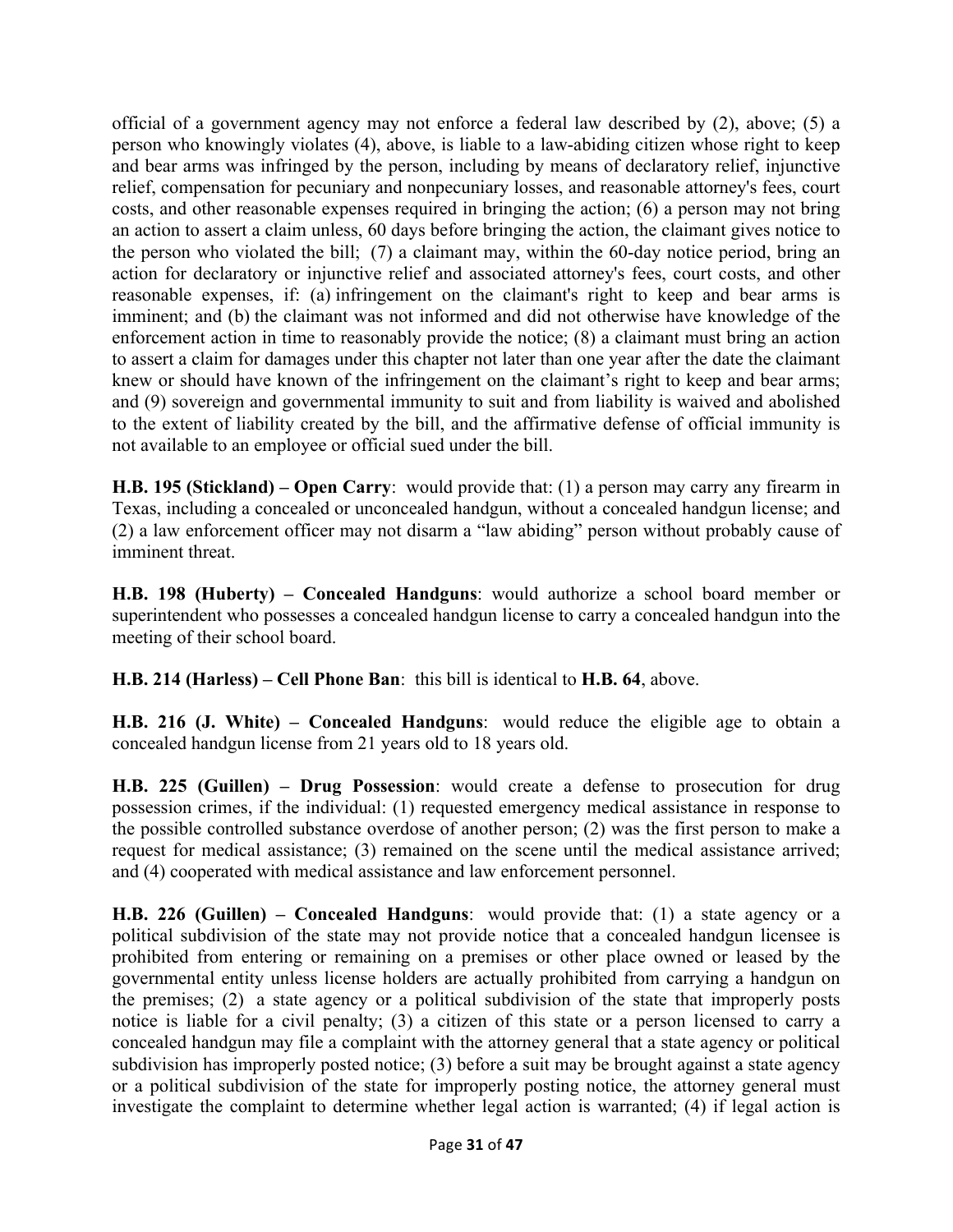warranted, the attorney general must give the chief administrative officer of the agency or political subdivision charged with the violation a written notice that gives the agency or political subdivision 15 days from receipt of the notice to remove the sign and cure the violation to avoid the penalty; (5) if the attorney general determines that legal action is warranted and that the state agency or political subdivision has not cured the violation within the 15-day period, the attorney general or the appropriate county or district attorney may sue to collect the civil penalty, and the attorney general may also file a petition for a writ of mandamus or apply for other appropriate equitable relief; and (6) a state agency or political subdivision may only prohibit a concealed handgun licensee from carrying in a meeting room where a governmental body that is subject to the Open Meetings Act is meeting.

**H.B. 229 (Guillen) – Surplus Property**: would require the Public Safety Commission to establish a procedure for the disposition of surplus motor vehicles and other law enforcement equipment that authorizes the Department of Public Safety to directly transfer surplus property to a city or county law enforcement agency at a price or for other agreed consideration.

**H.B. 235 (Farrar) – Animal Cruelty:** would: (1) require the Texas Department of Public Safety to establish and maintain a database of persons convicted or receiving deferred adjudication for a cruelty to animal offense; (2) establish a procedure to provide local law enforcement or animal control officers with information on whether an individual is required to register; and (3) provide penalties for an individual who is required to register and fails to do so.

**H.B. 237 (Springer) – Volunteer Fire Training**: would prohibit a state agency from requiring a license or certification for a volunteer fire fighter or a member of an industrial emergency response team who is a not a full-time paid employee.

**H.B. 248 (Leach) – Asset Forfeiture**: would raise the state's burden of proof from "preponderance of the evidence" to "clear and convincing" in certain criminal asset forfeiture proceedings.

**H.B. 249 (Leach) – Asset Forfeiture Audits**: would: (1) require that the annual audit form prepared by a law enforcement agency in regard to property forfeited under criminal asset forfeiture proceedings include, for each seizure of proceeds or property: (a) the specific criminal offense on which the seizure was based; and (b) if charges were brought in connection with the offense, the disposition of those charges; and (2) require, not later than February 1 of each year, the attorney general to publish a report summarizing the results of criminal asset forfeiture audits.

**H.B. 265 (Miles) – Official Oppression**: would increase the penalty prescribed for official oppression when the public official involved in the oppression is a peace officer who knowingly causes bodily injury to another.

**H.B. 266 (Miles) – Improper Sexual Activity**: would, among other things, provide for enhanced penalties when peace officers and correctional facility personnel engage in improper sexual activity with a juvenile in the custody of the Texas Juvenile Justice Department or other state financed correctional facility.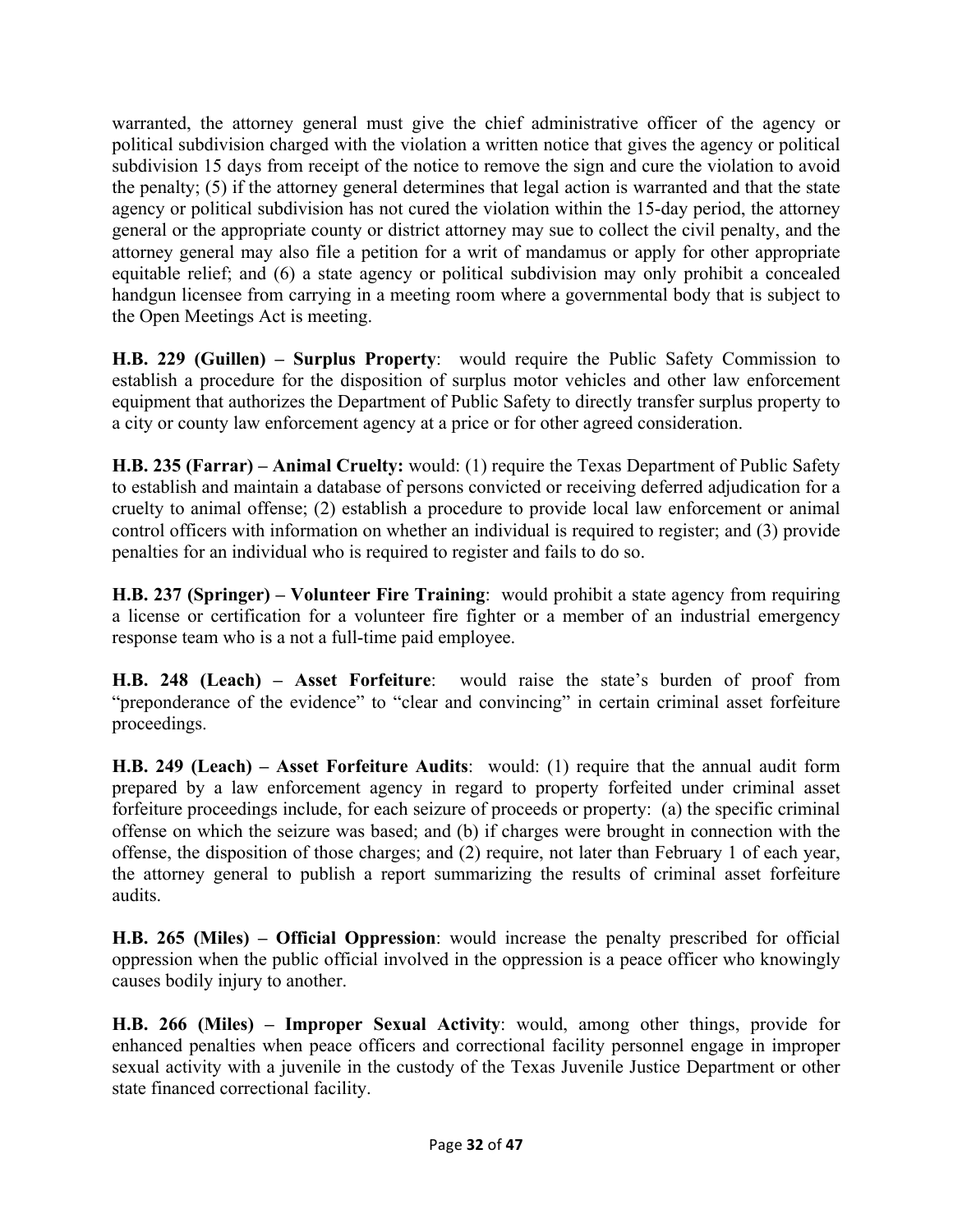**H.B. 278 (Ashby) – Concealed Handguns**: would authorize most prosecuting attorneys, including municipal attorneys, to carry a concealed or unconcealed handgun essentially anywhere.

**H.B. 289 (Estes) – Volunteer Fire Fighter Training:** would prohibit a state agency from requiring a license or certification for a volunteer fire fighter who is a not a full-time paid employee or on an industrial emergency response team. (Companion bill is **H.B. 237** by **Springer**.)

**H.B. 291 (Huberty) – Open Carry**: would provide that a concealed handgun licensee may carry a concealed or unconcealed handgun. (This bill is identical to **H.B. 106** by **Flynn**.)

**H.B. 308 (Springer) – Concealed Handguns**: would, among other things, expand the places where a concealed handgun licensee can carry a concealed handgun to include bars; high school, collegiate, and professional sporting events; jails; hospitals; amusement parks; places of religious worship; and meetings of governmental entities.

**H.B. 324 (Dutton) – Body Cavity Search**: would: (1) define "body cavity search" to mean an inspection that is conducted of a person's anal or vaginal cavity in any manner; and (2) prohibit a peace officer from conducting such a search of a person arrested or detained during the investigation of a criminal offense, unless a magistrate has issued a search warrant authorizing that search.

**H.B. 325 (Wu) – Marihuana**: would, with some exceptions, provide that the possession of .35 ounces or less of marihuana is a class C misdemeanor.

**H.B. 349 (Kleinschmidt) – Criminal History Record Information**: would: (1) require the Department of Public Safety (DPS) to maintain the electronic fingerprint record of each person who is the subject of a criminal history record information (CHRI) request; and (2) allow a person who is the subject of a CHRI request to authorize DPS to forward updated CHRI, including information received from the Federal Bureau of Investigation, to a person entitled to receive such information.

**H.B. 353 (K. King) – Concealed Handguns**: would provide that emergency services personnel engaged in providing emergency services in a county with a population of 50,000 or less may carry a concealed handgun while on duty.

**H.B. 368 Villalba – Family Violence**: would require a peace officer who investigates a family violence allegation or who responds to a disturbance call that may involve family violence to take certain video recordings or photographs in relation to the suspect and any possible victim (provided a camera is provided to the officer by the employing law enforcement agency).

**H.B. 381 (Burkett) – Burglary of a Vehicle**: would reduce the punishment that may be ordered by the judge for certain burglary of a vehicle offenses.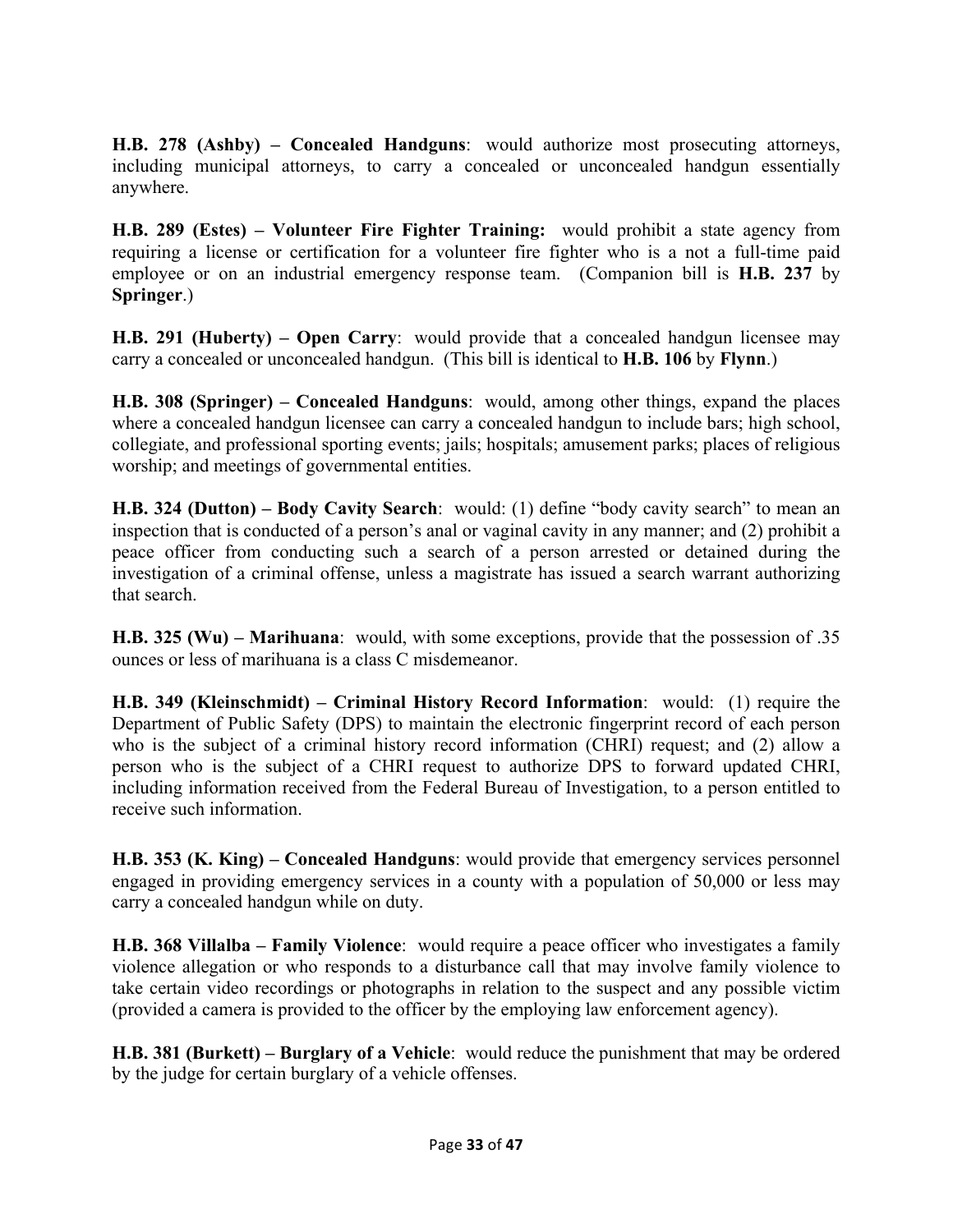**H.B. 383 (McClendon) – Unprotected Road User**: would: (1) create offenses and penalties for certain actions taken by an operator of a motor vehicle in relation to an "unprotected road user," such as a pedestrian, utility worker, or bicyclist; and (2) require that certain high-risk vehicles be equipped with a mirror in certain circumstances.

**H.B. 384 (Spitzer) – Sex Offender Residency Restrictions:** would permit a general law city to prohibit a registered sex offender from going in, on, or within a specified distance of a child safety zone within the city. (Note: Home rule cities already possess this power under current  $law<sub>l</sub>$ 

**H.B. 403 (Dutton) – Drug Offenses**: would reduce the penalty for certain offenders for possession of a small amount of certain controlled substances.

**H.B. 413 (Goldman) – Gun Rights**: would enact the "Second Amendment Preservation Act" and make certain findings related to the Second Amendment to the U.S. Constitution as they relate to federal gun control measures. The bill would also enact a new penalty provision in Texas law titled "Protection of Right to Keep and Bear Arms," which would provide that: (1) a federal law, including a statute, an executive, administrative, or court order, or a rule, that infringes on a law-abiding citizen's right to keep and bear arms under the Second Amendment to the United States or Texas Constitution is invalid and not enforceable in this state; (2) a federal law that infringes on a law-abiding citizen's right to keep and bear arms includes a law that: (a) imposes a tax, fee, or stamp on a firearm, firearm accessory, or firearm ammunition that is not common to all other goods and services and may be reasonably expected to create a chilling effect on the purchase or ownership of those items by a law-abiding citizen; (b) requires the registration or tracking of a firearm, firearm accessory, or firearm ammunition or the owners of those items that may be reasonably expected to create a chilling effect on the purchase or ownership of those items by a law-abiding citizen; (c) prohibits the possession, ownership, use, or transfer of a firearm, firearm accessory, or firearm ammunition by a law-abiding citizen; and (d) orders the confiscation of a firearm, firearm accessory, or firearm ammunition from a lawabiding citizen; (3) each state court and law enforcement agency of this state shall protect a lawabiding citizen's right to keep and bear arms; (4) a government agency or an employee or an official of a government agency may not enforce a federal law described by (2), above; (5) a person who knowingly violates (4), above, is liable to a law-abiding citizen whose right to keep and bear arms was infringed by the person, including by means of declaratory relief, injunctive relief, compensation for pecuniary and nonpecuniary losses, and reasonable attorney's fees, court costs, and other reasonable expenses required in bringing the action; (6) a person may not bring an action to assert a claim unless, 60 days before bringing the action, the claimant gives notice to the person who violated the bill; (7) a claimant may, within the 60-day notice period, bring an action for declaratory or injunctive relief and associated attorney's fees, court costs, and other reasonable expenses, if: (a) infringement on the claimant's right to keep and bear arms is imminent; and (b) the claimant was not informed and did not otherwise have knowledge of the enforcement action in time to reasonably provide the notice; (8) a claimant must bring an action to assert a claim for damages under this chapter not later than one year after the date the claimant knew or should have known of the infringement on the claimant's right to keep and bear arms; and (9) sovereign and governmental immunity to suit and from liability is waived and abolished to the extent of liability created by the bill, and the affirmative defense of official immunity is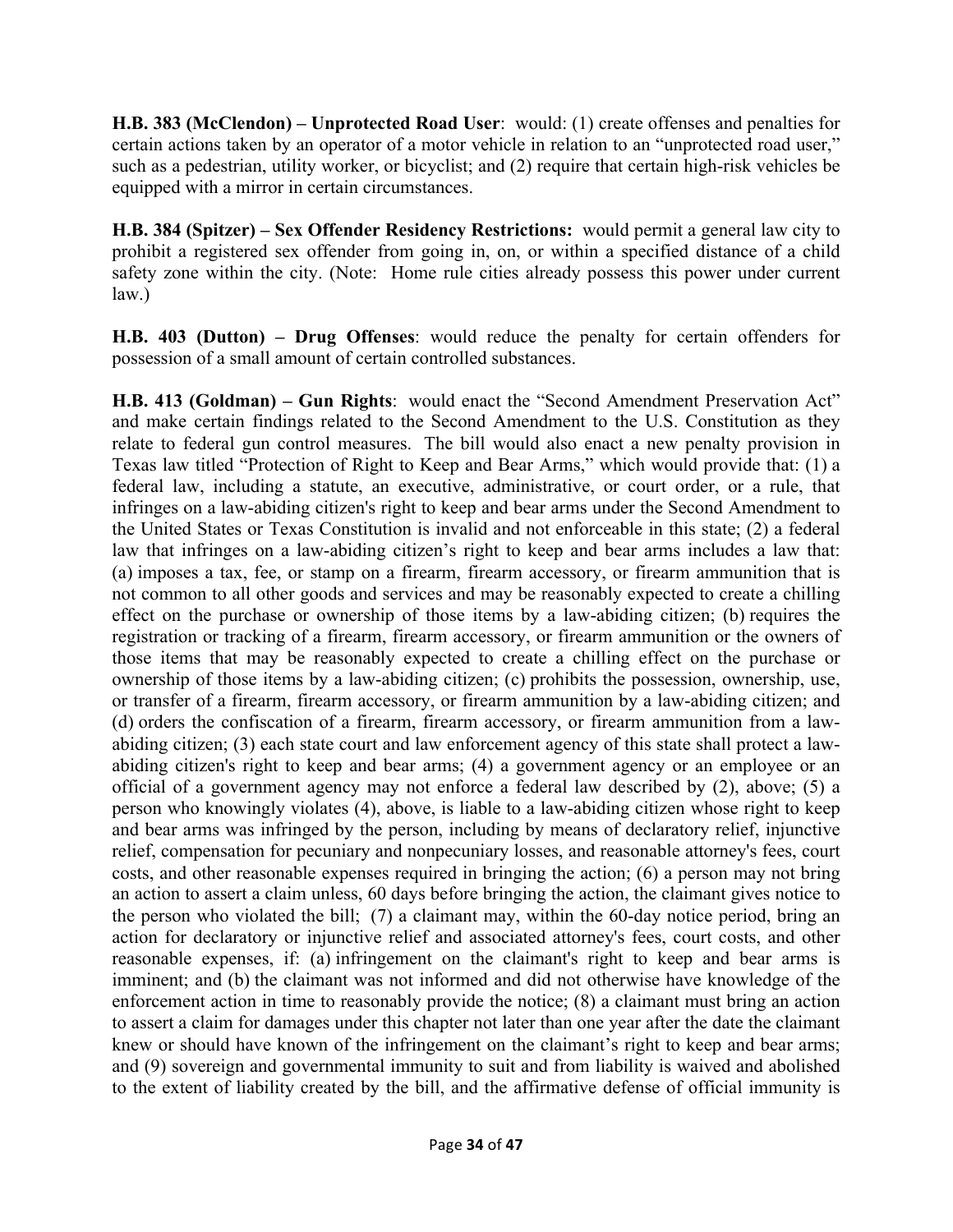not available to an employee or official sued under the bill. (Companion bill is **H.B. 176** by **Kleinschmidt**.)

**H.B. 414 (Dutton) – Drug Offenses**: would reduce to a class C misdemeanor the penalty for possession of one ounce or less of marihuana or a synthetic cannabinoid.

**H.B. 415 (Riddle) – Open Carry**: would provide that a concealed handgun licensee may carry a concealed or unconcealed handgun. (Companion bills are **H.B. 106** by **Flynn** and **H.B. 291** by **Huberty**.)

**H.B. 417 (Pickett) – Fertilizer Facilities**: would: (1) increase reporting requirements for owners and operators of ammonium nitrate facilities, including requiring the owner or operator to: (a) file an updated "tier two" form with the Texas Commission on Environmental Quality (TCEQ) not later than the 90th day after there is a change in chemical weight range in a hazardous chemical or extremely hazardous material or within 72 hours of beginning operation or having a reportable addition of ammonium nitrate; and (b) furnish the tier two form to the local fire chief and local emergency planning committee; (2) give the Texas commissioner of insurance, in consultation with the state fire marshal, the authority to develop standards for ammonium nitrate facilities; (3) increase the duties and authority of state and local fire marshals and fire departments by: (a) requiring the owner or operator of an ammonium nitrate storage facility to allow a state or local fire marshal to examine the facility; (b) allowing a local fire department to access an ammonium nitrate storage facility to make a pre-fire planning assessment; (c) requiring an owner or operator to correct any hazardous situations found by a fire marshal; (d) allowing a fire marshal to enforce any standards adopted by the commissioner of insurance by reporting violations to the Texas Feed and Fertilizer Control Service; (e) allowing a fire marshal or fire department to do an inspection of an ammonium nitrate facility without being certified as an inspector by the Texas Commission on Fire Protection; (4) increase the authority and duties of the TCEQ in regards to ammonium nitrate facility reporting and enforcement by: (a) requiring the TCEQ to inform the Texas Division of Emergency Management (TDEM) and the state fire marshal within 72 hours of receiving a tier two form reporting the presence of ammonium nitrate at an ammonium nitrate storage facility; (b) making the TCEQ, rather than the Texas Department of State Health Services, the repository for information regarding ammonium nitrate facilities; (c) allowing the TCEQ to enforce ammonium nitrate facility reporting requirements through Chapter 7 of the Water Code including penalties of up to \$5,000 for each violation and corrective action orders; and (5) require state agencies such as the TCEQ and the TDEM to report to local entities regarding ammonium nitrate tier two reporting.

**H.B. 422 (Krause) – Firearms**: would, among other things: (1) prohibit the state or a political subdivision of the state from contracting with or in any other manner providing assistance to a federal agency or official with respect to the enforcement of a federal statute, rule, or regulation purporting to regulate a firearm, a firearm accessory, or firearm ammunition if the statute, order, rule, or regulation imposes a prohibition, restriction, or other regulation that does not exist under the laws of this state; and (2) provide that the attorney general shall defend any agency or political subdivision of the state if the federal government attempts to sue or prosecute it based on the bill's requirements.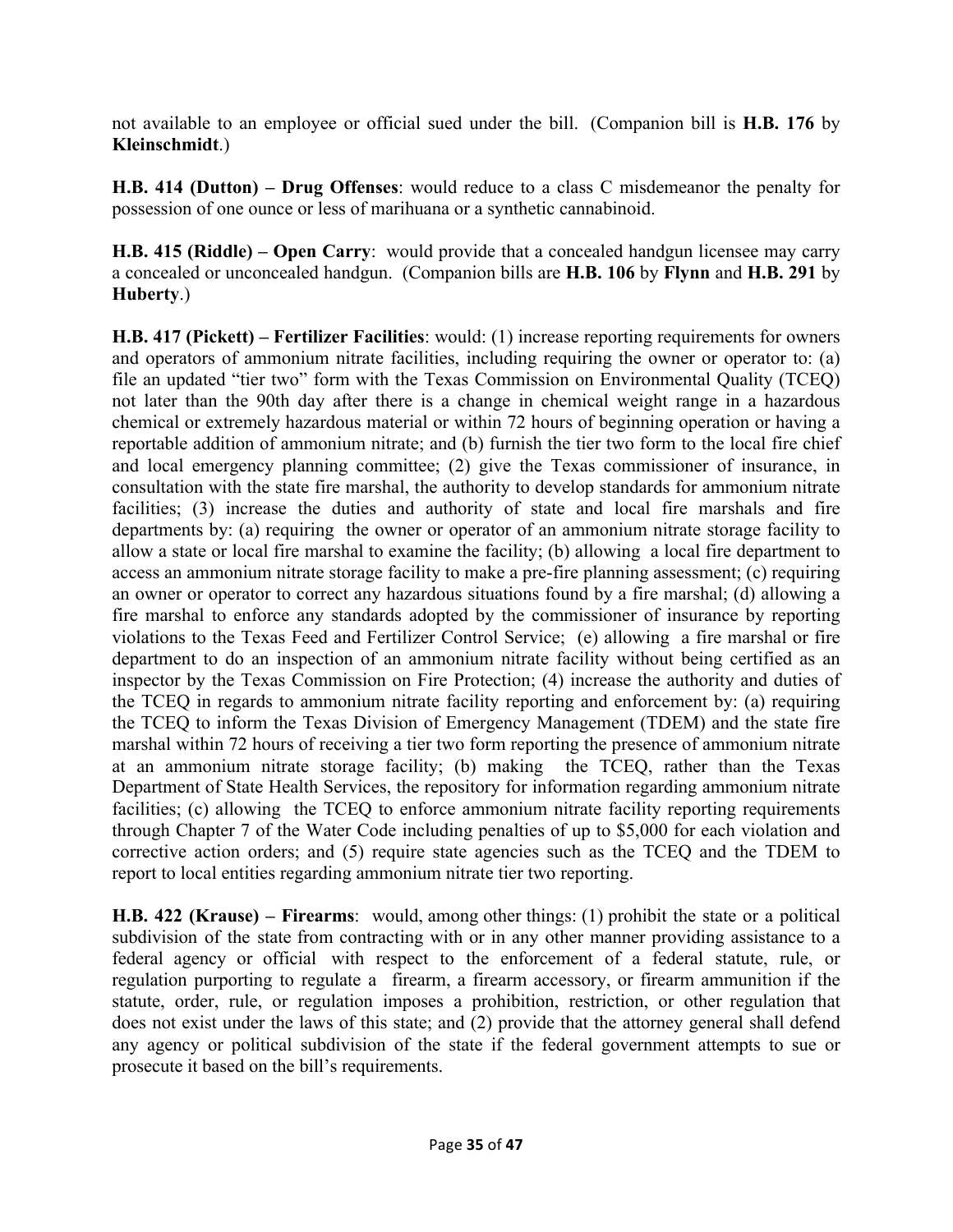**H.B. 455 (Johnson) – Body Cameras**: would provide, among other things, that: (1) a law enforcement agency in this state shall apply to the Department of Public Safety for a grant to equip officers with body cameras if the agency employs officers who: (a) are engaged in traffic or highway patrol or otherwise regularly stop or detain motor vehicles; or (b) respond to calls for assistance from the public; (2) a law enforcement agency that receives "a grant" from the department to provide body cameras to its officers or that otherwise operates a body worn camera program shall adopt a policy for the use of body cameras; (3) before a law enforcement agency may operate a body camera program, the agency must provide training to: (a) officers who will wear the body cameras; and (b) any other personnel who will come into contact with video and audio data obtained from the use of body cameras. (Companion bill is **S.B. 158** by **West**.)

**H.B. 460 (Bell) – Blood Specimen Warrant**: would allow a warrant issued to collect a blood specimen from a person suspected of committing an intoxication offense to be executed in a county that is contiguous to the county in which the warrant was issued.

**H.B. 461 (Canales) – Smoking**: would create a class C misdemeanor offense for smoking in a passenger vehicle when a child who is required to be secured in a child passenger safety seat system is in the vehicle.

**H.B. 472 (Stephenson) – Asset Forfeiture**: would: (1) allow law enforcement agencies to use criminal asset forfeiture funds for certain audit costs; (2) allow attorneys representing the state to use criminal asset forfeiture funds for certain witness-related and audit costs; and (3) require that a criminal asset forfeiture audit include a detailed report itemizing all seizures, indicating the specific criminal offense on which the seizure was based, and setting out the disposition of any charges, if applicable.

**H.B. 473 (Giddings) – Law Enforcement Vehicles**: would prohibit a city from selling or transferring a marked patrol car or other law enforcement motor vehicle to the public unless the city first removes equipment or insignia that could mislead a reasonable person to believe the vehicle is a law enforcement motor vehicle. (This bill is similar to **H.B. 72** by **Goldman**.)

**H.B. 474 (Reynolds) – Body Cameras**: would provide, among other things, that: (1) a law enforcement agency in this state shall equip with body worn cameras all officers who are engaged in traffic or highway patrol or otherwise regularly stop or detain motor vehicles or who respond to calls for assistance from the public; (2) a law enforcement agency that is not able to equip all officers described in (1) with body worn cameras because it would cause financial hardship shall submit to the Texas Department of Public Safety an annual report that: (a) states that the agency lacks the money to equip with body worn cameras all officers who are required to wear a camera; and (b) includes both the number of cameras in use by the agency and the number of cameras required under (1); (3) a law enforcement agency is not required to equip all officers described in (1) with body worn cameras until the agency receives the necessary money; (4) each officer equipped with a body worn camera shall: (a) activate the camera when responding to calls for assistance and when performing other law enforcement activities, including traffic stops, pursuits, arrests, searches, or interrogations; and (b) if practicable, before engaging with a person who will be recorded, provide the person with verbal notice of the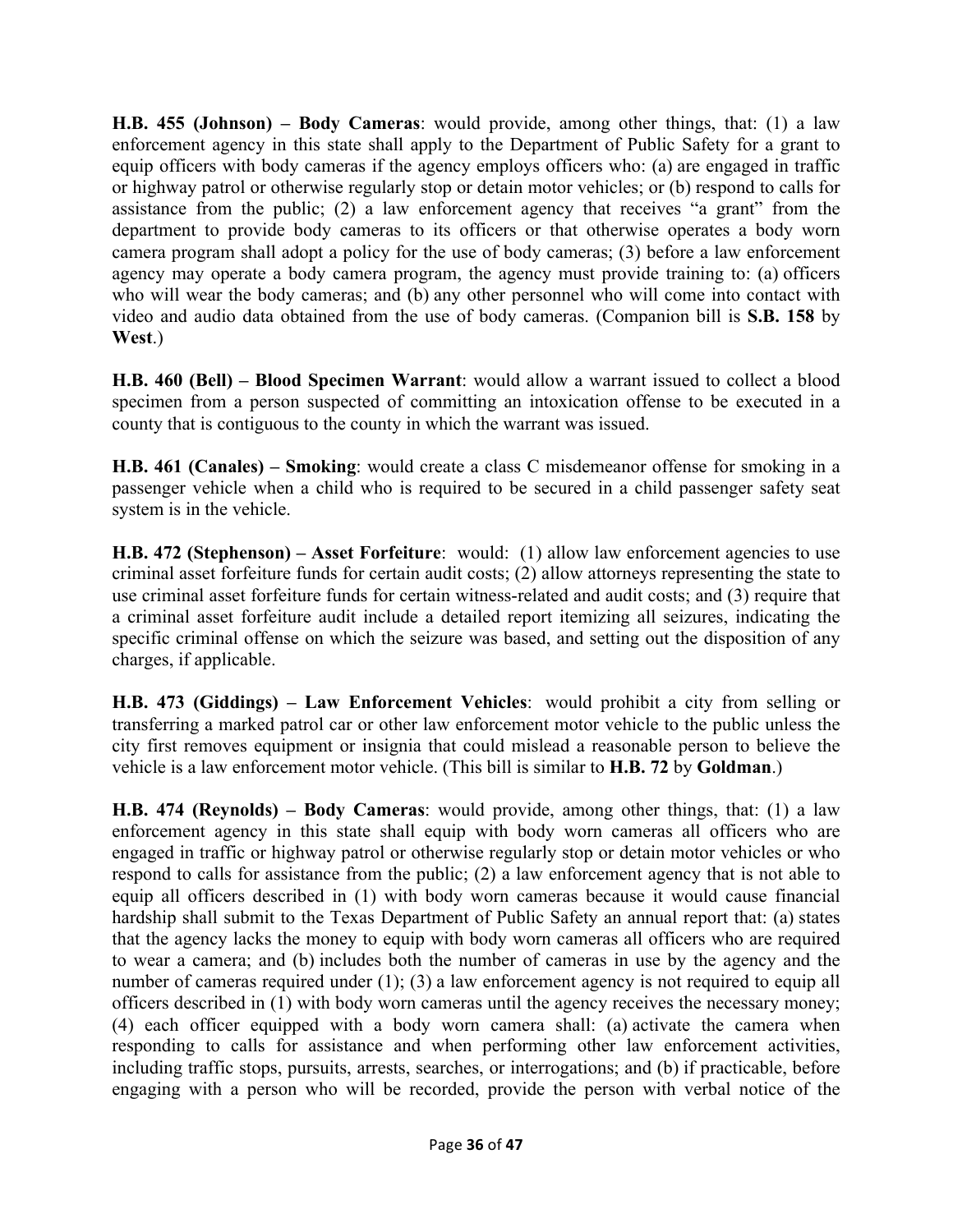recording; (5) a recording created with a body worn camera and documenting an incident that is the subject of an investigation or complaint may not be deleted or destroyed before the completion of the investigation into the incident or the final disposition of the complaint regarding the incident; (6) a recording that is not required to be retained under (5) shall be deleted or destroyed as soon as practicable after the 180th day after the date the recording is made; and (6) a recording made by a body worn camera is public information.

**H.B. 479 (Bell) – Dispatch**: would transfer the regional emergency medical dispatch resource center program from the health education center at the University of Texas Medical Branch at Galveston to the Commission on State Emergency Communications.

**H.B. 488 (Guillen) – Synthetic Drugs**: would designate certain synthetic compounds to Penalty Group 2 or 2-A of the Texas Controlled Substances Act. (Companion bill is **S.B. 199** by **Perry**.)

**H.B. 507 (Moody) – Marijuana**: would make possession of less than one ounce of marijuana a civil offense; and would also make the identity of a person cited or found liable for a civil marijuana penalty confidential under the Public Information Act.

**H.B. 530 (Hernandez Luna) – Asset Forfeiture**: would: (1) allow a law enforcement agency to transfer not more than ten percent of the gross amount credited to the agency's criminal asset forfeiture fund to a separate special fund to provide scholarships to the children of certain peace officers who are killed in the line of duty; and (2) require the attorney general to develop an annual report detailing the amount of funds forfeited, or credited after the sale of forfeited property, and post the same on the attorney general's website.

**H.B. 533 (Ashby) – Vehicle Impoundment**: would: (1) authorize a peace officer to impound or authorize a vehicle storage facility to remove and impound a vehicle of a person who: (a) is involved in a motor vehicle accident or is stopped for an alleged violation of a local traffic ordinance, state traffic law, or any other law applicable to the operation of a vehicle on a roadway; and (b) operates a motor vehicle without establishing financial responsibility for the vehicle; (2) require a peace officer who impounds or authorizes the impoundment of a vehicle under (1), above, to instruct the operator of the vehicle as to how the owner of the vehicle may recover the motor vehicle; (3) allow a law enforcement agency or vehicle storage facility to release a vehicle impounded under (1), above, only if the owner provides: (a) sufficient evidence showing the motor vehicle was exempt from the financial responsibility requirement; or (b) sufficient evidence showing that on the applicable date the vehicle was in compliance; or (c)sufficient evidence showing financial responsibility for the vehicle has been obtained and is valid; and (d) provides a driver's license issued to the owner of the vehicle and pays all associated fees; and (4) authorize the law enforcement agency or vehicle storage facility that impounds a vehicle under (1), above, to release the vehicle to a person who is shown as a lienholder on the vehicle's certificate of title only if the person provides a statement from an officer of the lienholder establishing that the obligation secured by the vehicle is in default and the person pays all associated fees.

**H.B. 541 (Canales) – Custodial Interrogations**: would: (1) limit the law enforcement agencies that are qualified to conduct a custodial interrogation of an individual suspected of committing murder, capital murder, kidnapping, aggravated kidnapping, trafficking of persons, continuous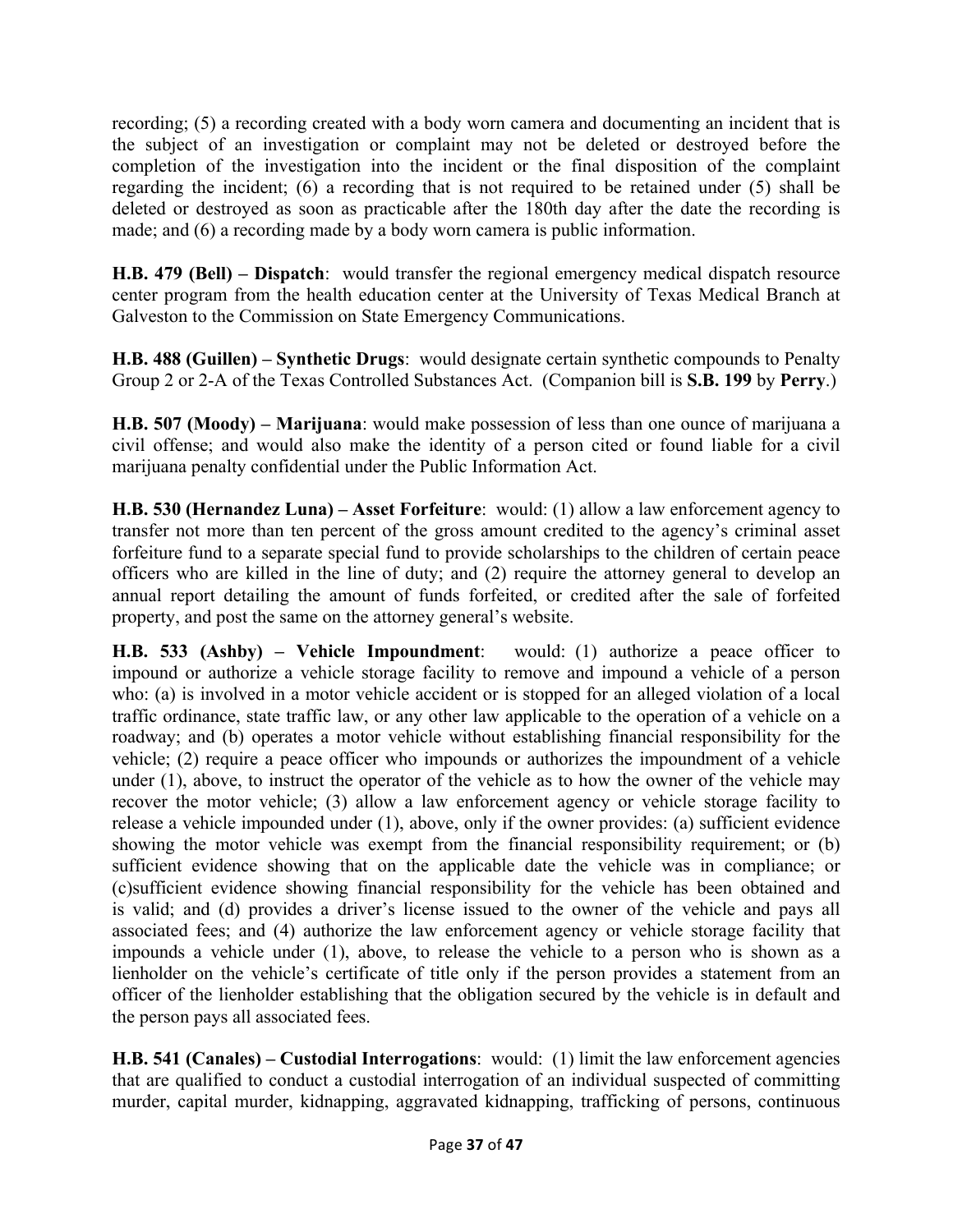trafficking of persons, continuous sexual abuse of young children, indecency with a child, improper relationship between educator and student, sexual assault, aggravated sexual assault or sexual performance by a child; (2) require a law enforcement agency qualified to conduct a custodial interrogation described in (1), above, to make an electronic recording of the interrogation when it occurs in a place of detention, including a city police station or department; (3) provide that an electronic recording described in (2), above, is only complete if the recording begins at the time the person being interrogated receives a Miranda warning and continues until the interrogation ceases; (4) exempt a recording described in (2), above, from public disclosure; and (5) excuse a law enforcement agency from making the electronic recording described in (2), above, if: (a) the accused refuses to respond to questioning or cooperate in the interrogation; (b) a statement was not made exclusively as a result of a custodial interrogation; (c) the recording equipment malfunctions; (d) exigent public safety concerns prevent or render infeasible the making of the recording; or (e) the peace officer reasonably believes that the accused was not taken into custody for or being interrogated concerning the commission of an offense listed in (1), above.

**H.B. 543 (Dutton) – DWI:** would allow the commissioners court of a county or the governing body of a city to create a "Direct Intervention using Voluntary Education, Restitution, and Treatment (DIVERT)" program for certain first-time DWI offenders.

**H.B. 554 (Springer) – Concealed Handguns**: would provide a defense to prosecution for a concealed handgun licensee who accidentally carries a concealed handgun into the secure area of an airport. (Companion bill is **H.B. 571** by **Pickett**.)

**H.B. 563 (Dutton) – Law Enforcement:** would: (1) expand the definition of the crime of official oppression to include excessive force; and (2) make excessive force by a peace officer a third degree felony.

**H.B. 571 (Pickett) – Concealed Handguns**: this bill is identical to **H.B. 554**, above.

**H.B. 573 (J. White) – Concealed Handguns**: would allow an election judge or clerk who possesses a concealed handgun license to carry a concealed handgun on the premises of a polling place.

**H.B. 579 (Giddings) – Animal Encounter Training**: would require a peace officer to complete an animal encounter and behavior training program established by the Texas Commission on Law Enforcement: (1) not later than the second anniversary of the date the officer is licensed or the date the officer applies for an intermediate proficiency certificate, whichever date is earlier; or (2) in any case by September 1, 2017.

**H.B. 592 (Krause) – Immigration Status of Arrestee**: would: (1) require a law enforcement agency, not later than 48 hours after a person is arrested and before the person is released on bond, to: (a) review any information available under the federal Secure Communities Program or a successor program; or (b) request information regarding the person's immigration status from a federal immigration officer or Texas peace officer or law enforcement officer who is authorized under federal law to verify a person's immigration status; (2) excuse a law enforcement agency from the duties described in (1), above, with respect to a person who is transferred to the custody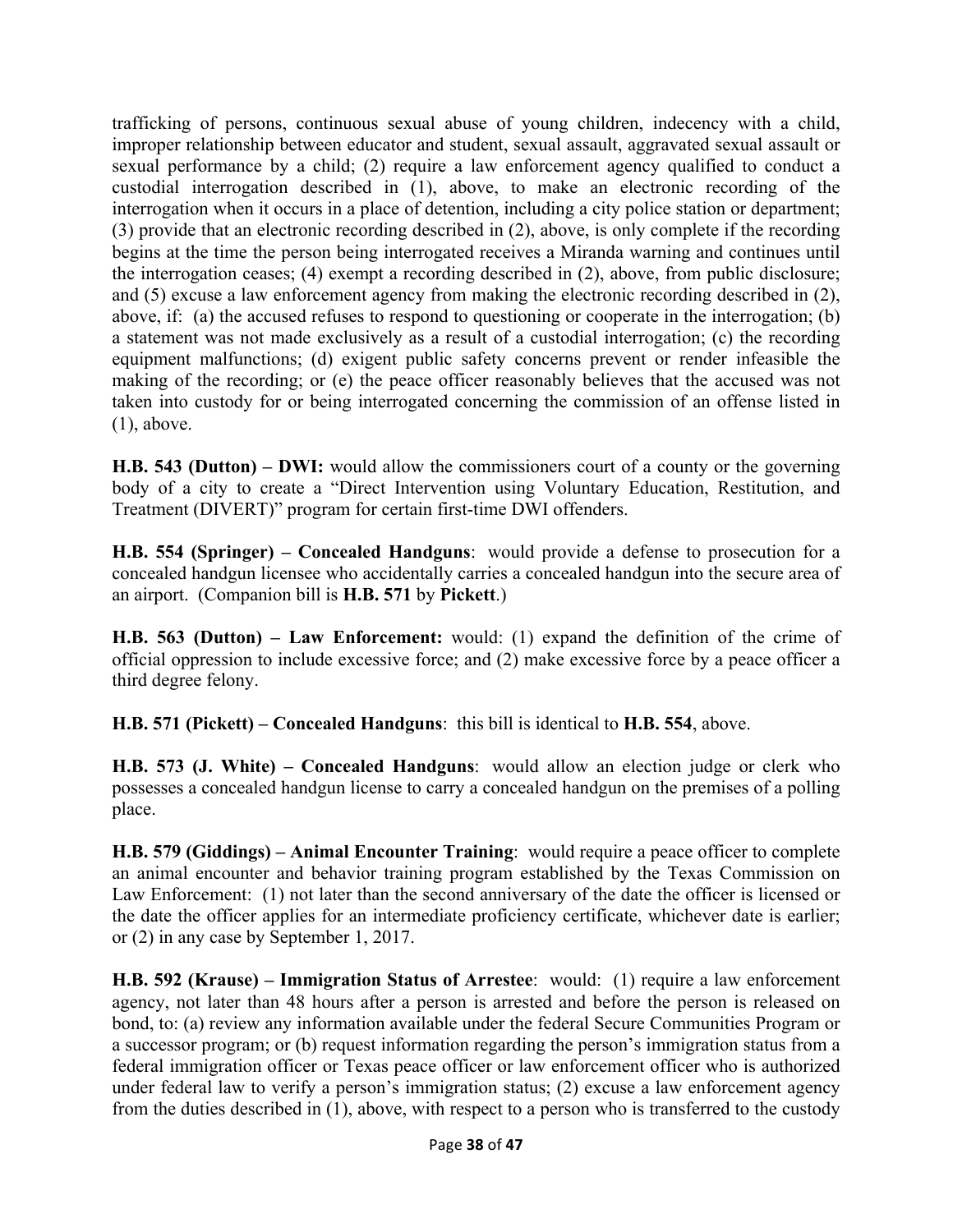of the agency by another law enforcement agency that has already performed those duties; and (3) require a law enforcement agency that has custody of a person subject to an immigration detainer to detain the person and provide notice of the detainer to the judge or magistrate authorized to grant or deny the person's release on bail.

**H.B. 597 (Clardy) – Synthetic Cannabinoids**: would designate certain chemicals commonly referred to as synthetic cannabinoids as controlled substances and controlled substance analogues under the Texas Controlled Substances Act.

**H.B. 611 (Davis) – Ebola**: would add the Ebola virus to the list of communicable diseases that certain entities must report to a local health authority and the Texas Department of State Health **Services** 

**H.B. 636 (Springer) – Overweight Vehicles**: would, except in certain circumstances, provide that the offense of operating a vehicle at a weight heavier than the permit allows is a misdemeanor offense punishable by a fine of not more than \$25 if the vehicle is loaded primarily with agricultural products in their natural state.

**H.B. 640 (Canales) – Identification and Proof of Licensure**: would require the Texas Department of Public Safety to conduct a study regarding the use of a digital image for identification and proof of licensure purposes.

**H.B. 646 (Collier) – E-Cigarettes:** would: (1) define "vapor products" to include an electronic cigarette or another device that uses a mechanical heating element, battery, or electronic circuit to deliver vapor or any substance use to fill or refill an electronic cigarette or similar device; (2) include vapor products, such as electronic cigarettes, in the existing state regulations that govern the sale, distribution, possession, use, and advertising of cigarettes and other tobacco products; and (3) prohibit the use of an electronic cigarette or similar device in a school, elevator, theater, library, museum, hospital, bus, plane, or train except in certain designated areas.

**H.B. 647 (Isaac) – E-Cigarettes**: would add electronic cigarettes to the list of products that are regulated by the state and that may not be sold to minors.

**H.B. 693 (Gutierrez) – Temporary Visitor's Driver's License**: would create a temporary visitor's driver's license to be issued by the Texas Department of Public Safety to anyone that: (1) has resided in the state for at least a year, (2) is ineligible to obtain a social security number, and (3) is unable to present documentation authorizing the person to be in the United States.

**H.B. 695 (Springer) – Concealed Handguns**: would provide that a private hospital or nursing home may not prohibit a license holder from carrying a concealed handgun on its premises.

**H.B. 805 (Keough) – Concealed Handguns**: would allow a license holder to carry a concealed handgun on the premises of any entity that receives public money and on premises owned or leased by a governmental entity.

**H.B. 715 (Longoria) – Surplus Property**: would give the Texas Department of Public Safety discretionary authority to sell at a 30 percent discount a surplus law enforcement motor vehicle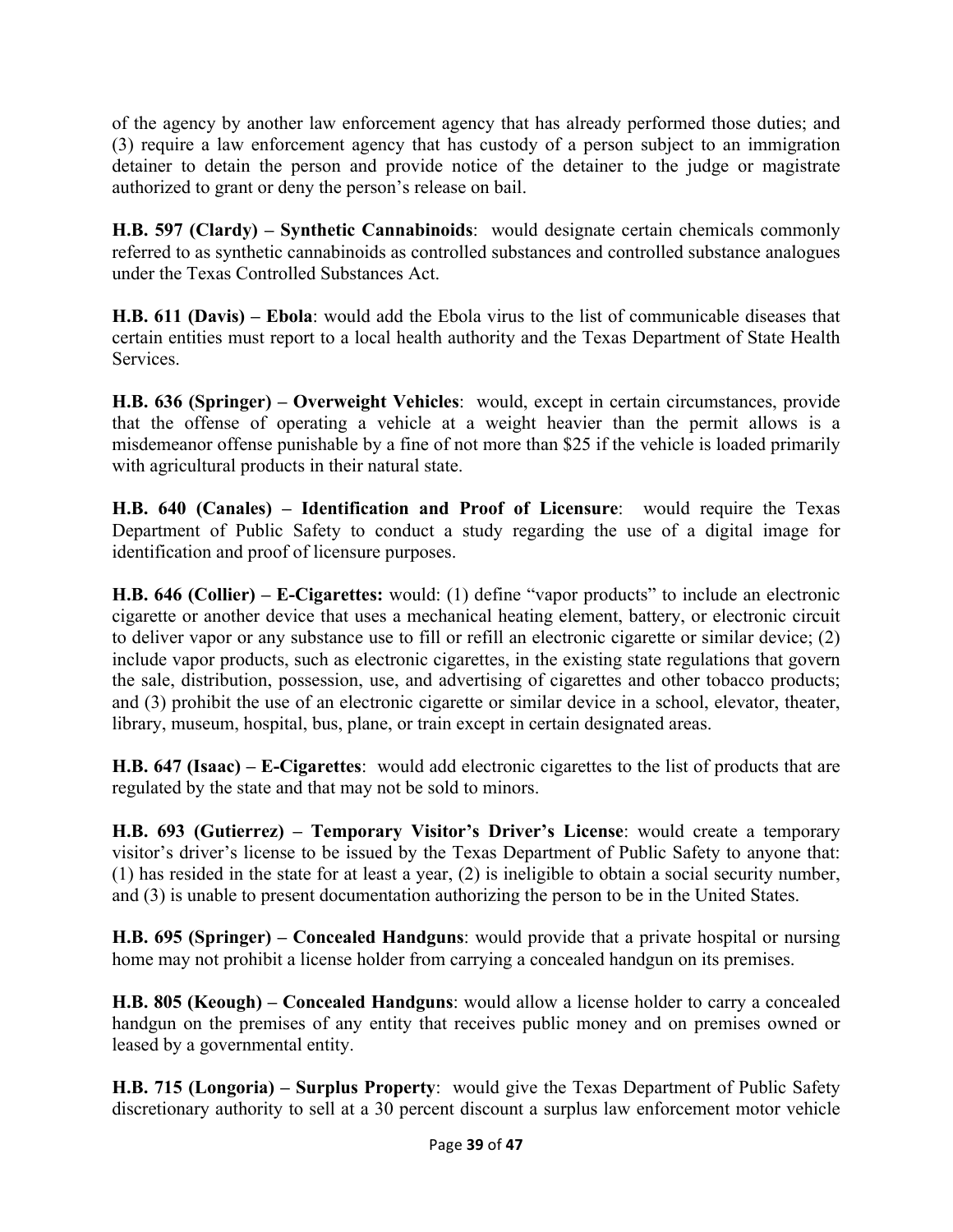or surplus law enforcement equipment to a county or city within thirty miles of the Texas – Mexico border.

**H.B. 740 (Bohac) – Red Light Cameras**: would require that red light camera signs list the possible monetary penalties for violations in addition to the information required by current law.

**H.B. 748 (Isaac) – Liquid Propane**: would provide that: (1) a city or county may not enact or enforce an order or ordinance that prohibits, restricts, or has the effect of prohibiting or restricting a property owner from installing a liquid propane gas tank above ground on the owner's residential property if the tank is a size reasonably necessary to meet the gas requirements of the residence; and (2) the city or county may require the owner to screen the tank from view with reasonable screening materials.

**H.B. 804 (Geren) – Vehicle Storage Facilities:** would require a vehicle storage facility, including a city vehicle storage facility, to accept cash as a form of payment.

**H.J.R. 56 (J. White) – Gun Rights**: would amend the Texas constitution to provide that the legislature may not regulate the wearing of arms in any way, even if the regulation is designed to prevent crime.

**H.J.R. 61 (Ashby) – Hunting**: would amend the Texas Constitution to provide that the people have the right to hunt, fish, and harvest wildlife, including by the use of traditional methods, subject to laws or regulations to conserve and manage wildlife and preserve the future of hunting and fishing. (Note: this bill would likely eliminate a city's ability to regulate the discharge of firearms.)

**S.B. 25 (Zaffirini) – Cell Phone Ban**: this bill is identical to **H.B. 64** and **H.B. 214**, above.

**S.B. 87 (Ellis) – Statewide Smoking Ban**: would: (1) prohibit smoking in most public places, in places of employment, and in seating areas at outdoor events; (2) preempt a city ordinance that prohibits smoking to a lesser degree; (3) provide that a city ordinance that prohibits or restricts smoking to a greater degree is not preempted; (4) require the Texas Department of State Health Services to annually request other government agencies, including cities, to establish local operating procedures to comply with the bill; and  $(5)$  require a city as an employer or an owner of a public place to post a no smoking sign at each entrance of the public place or place of employment.

**S.B. 93 (Ellis) – Driver Responsibility Program**: would, among other things, repeal the driver responsibility program.

**S.B. 95 (Hinojosa) – Asset Forfeiture**: would raise the state's burden of proof from "preponderance of the evidence" to "clear and convincing" in certain criminal asset forfeiture proceedings.

**S.B. 131 (West) – Handling of Evidence**: would: (1) require a law enforcement agency in possession of physical evidence, not later than the 60th day after the date on which a conviction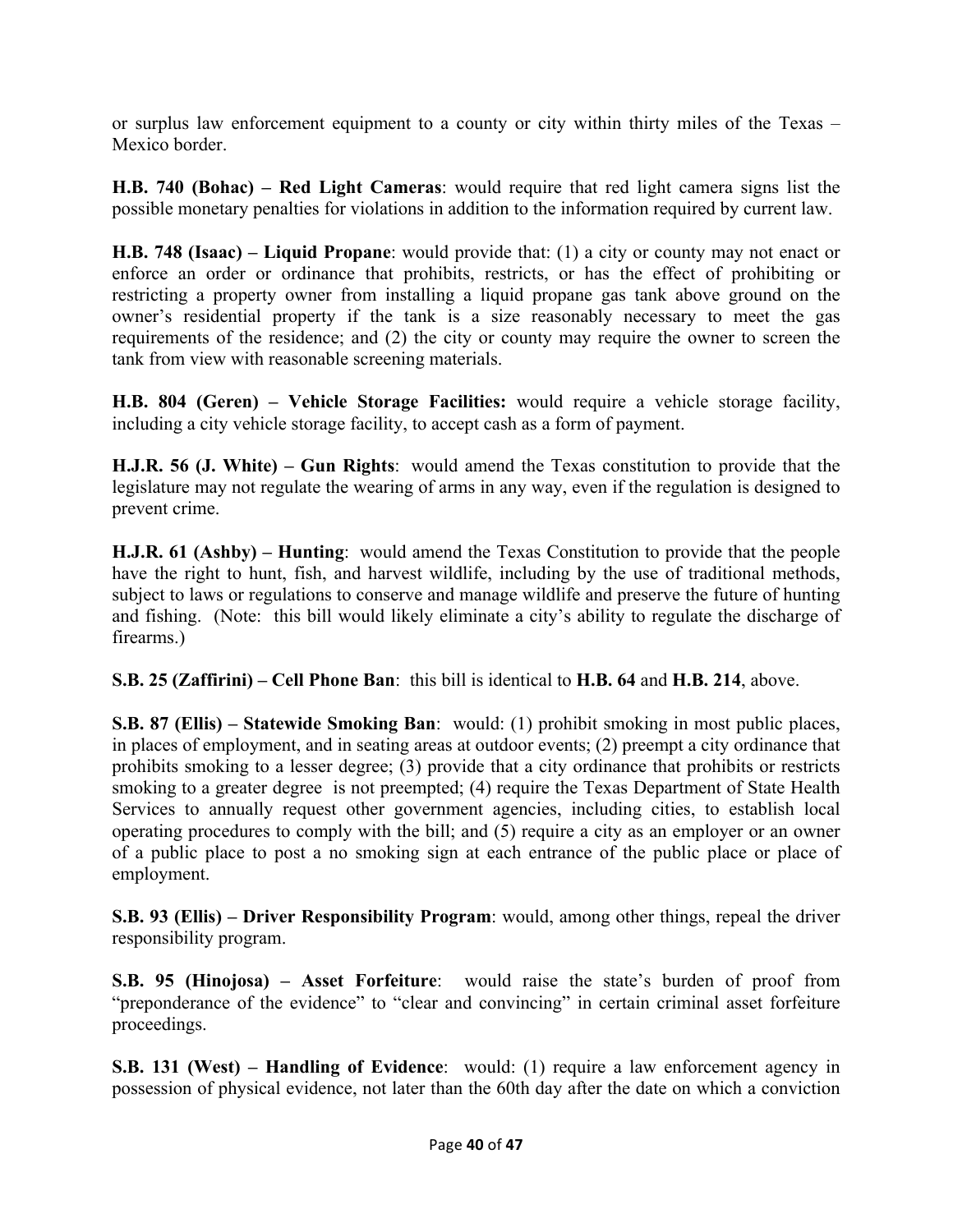is final in a misdemeanor case, to file with the court or any magistrate a motion requesting the authority to dispose of the evidence; and (2) with certain exceptions, prohibit a city from appointing or employing a person to act as an evidence technician unless the person has completed an accredited training program consisting of at least eight hours of training.

**S.B. 133 (Schwertner) – School Resource Officers**: would authorize local mental health authorities to provide an approved mental health first aid training program to a "school resource officer," defined to mean a peace officer who is assigned by the officer's employing political subdivision to provide a police presence at a public school, safety or drug education to students of a public school, or other similar services.

**S.B. 158 (West) – Body Cameras**: would provide, among other things, that: (1) a law enforcement agency in this state shall apply to the Department of Public Safety for a grant to equip officers with body cameras if the agency employs officers who: (a) are engaged in traffic or highway patrol or otherwise regularly stop or detain motor vehicles; or (b) respond to calls for assistance from the public; (2) a law enforcement agency that receives "a grant" from the department to provide body cameras to its officers or that otherwise operates a body worn camera program shall adopt a policy for the use of body cameras; (3) before a law enforcement agency may operate a body camera program, the agency must provide training to: (a) officers who will wear the body cameras; and (b) any other personnel who will come into contact with video and audio data obtained from the use of body cameras.

**S.B. 160 (Rodriguez) – Nationality or Immigration Inquiries**: would: (1) allow a peace officer to inquire as to the nationality or immigration status of a victim of or witness to an offense only if the inquiry is necessary to investigate the offense or provide information about federal visas that protect individuals providing assistance to law enforcement; and (2) clarify that (1), above, does not prevent an officer from: (a) conducting a separate investigation of any other alleged criminal offense; or (b) inquiring as to the nationality or immigration status of a victim or witness if the officer has probable cause to believe the person has engaged in specific conduct constituting a separate criminal offense. (Companion bill is **H.B. 154** by **Johnson**.)

**S.B. 172 (Huffman) – Bath Salts**: would modify the Texas Controlled Substances Act by: (1) adding certain chemicals related to hallucinogenic bath salts to existing penalty groups; and (2) changing the penalty group for other chemicals found commonly in hallucinogenic bath salts.

**S.B. 173 (Huffman) – Synthetic Marijuana**: would modify the Texas Controlled Substances Act by: (1) changing the penalty group for some synthetic cannabis chemicals; and (2) adding additional synthetic cannabis chemicals to the Act.

**S.B. 181 (Ellis) – Electronic Recording of Interrogations**: would, among other things: (1) require a police department to make an audio or audiovisual electronic recording of custodial interrogations of persons suspected of or charged with certain offenses; (2) set out good cause reasons that make electronic recording infeasible; (3) require preservation of the electronic recording for a specified time; (4) require a prosecutor to provide a defendant with a copy of the recording; and (5) exempt the electronic recording from release under the Texas Public Information Act, except when it must be released under the law enforcement exception.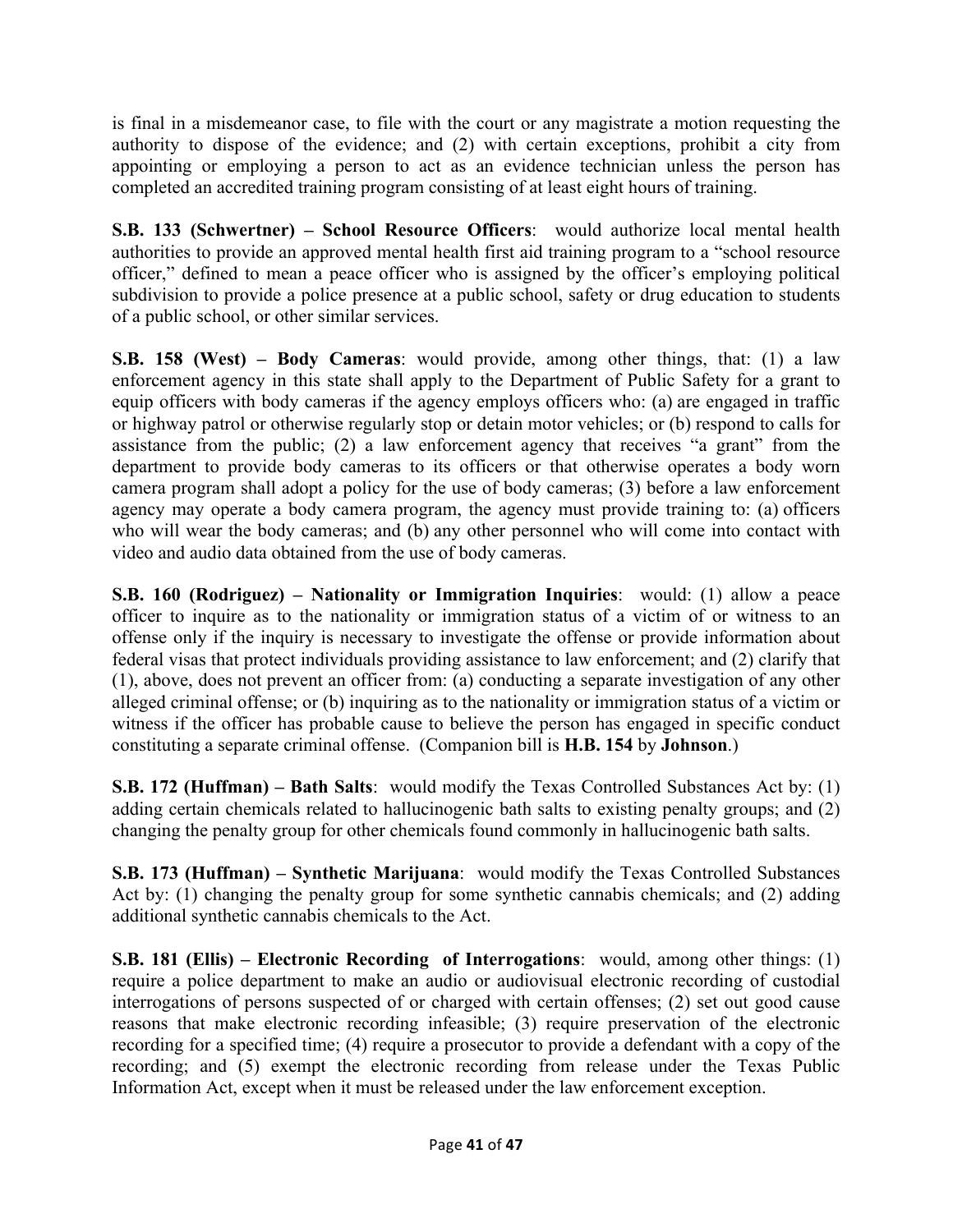**S.B. 199 (Perry) – Synthetic Drugs:** would modify the Texas Controlled Substances Act by adding certain chemicals commonly found in bath salts and synthetic marijuana.

**S.B. 229 (Creighton) – Firearms**: would, with limited exceptions, provide that a person who is an officer or employee of the United States, the state, or a political subdivision commits a class A misdemeanor if the person, while acting under color of the person's office or employment, intentionally or knowingly seizes a firearm as required by a federal statute, order, rule, or regulation that imposes a prohibition, restriction, or other regulation on firearms that does not exist under the laws of this state.

**S.B. 257 (Ellis) – Firearms**: would provide that: (1) a law enforcement agency that receives a report of a lost or stolen firearm shall provide a copy of the report to the Department of Public Safety; (2) the department shall analyze information received under the bill and shall make the analysis available to any local law enforcement agency, political subdivision, or state agency to the extent the analysis is reasonably necessary or useful to the agency or subdivision in carrying out duties imposed by law on the agency or subdivision; and (3) a person commits an offense if he or she fails to report the loss or theft of a firearm to law enforcement.

**S.B. 259 (Ellis) – Firearms**: would require a criminal background check for essentially any transfer of a firearm.

**S.B. 273 (Campbell) – Concealed Handguns**: would provide that: (1) a state agency or a political subdivision of the state may not provide notice that a concealed handgun licensee is prohibited from entering or remaining on a premises or other place owned or leased by the governmental entity unless license holders are actually prohibited from carrying a handgun on the premises; (2) a state agency or a political subdivision of the state that improperly posts notice is liable for a civil penalty; (3) a citizen of this state or a person licensed to carry a concealed handgun may file a complaint with the attorney general that a state agency or political subdivision has improperly posted notice; (3) before a suit may be brought against a state agency or a political subdivision of the state for improperly posting notice, the attorney general must investigate the complaint to determine whether legal action is warranted; (4) if legal action is warranted, the attorney general must give the chief administrative officer of the agency or political subdivision charged with the violation a written notice that gives the agency or political subdivision 15 days from receipt of the notice to remove the sign and cure the violation to avoid the penalty; (5) if the attorney general determines that legal action is warranted and that the state agency or political subdivision has not cured the violation within the 15-day period, the attorney general or the appropriate county or district attorney may sue to collect the civil penalty, and the attorney general may also file a petition for a writ of mandamus or apply for other appropriate equitable relief; and (6) a state agency or political subdivision may only prohibit a concealed handgun licensee from carrying in a meeting room where a governmental body that is subject to the Open Meetings Act is meeting. (Companion bill is **H.B. 226** by **Guillen**.)

**S.B. 301 (Taylor) – School Marshals**: would authorize a private K-12 school to appoint a school marshal who can carry a concealed handgun on campus.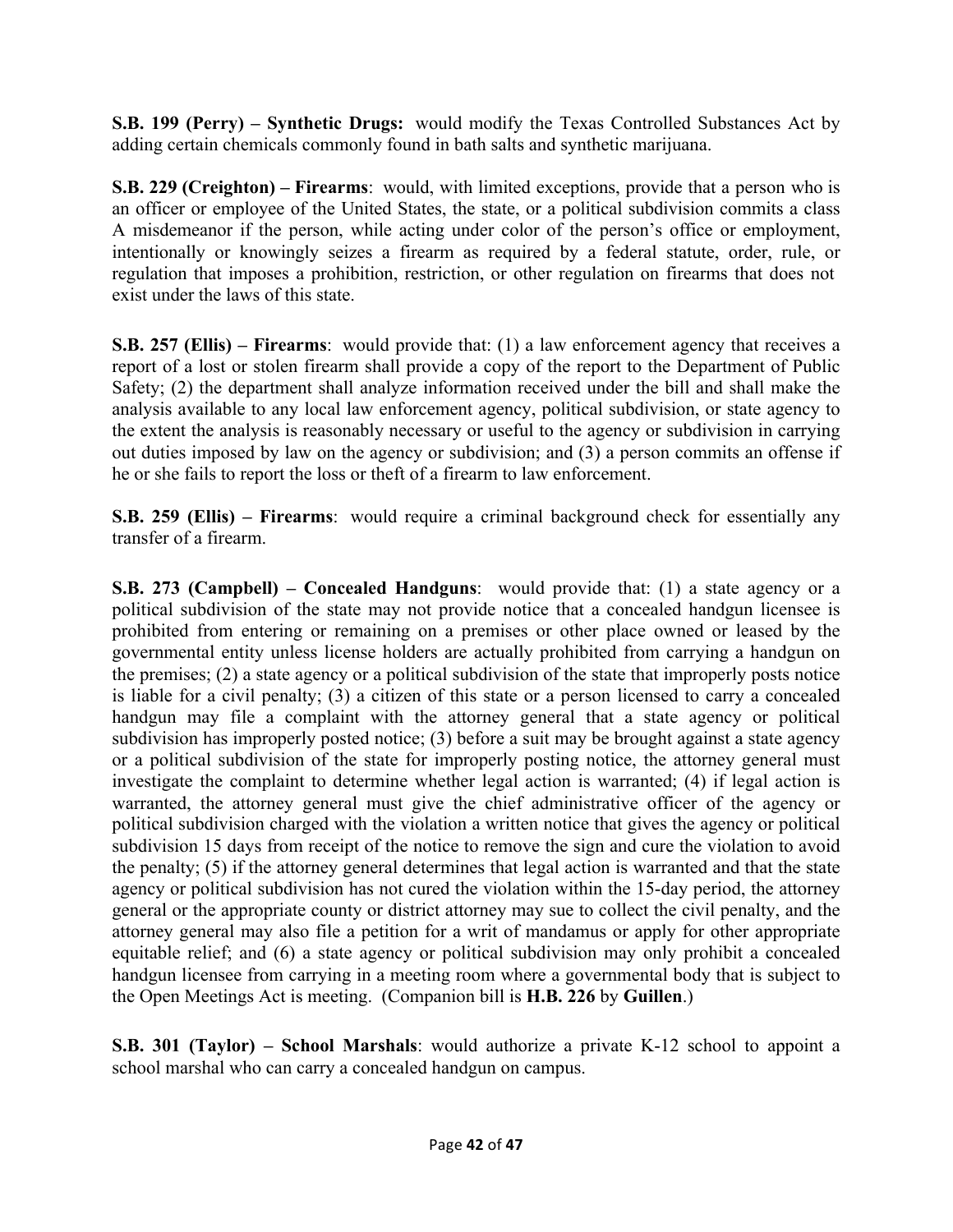**S.B. 311 (Campbell) – Concealed Handguns**: would provide that a concealed handgun licensee may carry a concealed handgun on the premises of a polling place, hospital, or place of religious worship, at a racetrack, or in an amusement park.

**S.J.R. 22 (Creighton) – Firearms**: would amend the Texas Constitution to provide that: (1) the people have the right to hunt, fish, and harvest wildlife, including by the use of traditional methods, subject to laws or regulations to conserve and manage wildlife and preserve the future of hunting and fishing; (2) hunting and fishing are preferred methods of managing and controlling wildlife; and (3) the bill does not affect any provision of law relating to trespass, property rights, or eminent domain. (Note: this bill would likely eliminate a city's ability to regulate the discharge of firearms.)

## **Transportation**

**H.B. 122 (Pickett) – Transportation Funding**: would provide that: (1) debt obligations for state transportation needs may not be issued after January 1, 2015; and (2) the Texas Mobility Fund may be used to repay the principal and interest on bonds that have already been issued for state transportation needs.

**H.B. 129 (Goldman) – Transportation Funding**: would allocate all motor vehicle sales tax proceeds to the state highway fund.

**H.B. 151 (Guillen) – Transportation Funding**: would, among other things: (1) create a tax to be imposed on the number of vehicle miles traveled during a tax period by a motor vehicle subject to inspection; (2) define the tax period to be the 12 months between a vehicle's inspection period; (3) provide a total exemption for vehicles that travel less than 5,000 miles in the tax period; (4) provide that the tax is equal to the difference between the following, rounded to the nearest whole dollar: (a) the number of miles traveled during the tax period multiplied by one cent; and (b) a credit as defined by the bill and representing motor fuels taxes paid by the owner of the vehicle; (5) direct the comptroller to establish a road construction account in the state highway fund and to deposit the revenue from the tax imposed by the bill to the credit of that account to be used only for the purpose of maintaining public roadways in this state.

**H.B. 202 (Leach) – Transportation Funding**: would provide that: (1) in each state fiscal year beginning on or after September 1, 2018, the comptroller shall deposit to the credit of the state highway fund an amount of money that is equal to 50 percent of the money that is received from the motor vehicle sales tax and is remaining after the comptroller makes the required allocation to the property tax relief fund; and (2) the money allocated to the state highway fund may not be used for toll roads.

**H.B. 373 (Simmons) – Transportation Funding:** would provide that, beginning in increments in 2015 and completed in 2020, the net revenue derived from the state sales tax imposed on the sale of a motor vehicle sold in this state shall be deposited to the credit of the state highway fund.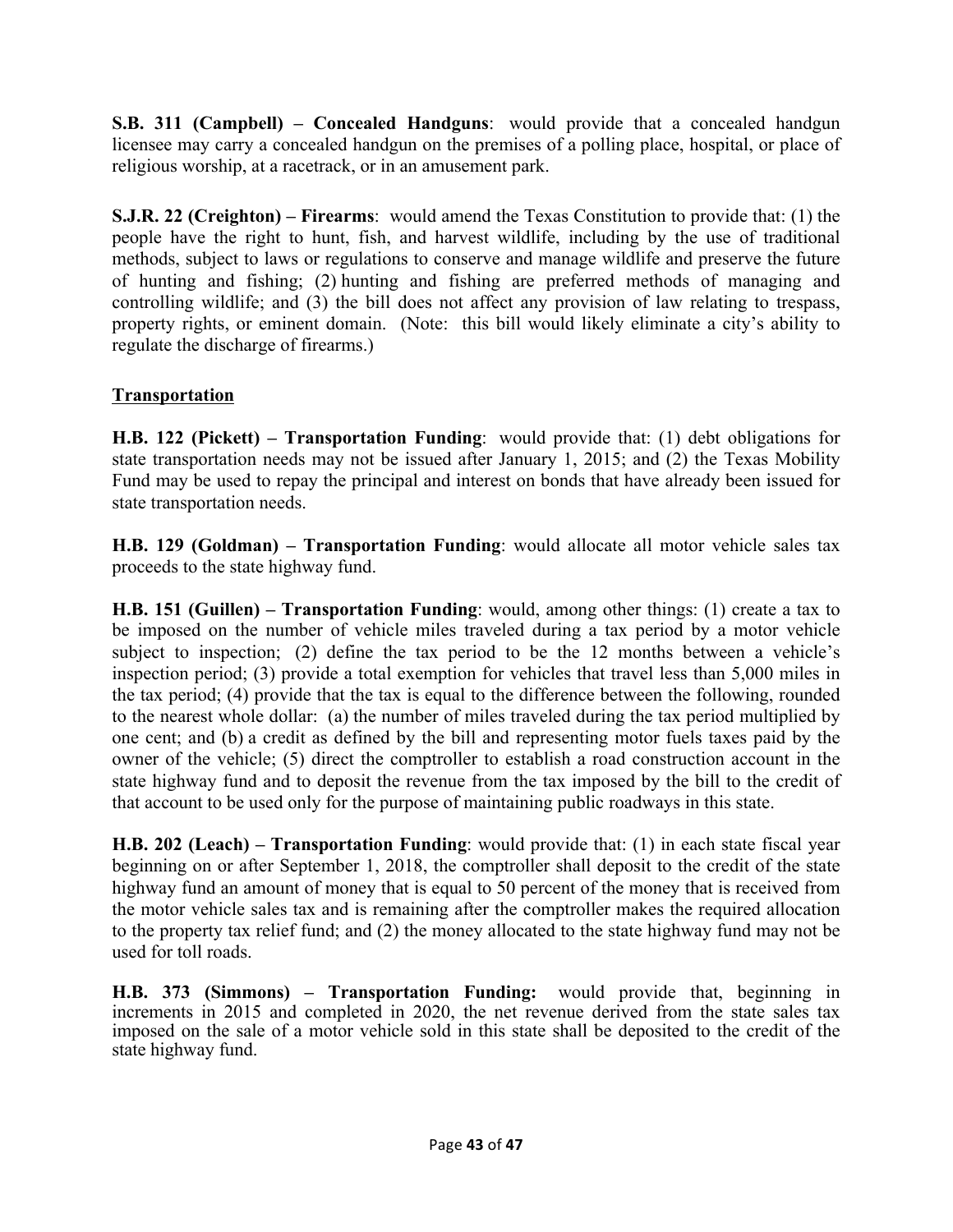**H.B. 392 (McCLendon) – Transportation Funding:** would: (1) authorize the commissioners court of a county to impose an additional fee, not to exceed \$10, for registering a vehicle in the county; and (2) provide that the county may use the fee revenue only to fund a nontolled transportation project that relieves congestion, improves safety, or addresses air quality.

**H.B. 393 (McCLendon) – Transportation Funding:** would increase by \$10 the motor vehicle registration fee for vehicles under 6,000 pounds.

**H.B. 395 (McCLendon) – Transportation Funding:** would, among other things, raise the state's gas tax from 20 to 30 cents per gallon and direct that the increase be deposited in the state highway fund.

**H.B. 399 (Harless) – Transportation Funding:** would incrementally increase the state's gas tax from 20 to 30 cents by 2018, and would thereafter index annual increases or decreases to the highway cost index. (See **H.J.R. 48**, below.)

**H.B. 401 (Harless) – Transportation Funding:** would in 2016 increase by \$24.25 the motor vehicle registration fee for vehicles under 6,000 pounds and in 2017 increase the fee by an additional \$25. (See **H.J.R. 48**, below.)

**H.B. 469 (Metcalf) – Transportation Funding:** would provide that, beginning in increments in 2017 and completed in 2026, the revenue derived from the state sales tax imposed on the sale of a motor vehicle sold in this state shall be deposited to the credit of the state highway fund. (See **H.J.R. 53**, below.)

**H.B. 529 (Larson) – Texas Transportation Commission**: would provide that the Texas Transportation Commission shall consist of three members who are elected statewide. (Currently, the commission consists of five members are appointed by the governor and approved by the Senate.)

**H.B. 813 (Munoz) – Motorcycles**: would allow a motorcycles rider to "split lanes" under certain circumstances.

**H.J.R. 27 (Pickett) – Transportation Funding**: would amend the Texas Constitution to provide that: (1) subject to legislative allocation, appropriation, and direction, three-fourths of the net revenue from the motor fuel tax shall be used for the sole purpose of constructing and maintaining public highways, and one-fourth of the net revenue shall be allocated to school funding; and (2) for a biennium, the legislature may not appropriate funds derived from the revenue described (1), above, for a purpose other than acquiring rights-of-way or constructing or maintaining public roadways in an amount that exceeds the lesser of: (a) the total amount of those funds appropriated for a purpose other than acquiring rights-of-way or constructing or maintaining public roadways in the preceding biennium; or (b) the maximum amount that may be appropriated under (a), above, reduced by 20 percent from the preceding biennium if the estimate of anticipated revenue from all sources made in advance of the regular session for the biennium exceeds the total amount of revenue from all sources for the preceding biennium by more than three times the amount of the reduction.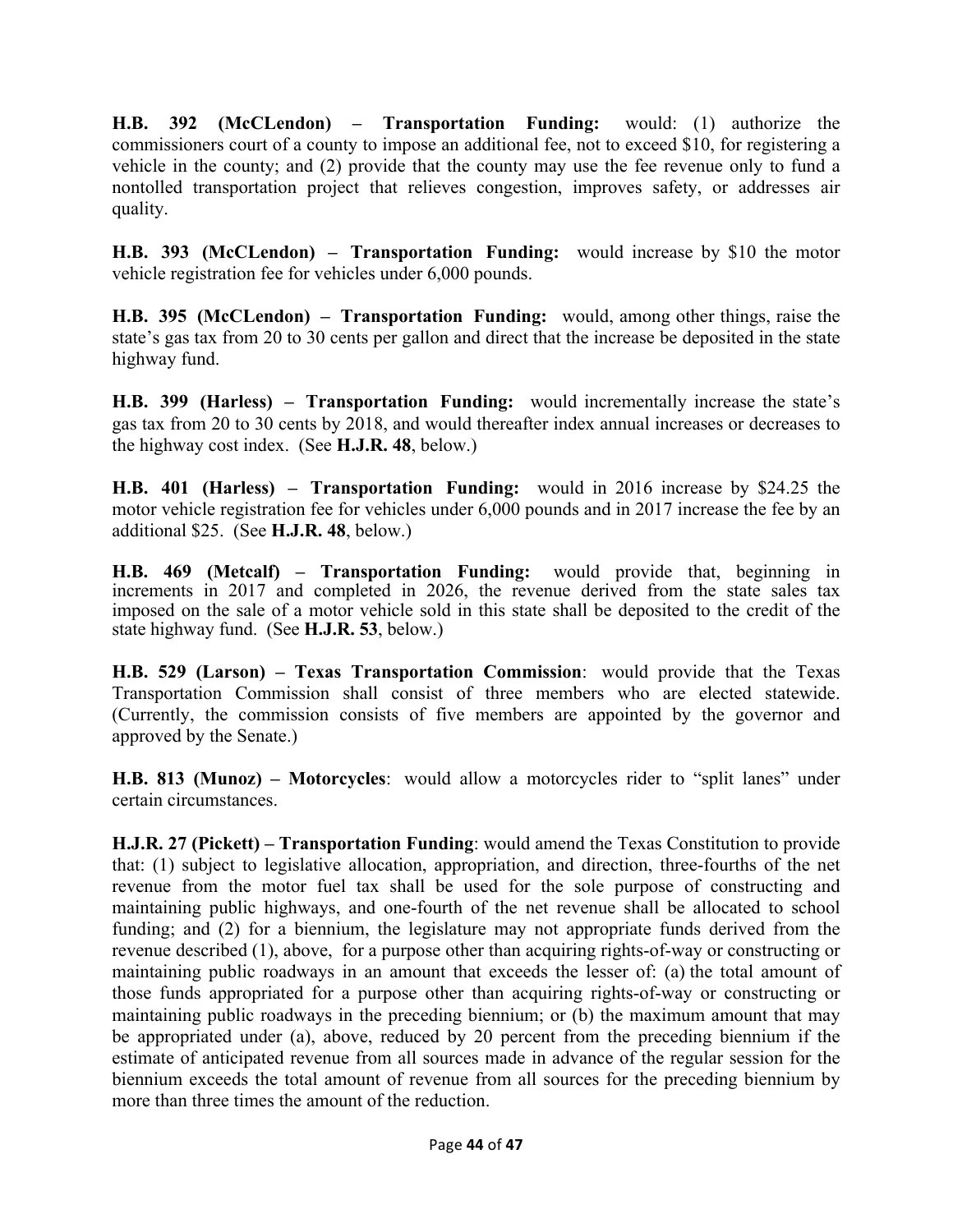**H.J.R. 28 (Pickett) – Transportation Funding**: would amend the Texas Constitution to provide that the net revenue from motor vehicle registration fees and motor fuels tax shall be used for the sole purpose of constructing and maintaining public highways, provided that one-fourth of that revenue remains allocated to public school funding. (Companion bill is **S.J.R. 12** by **Perry**.)

### **H.J.R. 29 (Pickett) – Transportation Funding**: this bill is identical to **H.J.R. 28**, above.

**H.J.R. 36 (Larson) – Transportation Funding**: would amend the Texas Constitution to provide: (1) that, subject to legislative appropriation, allocation, and direction: (a) three-fourths of the net revenue that is remaining after payment of all refunds allowed by law and expenses of collection that is derived from taxes on motor fuels and lubricants used to propel motor vehicles over public highways – and on new and used motor vehicle tires and new and used motor vehicle part – shall be used for the sole purpose of constructing and maintaining public highways; and (b) one-fourth of the net revenue shall be allocated to the available school fund; and (2) certain limits on the amounts that may appropriated for those purposes each biennium.

**H.J.R. 48 (Harless) – Transportation Funding:** would amend the Texas Constitution to provide that revenue from increases in the state sales tax on motor vehicles, state gas tax, and state registration fees must be credited to the state highway fund, which can be used only to plan, design, construct, and maintain nontolled highways. (See **H.B. 399** and **H.B. 401**, above.)

**H.J.R. 53 (Metcalf) – Transportation Funding:** would amend the Texas Constitution to authorize revenue from the state sales tax imposed on the sale of a motor vehicle to be deposited to the credit of the state highway fund. (See **H.B. 469**, above.)

**S.B. 61 (Huffines) – Transportation Funding**: would provide that: (1) all of the revenue from the state gasoline and special fuels taxes be credited to the state highway fund; and (2) money deposited to the state highway fund may be used only for acquiring rights-of-way and constructing public roadways.

**S.B. 139 (Perry) – Transportation Funding**: would provide that: (1) money that is required to be used for public roadways by the Texas Constitution or federal law and that is deposited in the state treasury to the credit of the state highway fund be used only: (a) to improve the state highway system; or (b) to mitigate adverse environmental effects that result directly from construction or maintenance of a state highway. (This bill would end "diversion" of state transportation money that is currently funding the Texas Department of Transportation.) (See **S.J.R. 12**, below.)

**S.B. 184 (Schwertner) – Transportation Funding**: would end the diversion of state highway fund money that currently supports the Department of Public Safety. (See **S.J.R. 15**, below.)

**S.B. 321 (Hinojosa) – Transportation Funding**: would modify the formula governing the transfer of money from the State Highway Fund to the Texas Emissions Reduction Plan Fund.

**S.J.R. 12 (Perry) – Transportation Funding**: this bill is identical to **H.J.R. 28**, above.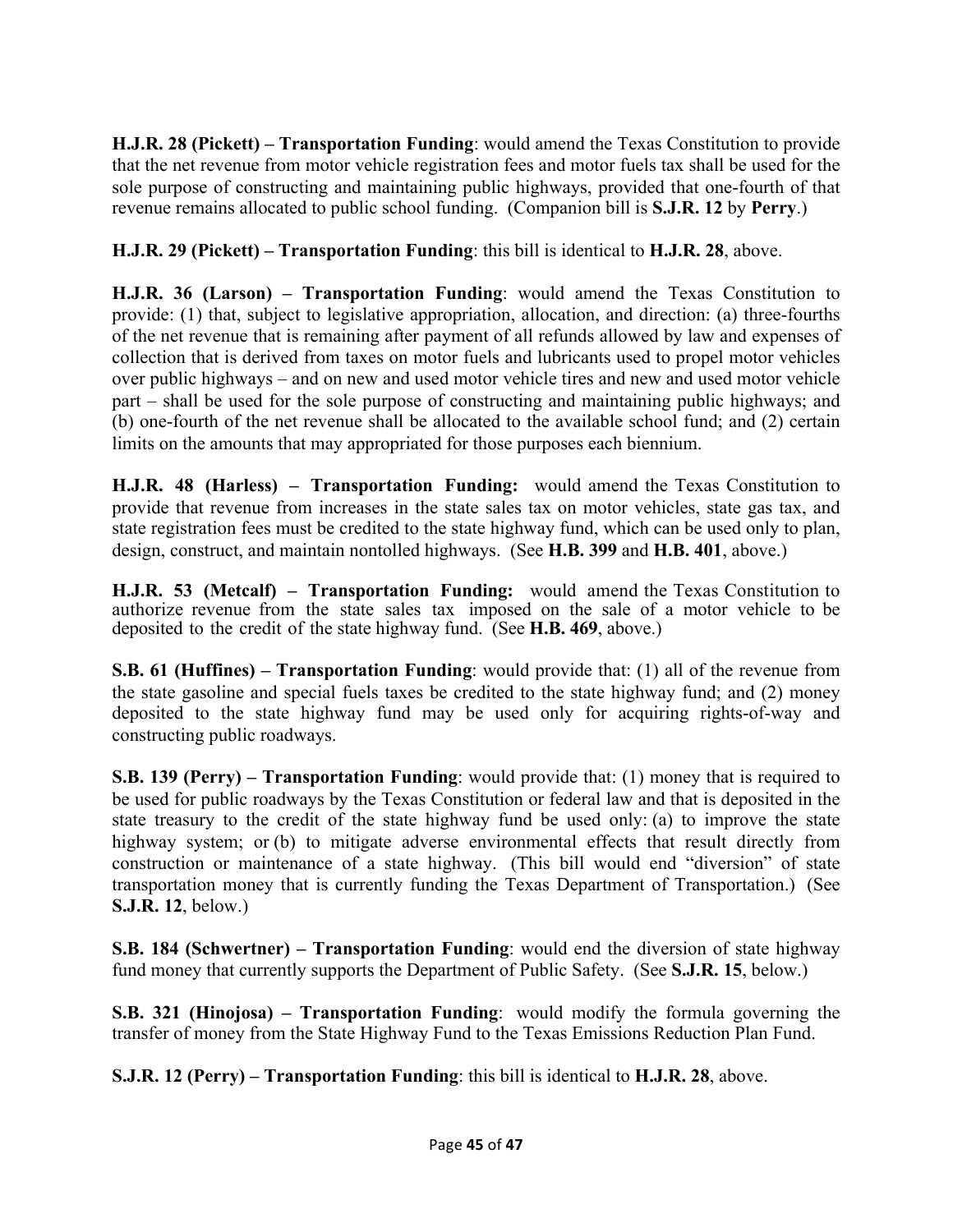**S.J.R. 15 (Schwertner) – Transportation Funding**: would provide that three-quarters of the state's motor vehicle registration fees and the state's gas tax shall be credited to the state highway fund to be used only for the purpose of constructing and maintaining public highways. (See **S.B. 184**, above.)

### **Utilities and Environment**

**H.B. 190 (Burkett) – Environmental Rules:** would require the Texas Commission on Environmental Quality to conduct a regulatory analysis before adopting an environmental rule and when giving notice incorporate more detailed information into the fiscal note.

**H.B. 201 (Leach) – Water Rights:** would: (1) amend the Texas Commission on Environmental Quality's review of an application for a water right, including adding a requirement that the executive director determine whether the applicable water conservation and drought contingency plans of the applicant are adequate; and (2) prohibit the TCEQ from referring an issue regarding a water right application to the State Office of Administrative Hearings, unless the issue is a disputed question of fact and is relevant and material to a decision on the application.

**H.B. 280 (Simmons) – Texas Water Development Board**: would require the Texas Water Development Board (TWDB) to post additional information on its website, including: (1) the amount of bonds issued and the terms of the bonds; (2) the expenses incurred in investing money in the State Water Implementation Fund for Texas fund; (3) the rate of return on the investment of money in the fund; and (4) a description of the point system for prioritizing projects established by the TWDB and the number of points awarded for each project.

**H.B. 423 (Farias) – Solid Waste**: would prohibit an individual from disposing of computer equipment or a television at a municipal solid waste facility.

**H.B. 457 (McClendon) – Transportation Funding**: would allocate a certain amount of state revenue from the titling of motor vehicles to the Texas emissions reduction plan and the Texas rail relocation and improvement fund.

**H.B. 497 (Wu) – Saltwater Pipelines**: would add to the definition of a "saltwater pipeline facility" in current law a pipeline that contains salt and other substances and is intended to be used in drilling or operating a well used in the exploration for or production of oil or gas, including an injection well used for enhanced recovery operations. The result of the expanded definition would be to grant such pipeline operators the right to run their pipelines on or across city rights-of-way, subject to certain city restrictions and payment of right-of-way rental fees. 

**H.B. 632 (Simpson) – Regional Water Plan**: would prohibit a regional water planning group from including a proposal for the construction of a water project in another regional water planning area, unless two-thirds of the members of the regional water planning area where the project will be constructed consent to the inclusion of the proposal.

**H.B. 652 (Isaac) – Texas Emissions Reduction Plan**: would extend the expiration of Texas Emissions Reduction Plan programs.